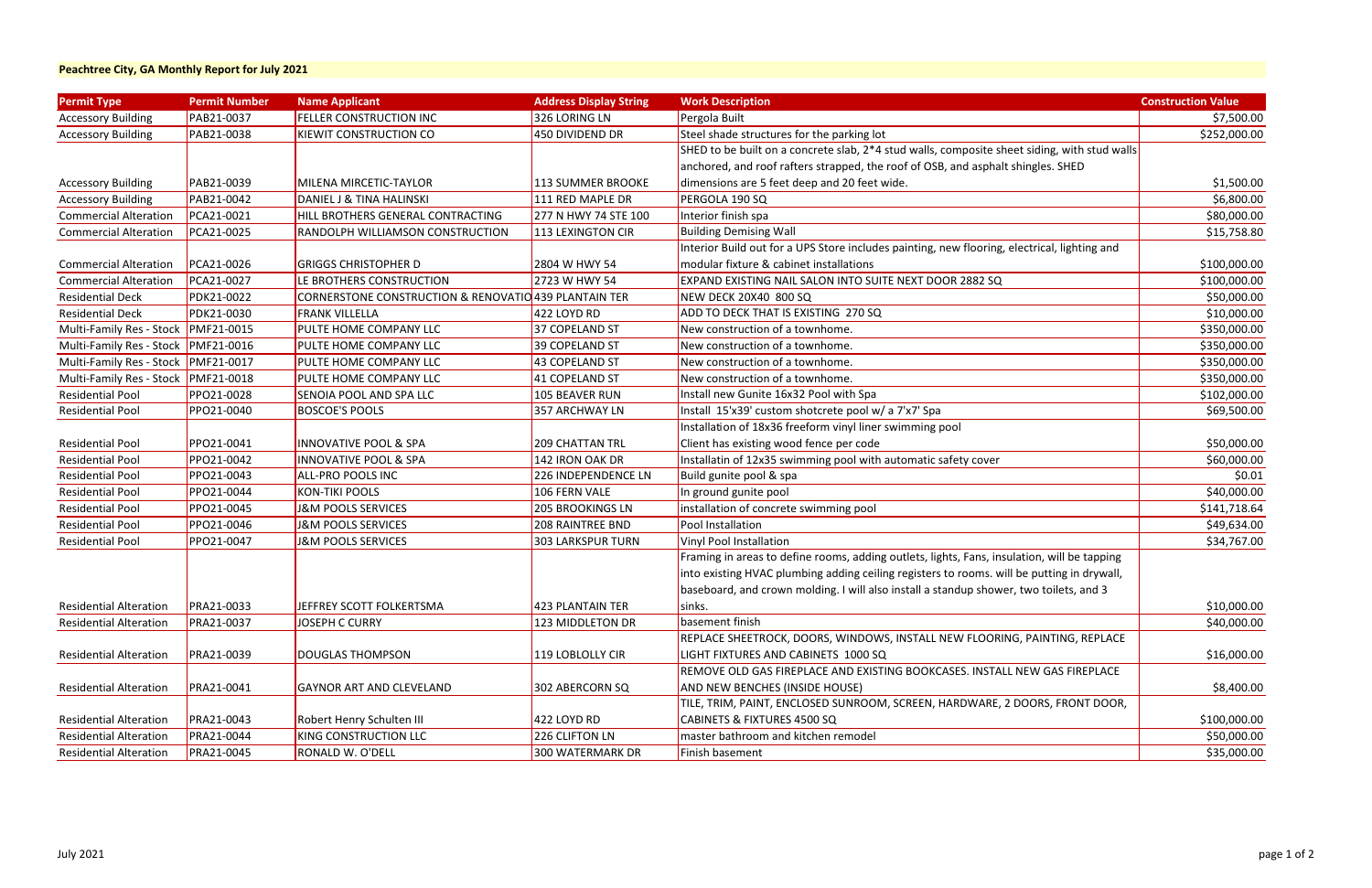| <b>Permit Type</b>                  | <b>Permit Number</b> | <b>Name Applicant</b>         | <b>Address Display String</b> | <b>Work Description</b>                                                                  | <b>Construction Value</b> |
|-------------------------------------|----------------------|-------------------------------|-------------------------------|------------------------------------------------------------------------------------------|---------------------------|
|                                     |                      |                               |                               |                                                                                          |                           |
|                                     |                      |                               |                               | ALL NEW ELECTRICAL WIRING & PANEL. UPGRADE & REPAIR PLUMBING. REMOVE WALL                |                           |
|                                     |                      |                               |                               | SEPARATING LIVING ROOM FROM KITCHEN/DINING AREA. INSTALL SUPPORT BEAM IN                 |                           |
|                                     |                      |                               |                               | PLACE OF WALL. ADD ATTIC STAIRS IN GARAGE CEILING. RECONFIGURE CLOSET DOOR               |                           |
| <b>Residential Alteration</b>       | <b>PRA21-0046</b>    | NAOMI NASKA                   | 303 HIP POCKET RD             | FROM DINING AREA TO HALL. REPAIR SHEETROCK WHERE NEEDED                                  | \$28,000.00               |
| <b>Residential Addition</b>         | <b>PRADD21-0006</b>  | <b>EVERSHINE BUSINESS LLC</b> | 203 AMELIA LN                 | sunroom                                                                                  | \$9,500.00                |
| <b>Residential Addition</b>         | <b>PRADD21-0063</b>  | <b>NELSON MICHAEL R</b>       | 106 CABIN GATE                | 30' x 30' Room Addition (single story) and 16' x 19' covered porch on patio slab         | \$95,000.00               |
|                                     |                      |                               |                               | <b>Residential ADDITION includes</b>                                                     |                           |
|                                     |                      |                               |                               | {DINING_KITCHEN_Stairs_partial_DEN_StairsPartial_SOLARIUM} on a Concrete                 |                           |
|                                     |                      |                               |                               | Foundation. All Licensed Electrical, Plumbing and HVAC Affidavits to be submitted before |                           |
| <b>Residential Addition</b>         | <b>PRADD21-0064</b>  | MILENA MIRCETIC-TAYLOR        | 113 SUMMER BROOKE             | skilled works start.                                                                     | \$15,650.00               |
| <b>Residential Addition</b>         | <b>PRADD21-0065</b>  | <b>WILKIN ANDREW P</b>        | 419 HAMPTON GRN               | FRONT PORCH STOOP / ROOF / POSTS 30 SQ                                                   | \$850.00                  |
| <b>Residential Addition</b>         | PRADD21-0066         | <b>KING CONSTRUCTION LLC</b>  | 226 CLIFTON LN                | Covered deck                                                                             | \$50,000.00               |
| Residential New Sngl Fam PSF21-0173 |                      | KOLTER SIGNATURE HOMES GA LLC | 307 BLUE SPRUCE DR            | NSFH Beechwood Plan                                                                      | \$207,278.00              |
| Residential New Sngl Fam PSF21-0174 |                      | KOLTER SIGNATURE HOMES GA LLC | 305 BLUE SPRUCE DR            | NSFH Ashford Plan                                                                        | \$194,346.00              |
| Residential New Sngl Fam PSF21-0176 |                      | KOLTER SIGNATURE HOMES GA LLC | 508 HAZELNUT DR               | NSFH Dogwood Plan                                                                        | \$218,136.00              |
| Residential New Sngl Fam PSF21-0177 |                      | KOLTER SIGNATURE HOMES GA LLC | 228 SWEETBAY CT               | NSFH Laurel Plan                                                                         | \$462,624.00              |
| Residential New Sngl Fam PSF21-0178 |                      | KOLTER SIGNATURE HOMES GA LLC | 318 BLUE SPRUCE DR            | NSFH Ashford Plan                                                                        | \$194,346.00              |
| Residential New Sngl Fam PSF21-0179 |                      | KOLTER SIGNATURE HOMES GA LLC | 506 HAZELNUT DR               | NSFH Cypress Plan                                                                        | \$216,184.00              |
| Residential New Sngl Fam PSF21-0180 |                      | KOLTER SIGNATURE HOMES GA LLC | 537 HAZELNUT DR               | NSFH Beechwood Plan                                                                      | \$207,278.00              |
| Residential New Sngl Fam PSF21-0181 |                      | KOLTER SIGNATURE HOMES GA LLC | 512 HAZELNUT DR               | NSFH Hickory Plan                                                                        | \$284,504.00              |
| Residential New Sngl Fam PSF21-0182 |                      | PULTE HOME COMPANY LLC        | 612 NAPIER PASS               | New construction of a single family home.                                                | \$460,000.00              |
| Residential New Sngl Fam PSF21-0183 |                      | PULTE HOME COMPANY LLC        | 600 NAPIER PASS               | New construction of a single family home.                                                | \$445,000.00              |
| Residential New Sngl Fam PSF21-0184 |                      | PULTE HOME COMPANY LLC        | 140 STAMFORD AVE              | New construction of a single family home.                                                | \$396,000.00              |
|                                     |                      |                               |                               | Wilksmoor Woods lot 9                                                                    |                           |
| Residential New Sngl Fam PSF21-0185 |                      | <b>CENTURY COMMUNITIES</b>    | 219 CALEDONIA CT              | 219 Caledonia Court                                                                      | \$357,200.00              |
| Residential New Sngl Fam PSF21-0186 |                      | PULTE HOME COMPANY LLC        | 107 CONWAY ST                 | New construction of a single family home.                                                | \$419,000.00              |
| Residential New Sngl Fam PSF21-0187 |                      | KOLTER SIGNATURE HOMES GA LLC | 521 HAZELNUT DR               | NSFH Laurel Plan                                                                         | \$245,464.00              |
| Residential New Sngl Fam PSF21-0188 |                      | KOLTER SIGNATURE HOMES GA LLC | 404 COTTONWOOD CIR            | NSFH Spruce Plan                                                                         | \$343,430.00              |
| Residential New Sngl Fam PSF21-0189 |                      | KOLTER SIGNATURE HOMES GA LLC | 311 BLUE SPRUCE DR            | NSFH Dogwood Plan                                                                        | \$218,136.00              |
| Residential New Sngl Fam PSF21-0190 |                      | KOLTER SIGNATURE HOMES GA LLC | 529 HAZELNUT DR               | NSFH Dogwood Plan                                                                        | \$265,960.00              |
| Residential New Sngl Fam PSF21-0191 |                      | KOLTER SIGNATURE HOMES GA LLC | <b>304 BLUE SPRUCE DR</b>     | NSFH Beechwood Plan                                                                      | \$207,278.00              |
| Residential New Sngl Fam PSF21-0192 |                      | KOLTER SIGNATURE HOMES GA LLC | 313 BLUE SPRUCE DR            | NSFH Cypress Plan                                                                        | \$216,184.00              |
| Residential New Sngl Fam PSF21-0194 |                      | <b>CHADWICK HOMES INC</b>     | 716 MAGNOLIA WALK             | Construct Prompton floor plan on lot 15. same house plan as lot 11                       | \$306,705.00              |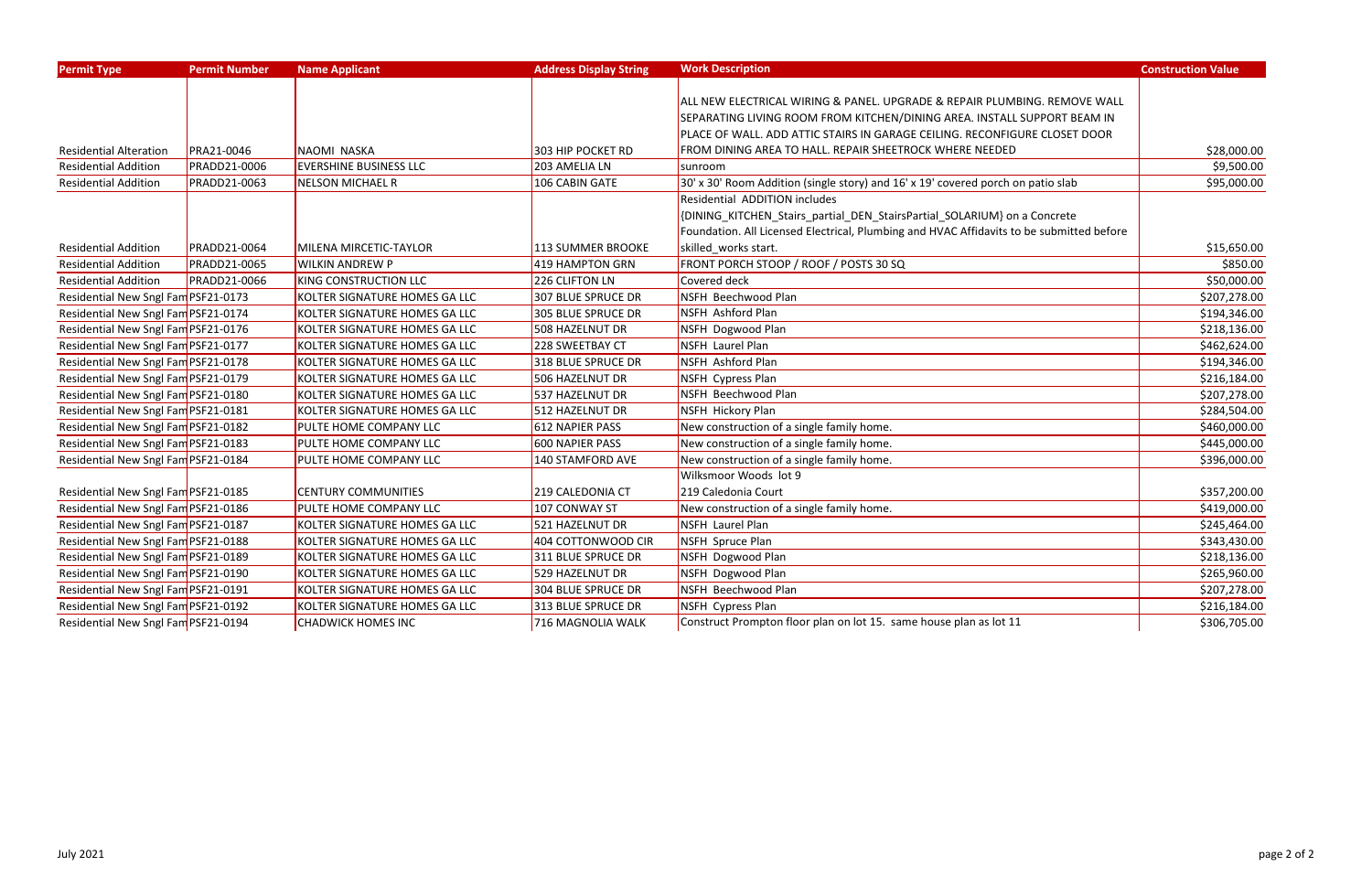

153 WILLOWBEND ROAD, PEACHTREE CITY, GA 30269 PHONE: 770-487-8901 INSPECTION REQUEST LINE: 770-631-2588 EXT 1222 WWW.PEACHTREE-CITY.ORG

PAB21-0037

Issued: 07/01/2021

**Accessory Building**

Expires: 01/25/2022

**This permit conveys no right to occupy any street, alley, multi-use path or sidewalk either temporarily or permanently.**

| <b>LOCATION</b>                                                                                                                                                                                                                                                        | <b>OWNER/OCCUPANT</b>                                                                     | <b>CONTRACTOR</b>                                                                                                                                                                |
|------------------------------------------------------------------------------------------------------------------------------------------------------------------------------------------------------------------------------------------------------------------------|-------------------------------------------------------------------------------------------|----------------------------------------------------------------------------------------------------------------------------------------------------------------------------------|
| 326 LORING LN<br><b>Sub: KEDRON HILLS</b><br>Lot: $32$<br><b>PID:</b> 072907006<br>$R-22$<br>Zoning:<br><b>Setbacks*: Front: 50.00 Rear: 30.00</b><br>Side Left: 15.00 Side Right: 15.00<br>* Always verify zoning setbacks with the<br>official plat of the property. | Chris Frady<br>326 Loring Lane<br>PEACHTREE CITY GA 30269-4239<br><b>Phone:</b><br>Email: | <b>FELLER CONSTRUCTION INC</b><br><b>103 TIVOLI GARDENS</b><br>PEACHTREE CITY GA 30269<br><b>Phone:</b> (615) 927 2072<br>Email: DOUGLAS@FELLERHOLDIN<br>Work Done By Owner?: NO |

**Work Description:** Pergola Built **Stipulations:**

**Construction Value: Square Footage (00 if not applicable or not known):** \$7,500 256

#### **FOR NEXT BUSINESS DAY INSPECTION CALL 770-631-2588 EXT. 1222 - BEFORE 3:30 P.M. A.M. (8:00 - 11:59) OR P.M. (12:00 - 4:00) MAY BE REQUESTED ALL PERMITS ARE REQUIRED TO HAVE AN INSPECTION**

**A Foundation Survey is required for ALL new commercial construction and residential construction that will be within 5 feet of a required setback line. This survey must be submited after the foundation phase of the project, and no work shall be done on that structure beyond the foundation phase until the survey is approved. (Section 18-120 of the Peachtree City Code of Ordinances)**

| Amount Paid: | \$225.00 |
|--------------|----------|
|              |          |

**THIS PERMIT BECOMES NULL AND VOID IF WORK OR CONSTRUCTION AUTHORIZED IS NOT COMMENCED WITHIN 6 MONTHS OR IS SUSPENDED OR ABANDONED FOR A PERIOD OF 6 MONTHS AT ANY TIME AFTER WORK IS STARTED. SEPARATE TRADE AFFIDAVITS ARE REQUIRED FOR ELECTRICAL, PLUMBING, HEATING, AND AIR CONDITIONING PRIOR TO PERFORMANCE OF CONSTRUCTION. ALL PROVISIONS OF LAWS AND ORDINANCES GOVERNING THIS TYPE OF WORK WILL BE COMPLIED WITH WHETHER SPECIFIED HEREIN OR NOT. GRANTING OF A PERMIT DOES NOT PERSUME TO GIVE AUTHORITY TO VIOLATE OR CANCEL THE PROVISIONS OF ANY OTHER STATE OR LOCAL LAW REGULATING CONSTRUCTION.**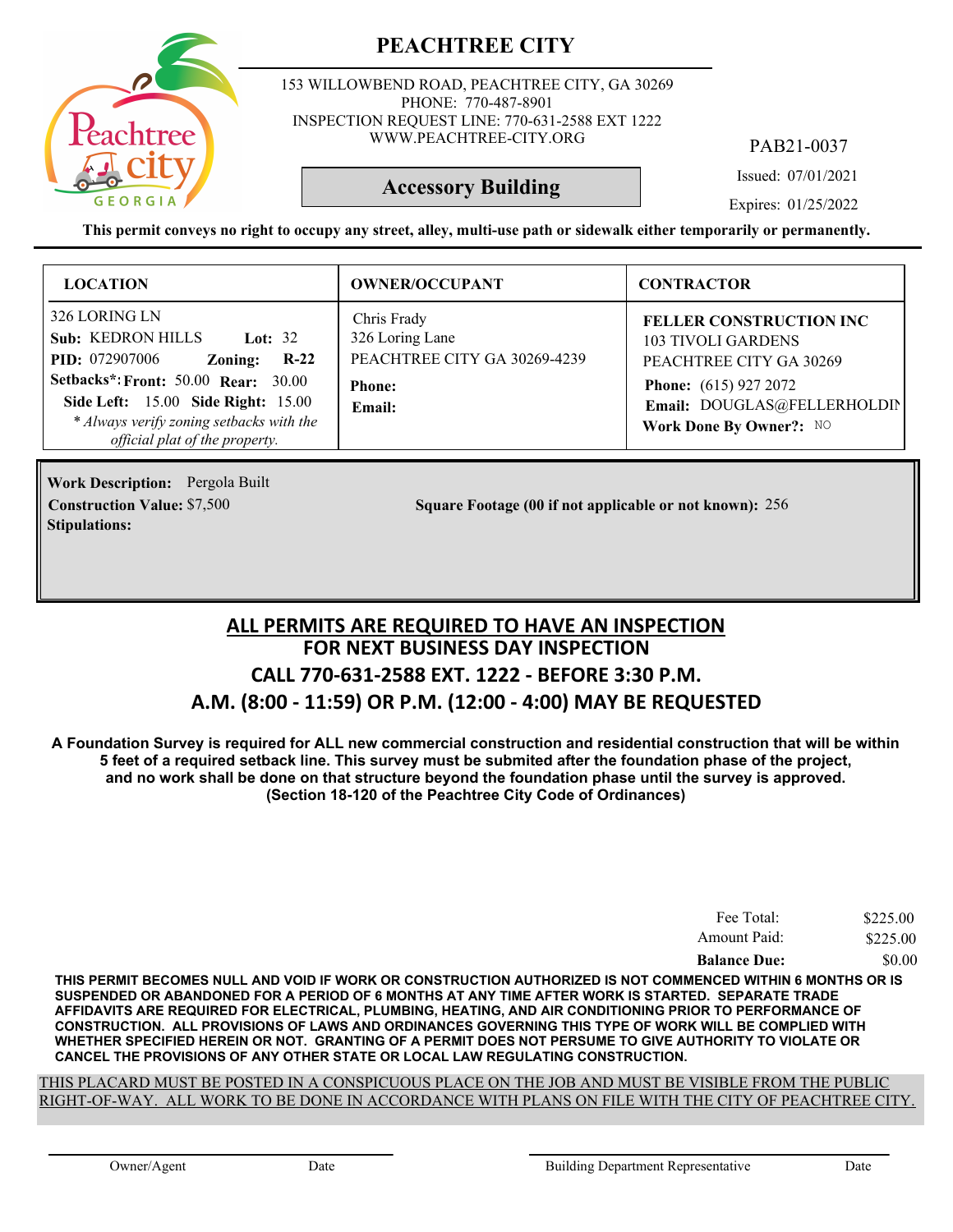

153 WILLOWBEND ROAD, PEACHTREE CITY, GA 30269 PHONE: 770-487-8901 INSPECTION REQUEST LINE: 770-631-2588 EXT 1222 WWW.PEACHTREE-CITY.ORG

PAB21-0038

Issued: 07/01/2021

#### **Accessory Building**

Expires: 12/28/2021

**This permit conveys no right to occupy any street, alley, multi-use path or sidewalk either temporarily or permanently.**

| <b>LOCATION</b>                                                                                                                                                                                                                            | <b>OWNER/OCCUPANT</b>                                                                                                            | <b>CONTRACTOR</b>                                          |
|--------------------------------------------------------------------------------------------------------------------------------------------------------------------------------------------------------------------------------------------|----------------------------------------------------------------------------------------------------------------------------------|------------------------------------------------------------|
| 450 DIVIDEND DR<br>Sub:<br>Lot:<br><b>PID:</b> 0615 017<br>GI<br>Zoning:<br><b>Setbacks*: Front: 50.00 Rear: 50.00</b><br>Side Left: 20.00 Side Right: 20.00<br>* Always verify zoning setbacks with the<br>official plat of the property. | KIEWIT CONSTRUCTION CO<br>3921 MASON ST<br><b>OMAHA NE 68,105</b><br><b>Phone:</b><br><b>Email:</b> jayboland@tomcoconstruction. | <b>Phone:</b><br>Email:<br><b>Work Done By Owner?: YES</b> |

Work Description: Steel shade structures for the parking lot

**Construction Value:** \$252,000 8 **Square Footage (00 if not applicable or not known):** 8,500

**All supports shall be painted to match the existing building and shall blend into the surrounding environment. Stipulations:**

**All lighting shall be recessed and no direct lighting shall be visible from Dividend Drive.**

## **FOR NEXT BUSINESS DAY INSPECTION ALL PERMITS ARE REQUIRED TO HAVE AN INSPECTION**

### **CALL 770-631-2588 EXT. 1222 - BEFORE 3:30 P.M.**

#### **A.M. (8:00 - 11:59) OR P.M. (12:00 - 4:00) MAY BE REQUESTED**

**A Foundation Survey is required for ALL new commercial construction and residential construction that will be within 5 feet of a required setback line. This survey must be submited after the foundation phase of the project, and no work shall be done on that structure beyond the foundation phase until the survey is approved. (Section 18-120 of the Peachtree City Code of Ordinances)**

| Fee Total:          | \$2,793.00 |
|---------------------|------------|
| Amount Paid:        | \$2,793.00 |
| <b>Balance Due:</b> | \$0.00     |

**THIS PERMIT BECOMES NULL AND VOID IF WORK OR CONSTRUCTION AUTHORIZED IS NOT COMMENCED WITHIN 6 MONTHS OR IS SUSPENDED OR ABANDONED FOR A PERIOD OF 6 MONTHS AT ANY TIME AFTER WORK IS STARTED. SEPARATE TRADE AFFIDAVITS ARE REQUIRED FOR ELECTRICAL, PLUMBING, HEATING, AND AIR CONDITIONING PRIOR TO PERFORMANCE OF CONSTRUCTION. ALL PROVISIONS OF LAWS AND ORDINANCES GOVERNING THIS TYPE OF WORK WILL BE COMPLIED WITH WHETHER SPECIFIED HEREIN OR NOT. GRANTING OF A PERMIT DOES NOT PERSUME TO GIVE AUTHORITY TO VIOLATE OR CANCEL THE PROVISIONS OF ANY OTHER STATE OR LOCAL LAW REGULATING CONSTRUCTION.**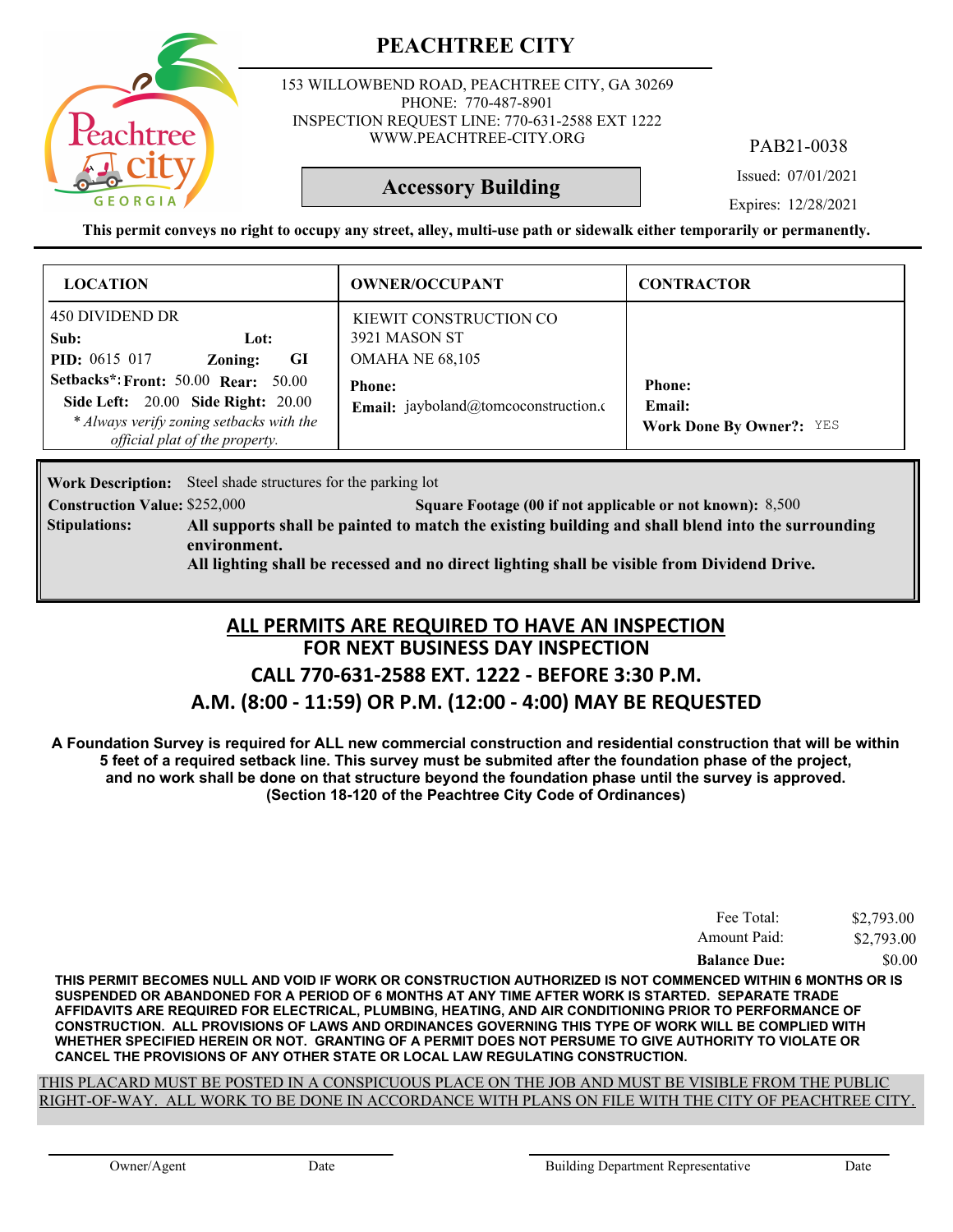153 WILLOWBEND ROAD, PEACHTREE CITY, GA 30269 PHONE: 770-487-8901 INSPECTION REQUEST LINE: 770-631-2588 EXT 1222 WWW.PEACHTREE-CITY.ORG

PAB21-0039

Issued: 07/20/2021

**Accessory Building**

Expires: 01/16/2022

**This permit conveys no right to occupy any street, alley, multi-use path or sidewalk either temporarily or permanently.**

| <b>LOCATION</b>                                                                                                                                                              | <b>OWNER/OCCUPANT</b>                                                 | <b>CONTRACTOR</b>                                          |
|------------------------------------------------------------------------------------------------------------------------------------------------------------------------------|-----------------------------------------------------------------------|------------------------------------------------------------|
| 113 SUMMER BROOKE<br>Sub: SUMMER BROOKE Lot: 54<br><b>PID:</b> 060711054<br>$R-10$<br>Zoning:                                                                                | MILENA MIRCETIC-TAYLOR<br>113 SUMMER BROOK<br>PEACHTREE CITY GA 30269 |                                                            |
| <b>Setbacks*: Front: 30.00 Rear: 30.00</b><br><b>Side Left:</b> 10.00 <b>Side Right:</b> 10.00<br>* Always verify zoning setbacks with the<br>official plat of the property. | <b>Phone:</b> (652) 586 5699<br>Email: $752mrt@gmail.com$             | <b>Phone:</b><br>Email:<br><b>Work Done By Owner?: YES</b> |

Work Description: SHED to be built on a concrete slab,  $2*4$  stud walls, composite sheet siding, with stud walls anchored, and roof rafters strapped, the roof of OSB, and asphalt shingles. SHED dimensions are 5 feet deep and 20 feet wide.

**Stipulations:**

**Construction Value:** \$1,500 **100 Square Footage (00 if not applicable or not known): 100** 

#### **FOR NEXT BUSINESS DAY INSPECTION CALL 770-631-2588 EXT. 1222 - BEFORE 3:30 P.M. A.M. (8:00 - 11:59) OR P.M. (12:00 - 4:00) MAY BE REQUESTED ALL PERMITS ARE REQUIRED TO HAVE AN INSPECTION**

**A Foundation Survey is required for ALL new commercial construction and residential construction that will be within 5 feet of a required setback line. This survey must be submited after the foundation phase of the project, and no work shall be done on that structure beyond the foundation phase until the survey is approved. (Section 18-120 of the Peachtree City Code of Ordinances)**

| Fee Total:          | \$75.00 |
|---------------------|---------|
| Amount Paid:        | \$75.00 |
| <b>Balance Due:</b> | \$0.00  |

**THIS PERMIT BECOMES NULL AND VOID IF WORK OR CONSTRUCTION AUTHORIZED IS NOT COMMENCED WITHIN 6 MONTHS OR IS SUSPENDED OR ABANDONED FOR A PERIOD OF 6 MONTHS AT ANY TIME AFTER WORK IS STARTED. SEPARATE TRADE AFFIDAVITS ARE REQUIRED FOR ELECTRICAL, PLUMBING, HEATING, AND AIR CONDITIONING PRIOR TO PERFORMANCE OF CONSTRUCTION. ALL PROVISIONS OF LAWS AND ORDINANCES GOVERNING THIS TYPE OF WORK WILL BE COMPLIED WITH WHETHER SPECIFIED HEREIN OR NOT. GRANTING OF A PERMIT DOES NOT PERSUME TO GIVE AUTHORITY TO VIOLATE OR CANCEL THE PROVISIONS OF ANY OTHER STATE OR LOCAL LAW REGULATING CONSTRUCTION.**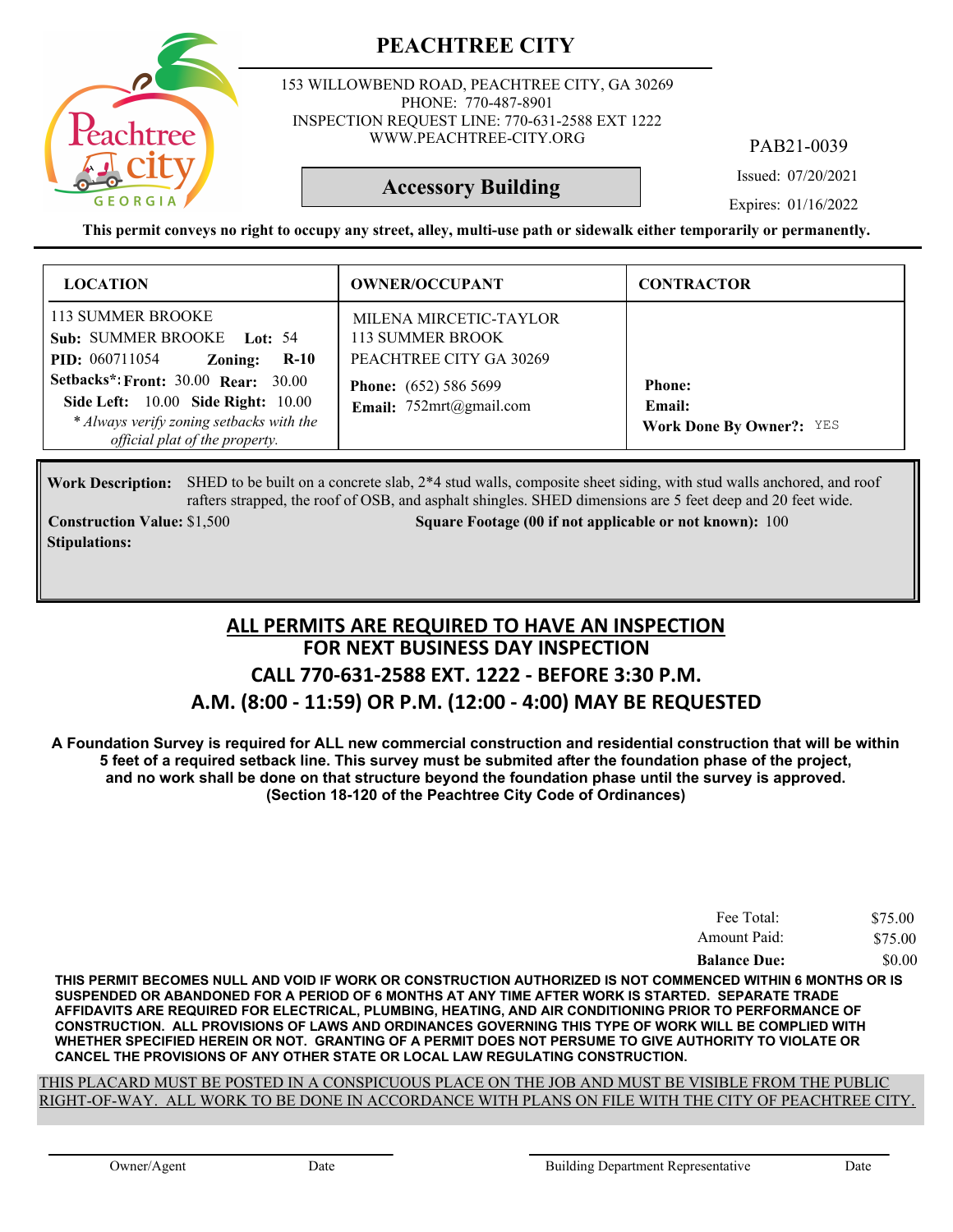

153 WILLOWBEND ROAD, PEACHTREE CITY, GA 30269 PHONE: 770-487-8901 INSPECTION REQUEST LINE: 770-631-2588 EXT 1222 WWW.PEACHTREE-CITY.ORG

PAB21-0042

Issued: 07/23/2021

**Accessory Building**

Expires: 01/19/2022

**This permit conveys no right to occupy any street, alley, multi-use path or sidewalk either temporarily or permanently.**

| <b>LOCATION</b>                                                                                                                                       | <b>OWNER/OCCUPANT</b>                                                   | <b>CONTRACTOR</b>                                          |
|-------------------------------------------------------------------------------------------------------------------------------------------------------|-------------------------------------------------------------------------|------------------------------------------------------------|
| 111 RED MAPLE DR<br>Sub: CRESSWIND<br>Lot: $565$<br>Zoning: LUR-14<br><b>PID:</b> 074541006                                                           | DANIEL J & TINA HALINSKI<br>111 RED MAPLE DR<br>PEACHTREE CITY GA 30269 |                                                            |
| Setbacks*: Front: 20.00 Rear: 10.00<br>Side Left: 0.00 Side Right: 0.00<br>* Always verify zoning setbacks with the<br>official plat of the property. | <b>Phone:</b><br><b>Email:</b> dhalinski@gmail.com                      | <b>Phone:</b><br>Email:<br><b>Work Done By Owner?:</b> YES |

Work Description: PERGOLA 190 SQ **Stipulations:**

**Construction Value:** \$6,800 190 190 Square Footage (00 if not applicable or not known): 190

#### **FOR NEXT BUSINESS DAY INSPECTION CALL 770-631-2588 EXT. 1222 - BEFORE 3:30 P.M. A.M. (8:00 - 11:59) OR P.M. (12:00 - 4:00) MAY BE REQUESTED ALL PERMITS ARE REQUIRED TO HAVE AN INSPECTION**

**A Foundation Survey is required for ALL new commercial construction and residential construction that will be within 5 feet of a required setback line. This survey must be submited after the foundation phase of the project, and no work shall be done on that structure beyond the foundation phase until the survey is approved. (Section 18-120 of the Peachtree City Code of Ordinances)**

| Fee Total:          | \$150.00 |
|---------------------|----------|
| Amount Paid:        | \$150.00 |
| <b>Balance Due:</b> | \$0.00   |

**THIS PERMIT BECOMES NULL AND VOID IF WORK OR CONSTRUCTION AUTHORIZED IS NOT COMMENCED WITHIN 6 MONTHS OR IS SUSPENDED OR ABANDONED FOR A PERIOD OF 6 MONTHS AT ANY TIME AFTER WORK IS STARTED. SEPARATE TRADE AFFIDAVITS ARE REQUIRED FOR ELECTRICAL, PLUMBING, HEATING, AND AIR CONDITIONING PRIOR TO PERFORMANCE OF CONSTRUCTION. ALL PROVISIONS OF LAWS AND ORDINANCES GOVERNING THIS TYPE OF WORK WILL BE COMPLIED WITH WHETHER SPECIFIED HEREIN OR NOT. GRANTING OF A PERMIT DOES NOT PERSUME TO GIVE AUTHORITY TO VIOLATE OR CANCEL THE PROVISIONS OF ANY OTHER STATE OR LOCAL LAW REGULATING CONSTRUCTION.**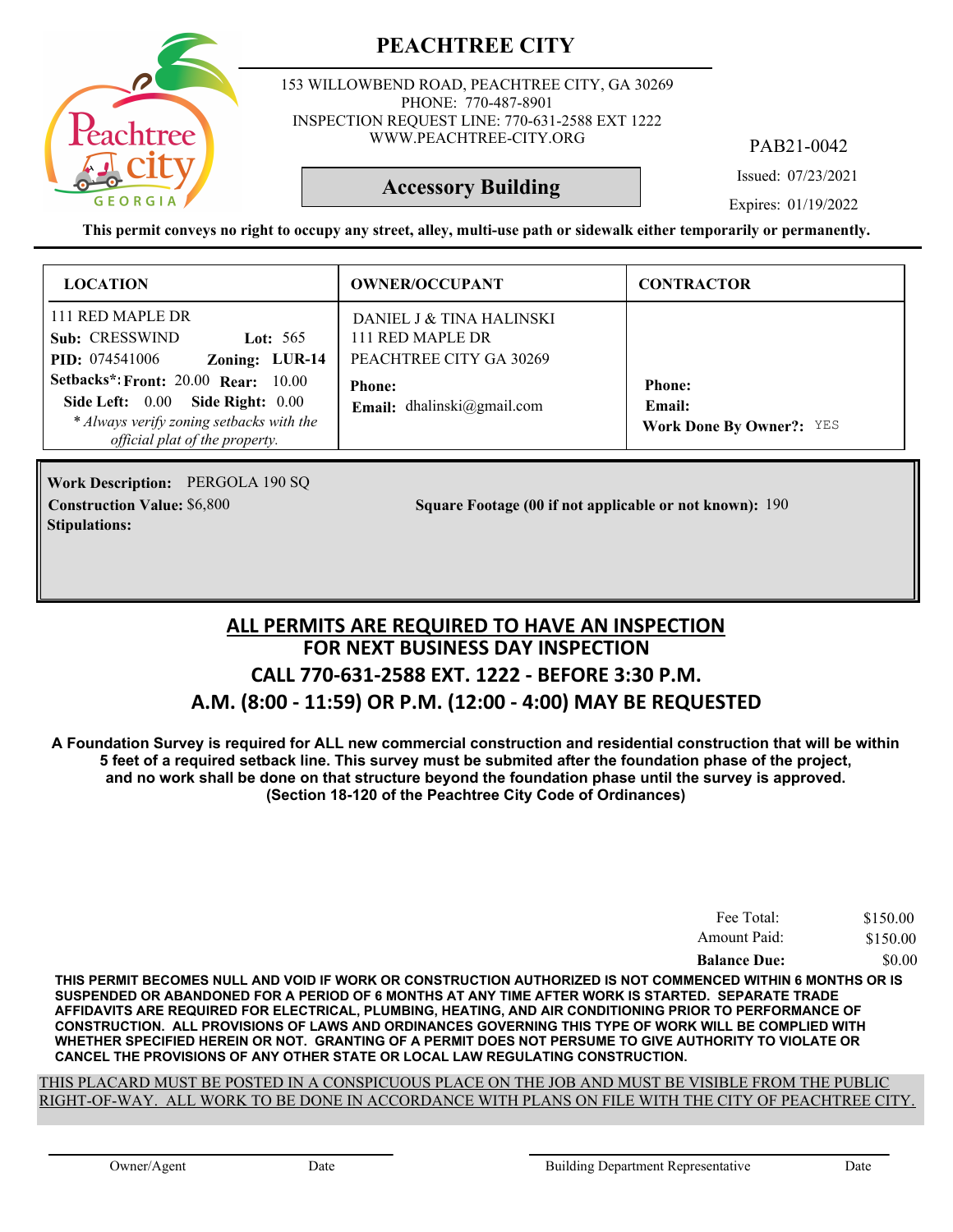

153 WILLOWBEND ROAD, PEACHTREE CITY, GA 30269 PHONE: 770-487-8901 INSPECTION REQUEST LINE: 770-631-2588 EXT 1222 WWW.PEACHTREE-CITY.ORG

PCA21-0021

Issued: 07/23/2021

Expires: 01/23/2022

**This permit conveys no right to occupy any street, alley, multi-use path or sidewalk either temporarily or permanently.**

**Commercial Alteration**

| <b>LOCATION</b>                                                                                                                                         | <b>OWNER/OCCUPANT</b>                                                        | <b>CONTRACTOR</b>                                                          |
|---------------------------------------------------------------------------------------------------------------------------------------------------------|------------------------------------------------------------------------------|----------------------------------------------------------------------------|
| 277 N HWY 74 STE 100<br>Sub: WISDOM POINTE BLILot:<br><b>PID:</b> $0734$ 065<br>$\bf GC$<br>Zoning:                                                     | WISDOM POINTE INVESTMENTS LI<br>128 MIDDLETON DR<br>PEACHTREE CITY GA 30,269 | <b>HILL BROTHERS GENERAL CONTI</b><br>1003 ELAINE CT<br>MCDONOUGH GA 30252 |
| Setbacks*: Front: 40.00 Rear: 20.00<br>Side Left: 10.00 Side Right: 10.00<br>* Always verify zoning setbacks with the<br>official plat of the property. | <b>Phone:</b> (770) 527 2796<br>Email:                                       | <b>Phone:</b><br><b>Email:</b><br>Work Done By Owner?: NO                  |

**Work Description:** Interior finish spa **Stipulations:**

**Construction Value:** \$80,000 2,100 **2,100** 2,100 **2,100** 2,100 **2,100** 2,100 **2,100** 2,100

#### **FOR NEXT BUSINESS DAY INSPECTION CALL 770-631-2588 EXT. 1222 - BEFORE 3:30 P.M. A.M. (8:00 - 11:59) OR P.M. (12:00 - 4:00) MAY BE REQUESTED ALL PERMITS ARE REQUIRED TO HAVE AN INSPECTION**

**A Foundation Survey is required for ALL new commercial construction and residential construction that will be within 5 feet of a required setback line. This survey must be submited after the foundation phase of the project, and no work shall be done on that structure beyond the foundation phase until the survey is approved. (Section 18-120 of the Peachtree City Code of Ordinances)**

| <b>Balance Due:</b> | \$0.00     |
|---------------------|------------|
| Amount Paid:        | \$1,425.00 |
| Fee Total:          | \$1,575.00 |

**THIS PERMIT BECOMES NULL AND VOID IF WORK OR CONSTRUCTION AUTHORIZED IS NOT COMMENCED WITHIN 6 MONTHS OR IS SUSPENDED OR ABANDONED FOR A PERIOD OF 6 MONTHS AT ANY TIME AFTER WORK IS STARTED. SEPARATE TRADE AFFIDAVITS ARE REQUIRED FOR ELECTRICAL, PLUMBING, HEATING, AND AIR CONDITIONING PRIOR TO PERFORMANCE OF CONSTRUCTION. ALL PROVISIONS OF LAWS AND ORDINANCES GOVERNING THIS TYPE OF WORK WILL BE COMPLIED WITH WHETHER SPECIFIED HEREIN OR NOT. GRANTING OF A PERMIT DOES NOT PERSUME TO GIVE AUTHORITY TO VIOLATE OR CANCEL THE PROVISIONS OF ANY OTHER STATE OR LOCAL LAW REGULATING CONSTRUCTION.**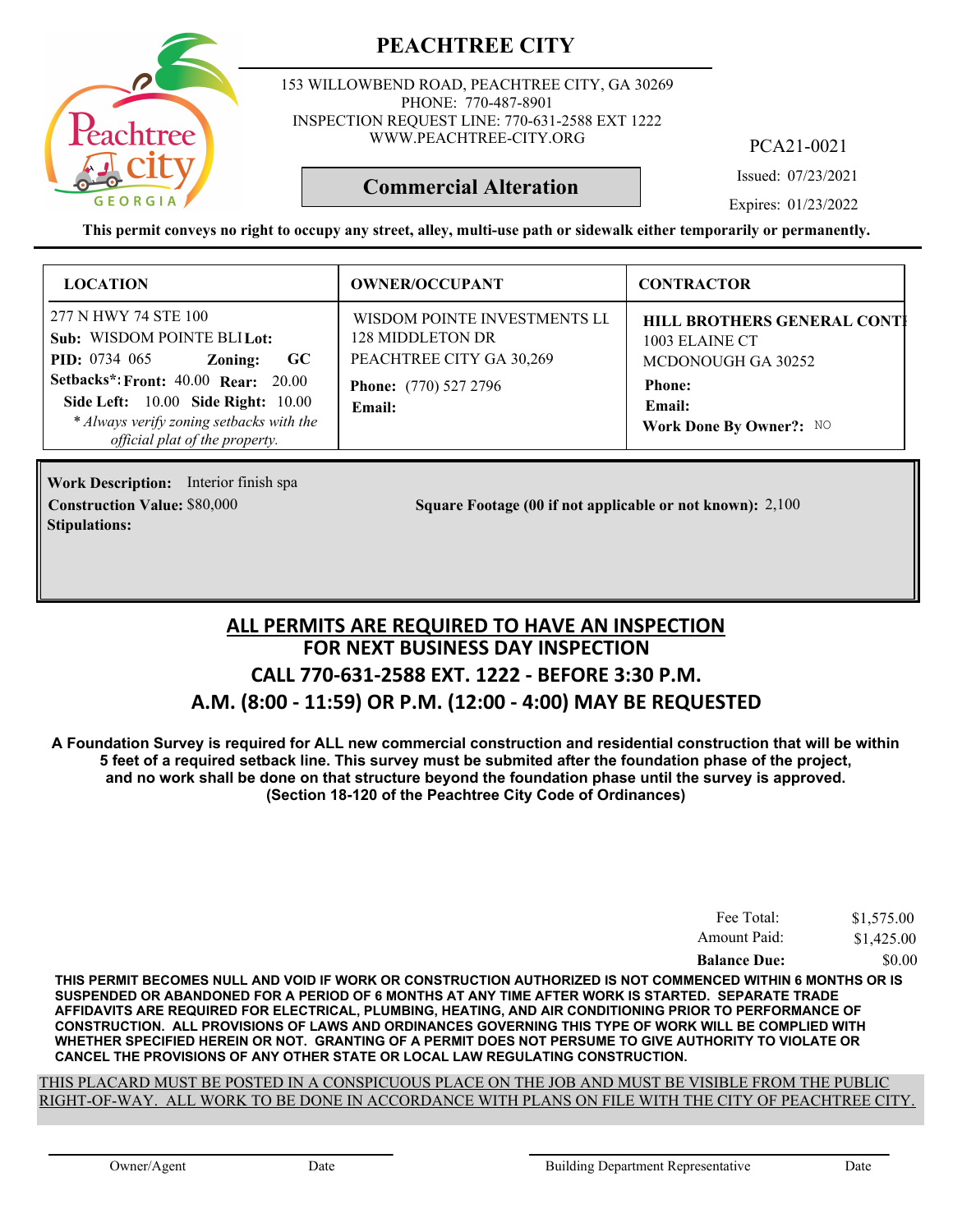153 WILLOWBEND ROAD, PEACHTREE CITY, GA 30269 PHONE: 770-487-8901 INSPECTION REQUEST LINE: 770-631-2588 EXT 1222 WWW.PEACHTREE-CITY.ORG

PCA21-0025

Issued: 07/21/2021

Expires: 01/31/2022

**This permit conveys no right to occupy any street, alley, multi-use path or sidewalk either temporarily or permanently.**

**Commercial Alteration**

| <b>LOCATION</b>                                                                                                                                                                                                                                      | <b>OWNER/OCCUPANT</b>                                                                                                      | <b>CONTRACTOR</b>                                                                                                                                                       |
|------------------------------------------------------------------------------------------------------------------------------------------------------------------------------------------------------------------------------------------------------|----------------------------------------------------------------------------------------------------------------------------|-------------------------------------------------------------------------------------------------------------------------------------------------------------------------|
| 113 LEXINGTON CIR<br>Sub: VILLAGE AT LEXING Lot:<br><b>PID:</b> 0719 105<br>Zoning: LUC-16<br>Setbacks*: Front: 0.00 Rear: 0.00<br>Side Right: 0.00<br>Side Left: 0.00<br>* Always verify zoning setbacks with the<br>official plat of the property. | HIGH SIERRA INVESTMENTS LLC<br>2002 N COMMERCE DR<br>PEACHTREE CITY GA 30269<br><b>Phone:</b><br>Email: DART@WORLDGYMFAYET | <b>RANDOLPH WILLIAMSON CONSTR</b><br>900 Westpark Dr<br>Peachtree City GA 30269<br><b>Phone:</b> (770) 527 0621<br>Email: Jwallace@rwcre.net<br>Work Done By Owner?: NO |

**Work Description:** Building Demising Wall **Stipulations:**

**Construction Value:** \$15,759 Square Footage (00 if not applicable or not known): 2,656

#### **FOR NEXT BUSINESS DAY INSPECTION CALL 770-631-2588 EXT. 1222 - BEFORE 3:30 P.M. A.M. (8:00 - 11:59) OR P.M. (12:00 - 4:00) MAY BE REQUESTED ALL PERMITS ARE REQUIRED TO HAVE AN INSPECTION**

**A Foundation Survey is required for ALL new commercial construction and residential construction that will be within 5 feet of a required setback line. This survey must be submited after the foundation phase of the project, and no work shall be done on that structure beyond the foundation phase until the survey is approved. (Section 18-120 of the Peachtree City Code of Ordinances)**

| Fee Total:          | \$601.00 |
|---------------------|----------|
| Amount Paid:        | \$601.00 |
| <b>Balance Due:</b> | \$0.00   |

**THIS PERMIT BECOMES NULL AND VOID IF WORK OR CONSTRUCTION AUTHORIZED IS NOT COMMENCED WITHIN 6 MONTHS OR IS SUSPENDED OR ABANDONED FOR A PERIOD OF 6 MONTHS AT ANY TIME AFTER WORK IS STARTED. SEPARATE TRADE AFFIDAVITS ARE REQUIRED FOR ELECTRICAL, PLUMBING, HEATING, AND AIR CONDITIONING PRIOR TO PERFORMANCE OF CONSTRUCTION. ALL PROVISIONS OF LAWS AND ORDINANCES GOVERNING THIS TYPE OF WORK WILL BE COMPLIED WITH WHETHER SPECIFIED HEREIN OR NOT. GRANTING OF A PERMIT DOES NOT PERSUME TO GIVE AUTHORITY TO VIOLATE OR CANCEL THE PROVISIONS OF ANY OTHER STATE OR LOCAL LAW REGULATING CONSTRUCTION.**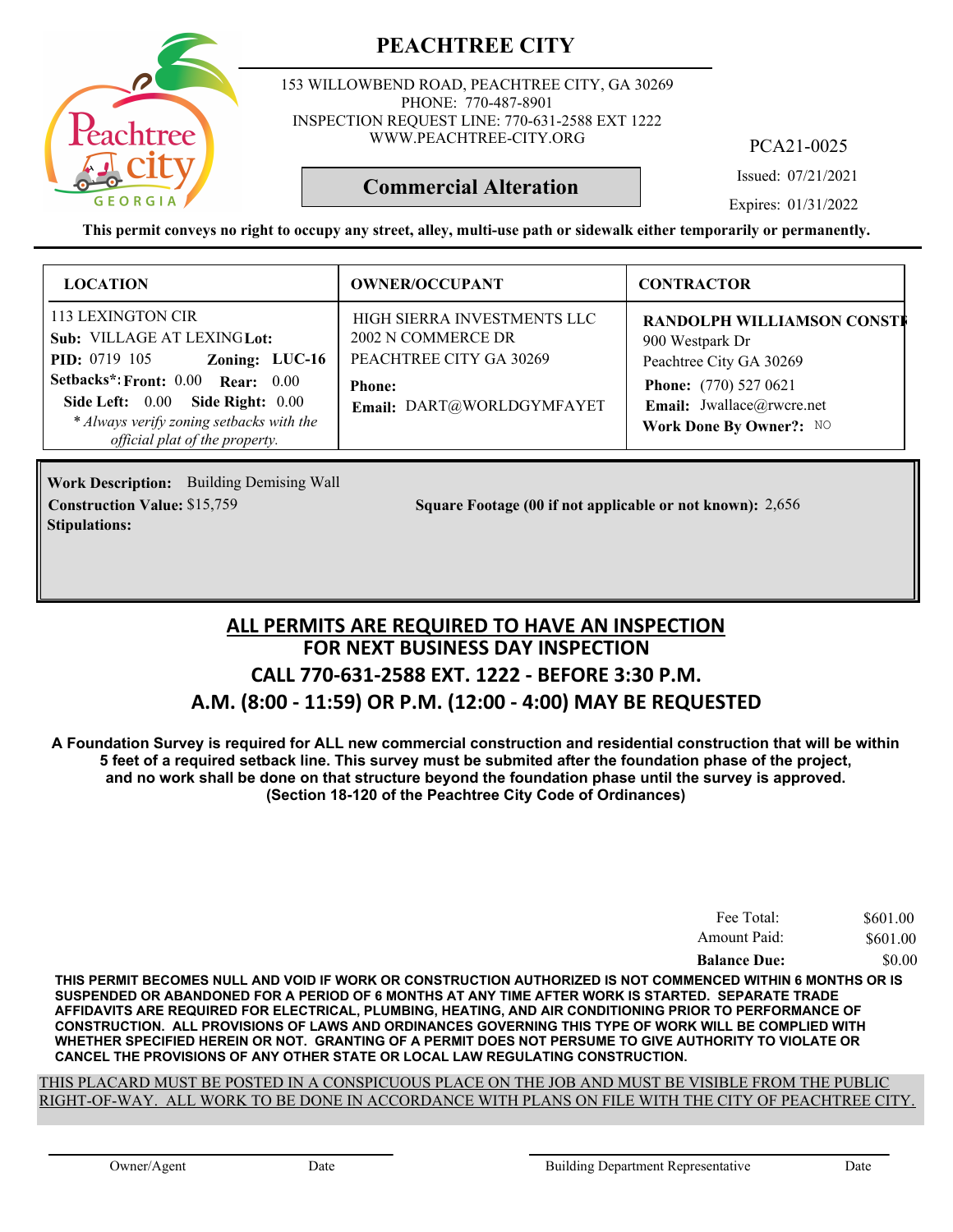

153 WILLOWBEND ROAD, PEACHTREE CITY, GA 30269 PHONE: 770-487-8901 INSPECTION REQUEST LINE: 770-631-2588 EXT 1222 WWW.PEACHTREE-CITY.ORG

PCA21-0026

Issued: 07/20/2021

Expires: 01/16/2022

**This permit conveys no right to occupy any street, alley, multi-use path or sidewalk either temporarily or permanently.**

**Commercial Alteration**

| <b>LOCATION</b>                                                                                                                                         | <b>OWNER/OCCUPANT</b>                                           | <b>CONTRACTOR</b>                                                                            |
|---------------------------------------------------------------------------------------------------------------------------------------------------------|-----------------------------------------------------------------|----------------------------------------------------------------------------------------------|
| 2804 W HWY 54<br>Sub: MACDUFF CROSSINCLot: BLDG 2<br>Zoning: COR, GC<br><b>PID:</b> 0733 093                                                            | TREE TOP ASSOCIATES LLC<br>2800 W HIGHWAY 54<br>BUFORD GA 30518 | <b>SOUTHERN CUSTOM BUILT HOME</b><br>PO BOX 2332<br><b>CULLMAN AL 35056</b>                  |
| Setbacks*: Front: 40.00 Rear: 20.00<br>Side Left: 10.00 Side Right: 10.00<br>* Always verify zoning setbacks with the<br>official plat of the property. | <b>Phone:</b> (404) 483 9646<br>Email:                          | <b>Phone:</b> (251) 979 4754<br><b>Email:</b> scbhllc12@gmail.com<br>Work Done By Owner?: NO |

Work Description: Interior Build out for a UPS Store includes painting, new flooring, electrical, lighting and modular fixture & cabinet installations

**Construction Value:** \$100,000 1,683 **Square Footage (00 if not applicable or not known):** 1,683 **Stipulations: NOTE: A permit is required for a new exterior wall sign**

### **FOR NEXT BUSINESS DAY INSPECTION CALL 770-631-2588 EXT. 1222 - BEFORE 3:30 P.M. A.M. (8:00 - 11:59) OR P.M. (12:00 - 4:00) MAY BE REQUESTED ALL PERMITS ARE REQUIRED TO HAVE AN INSPECTION**

**A Foundation Survey is required for ALL new commercial construction and residential construction that will be within 5 feet of a required setback line. This survey must be submited after the foundation phase of the project, and no work shall be done on that structure beyond the foundation phase until the survey is approved. (Section 18-120 of the Peachtree City Code of Ordinances)**

| Fee Total:          | \$1,360.00 |
|---------------------|------------|
| Amount Paid:        | \$1,360.00 |
| <b>Balance Due:</b> | \$0.00     |

**THIS PERMIT BECOMES NULL AND VOID IF WORK OR CONSTRUCTION AUTHORIZED IS NOT COMMENCED WITHIN 6 MONTHS OR IS SUSPENDED OR ABANDONED FOR A PERIOD OF 6 MONTHS AT ANY TIME AFTER WORK IS STARTED. SEPARATE TRADE AFFIDAVITS ARE REQUIRED FOR ELECTRICAL, PLUMBING, HEATING, AND AIR CONDITIONING PRIOR TO PERFORMANCE OF CONSTRUCTION. ALL PROVISIONS OF LAWS AND ORDINANCES GOVERNING THIS TYPE OF WORK WILL BE COMPLIED WITH WHETHER SPECIFIED HEREIN OR NOT. GRANTING OF A PERMIT DOES NOT PERSUME TO GIVE AUTHORITY TO VIOLATE OR CANCEL THE PROVISIONS OF ANY OTHER STATE OR LOCAL LAW REGULATING CONSTRUCTION.**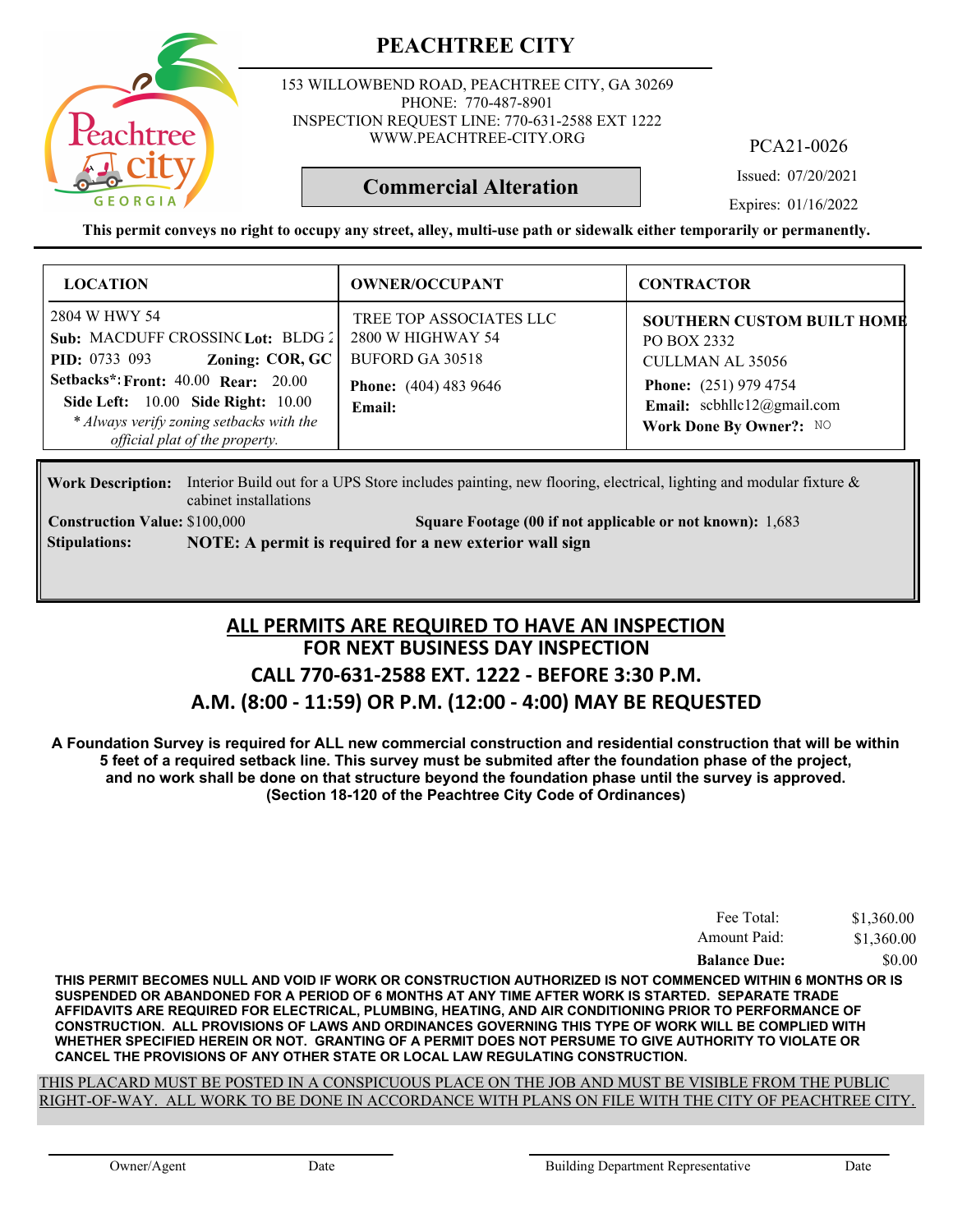

153 WILLOWBEND ROAD, PEACHTREE CITY, GA 30269 PHONE: 770-487-8901 INSPECTION REQUEST LINE: 770-631-2588 EXT 1222 WWW.PEACHTREE-CITY.ORG

PCA21-0027

Issued: 07/07/2021

Expires: 01/29/2022

**This permit conveys no right to occupy any street, alley, multi-use path or sidewalk either temporarily or permanently.**

**Commercial Alteration**

| <b>LOCATION</b>                                                                                                                                                                                                         | <b>OWNER/OCCUPANT</b>                                                                           | <b>CONTRACTOR</b>                                                                                                                 |
|-------------------------------------------------------------------------------------------------------------------------------------------------------------------------------------------------------------------------|-------------------------------------------------------------------------------------------------|-----------------------------------------------------------------------------------------------------------------------------------|
| 2723 W HWY 54<br>Sub:<br>Lot:<br><b>PID:</b> 0733 109<br>Zoning:<br>Setbacks*: Front: 0.00 Rear: 0.00<br>Side Left: 0.00 Side Right: 0.00<br>* Always verify zoning setbacks with the<br>official plat of the property. | TRINITY-MCINTOSH LLC<br>1915 AIRPORT ROAD STE 2D<br>ATLANTA GA 30341<br><b>Phone:</b><br>Email: | <b>LE BROTHERS CONSTRUCTION</b><br>2413 PARK AVE<br>PEACHTREE CITY GA 30269<br><b>Phone:</b><br>Email:<br>Work Done By Owner?: NO |

EXPAND EXISTING NAIL SALON INTO SUITE NEXT DOOR 2882 SQ **Work Description: Construction Value: Square Footage (00 if not applicable or not known):** \$100,000 2,882 **Stipulations:**

#### **FOR NEXT BUSINESS DAY INSPECTION CALL 770-631-2588 EXT. 1222 - BEFORE 3:30 P.M. A.M. (8:00 - 11:59) OR P.M. (12:00 - 4:00) MAY BE REQUESTED ALL PERMITS ARE REQUIRED TO HAVE AN INSPECTION**

**A Foundation Survey is required for ALL new commercial construction and residential construction that will be within 5 feet of a required setback line. This survey must be submited after the foundation phase of the project, and no work shall be done on that structure beyond the foundation phase until the survey is approved. (Section 18-120 of the Peachtree City Code of Ordinances)**

| Fee Total:          | \$1,635.00 |
|---------------------|------------|
| Amount Paid:        | \$1,635.00 |
| <b>Balance Due:</b> | \$0.00     |

**THIS PERMIT BECOMES NULL AND VOID IF WORK OR CONSTRUCTION AUTHORIZED IS NOT COMMENCED WITHIN 6 MONTHS OR IS SUSPENDED OR ABANDONED FOR A PERIOD OF 6 MONTHS AT ANY TIME AFTER WORK IS STARTED. SEPARATE TRADE AFFIDAVITS ARE REQUIRED FOR ELECTRICAL, PLUMBING, HEATING, AND AIR CONDITIONING PRIOR TO PERFORMANCE OF CONSTRUCTION. ALL PROVISIONS OF LAWS AND ORDINANCES GOVERNING THIS TYPE OF WORK WILL BE COMPLIED WITH WHETHER SPECIFIED HEREIN OR NOT. GRANTING OF A PERMIT DOES NOT PERSUME TO GIVE AUTHORITY TO VIOLATE OR CANCEL THE PROVISIONS OF ANY OTHER STATE OR LOCAL LAW REGULATING CONSTRUCTION.**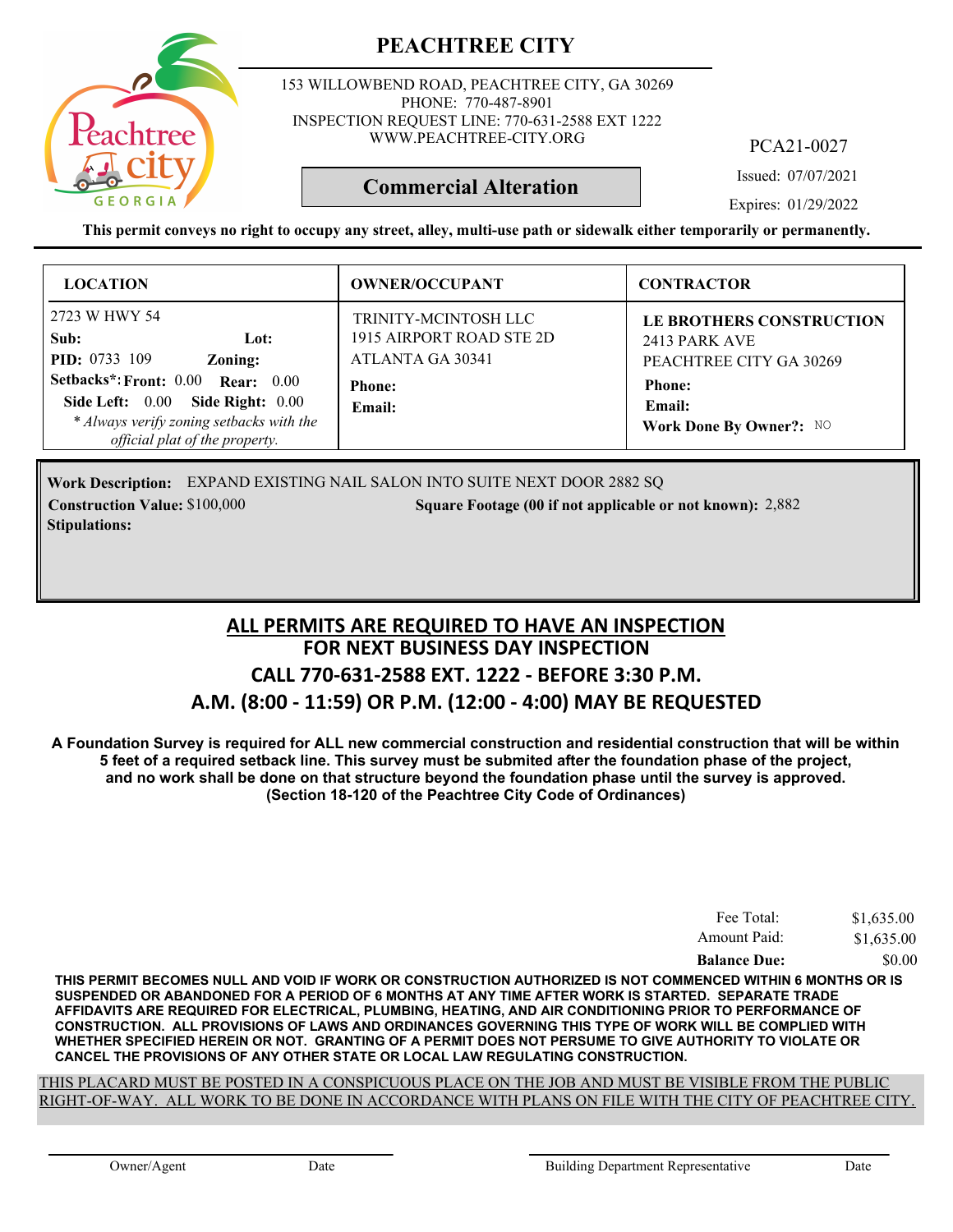153 WILLOWBEND ROAD, PEACHTREE CITY, GA 30269 PHONE: 770-487-8901 INSPECTION REQUEST LINE: 770-631-2588 EXT 1222 WWW.PEACHTREE-CITY.ORG

PDK21-0022

Issued: 07/01/2021

Expires: 01/05/2022

**This permit conveys no right to occupy any street, alley, multi-use path or sidewalk either temporarily or permanently.**

**Residential Deck**

| <b>LOCATION</b>                                                                                                                                                                                                                                                         | <b>OWNER/OCCUPANT</b>                                                                                                                              | <b>CONTRACTOR</b>                                                                                                                                                                        |
|-------------------------------------------------------------------------------------------------------------------------------------------------------------------------------------------------------------------------------------------------------------------------|----------------------------------------------------------------------------------------------------------------------------------------------------|------------------------------------------------------------------------------------------------------------------------------------------------------------------------------------------|
| <b>439 PLANTAIN TER</b><br>Sub: PLANTERRA RIDGE Lot: 38<br><b>PID:</b> 073307038<br>$R-12$<br>Zoning:<br><b>Setbacks*: Front: 40.00 Rear: 30.00</b><br>Side Left: 10.00 Side Right: 10.00<br>* Always verify zoning setbacks with the<br>official plat of the property. | JAKUBOWSKI ERIC AND SHELLY<br><b>439 PLANTAIN TERRACE</b><br>PEACHTREE CITY GA 30269<br><b>Phone:</b> (858) 248 5940<br>Email: ERICJAKUBOWSKI@YAHO | <b>CORNERSTONE CONSTRUCTION &amp;</b><br><b>185 HEARTHSTONE LN</b><br>Fayetteville GA 30215<br>Phone: (770) 527 6967<br>Email: rich@cornerstoneconstructionre<br>Work Done By Owner?: NO |

**Work Description:** NEW DECK 20X40 800 SQ **Stipulations:**

**Construction Value: Square Footage (00 if not applicable or not known):** \$50,000 800

#### **FOR NEXT BUSINESS DAY INSPECTION CALL 770-631-2588 EXT. 1222 - BEFORE 3:30 P.M. A.M. (8:00 - 11:59) OR P.M. (12:00 - 4:00) MAY BE REQUESTED ALL PERMITS ARE REQUIRED TO HAVE AN INSPECTION**

**A Foundation Survey is required for ALL new commercial construction and residential construction that will be within 5 feet of a required setback line. This survey must be submited after the foundation phase of the project, and no work shall be done on that structure beyond the foundation phase until the survey is approved. (Section 18-120 of the Peachtree City Code of Ordinances)**

| Fee Total:          | \$1,410.00 |
|---------------------|------------|
| Amount Paid:        | \$1,410.00 |
| <b>Balance Due:</b> | \$0.00     |

**THIS PERMIT BECOMES NULL AND VOID IF WORK OR CONSTRUCTION AUTHORIZED IS NOT COMMENCED WITHIN 6 MONTHS OR IS SUSPENDED OR ABANDONED FOR A PERIOD OF 6 MONTHS AT ANY TIME AFTER WORK IS STARTED. SEPARATE TRADE AFFIDAVITS ARE REQUIRED FOR ELECTRICAL, PLUMBING, HEATING, AND AIR CONDITIONING PRIOR TO PERFORMANCE OF CONSTRUCTION. ALL PROVISIONS OF LAWS AND ORDINANCES GOVERNING THIS TYPE OF WORK WILL BE COMPLIED WITH WHETHER SPECIFIED HEREIN OR NOT. GRANTING OF A PERMIT DOES NOT PERSUME TO GIVE AUTHORITY TO VIOLATE OR CANCEL THE PROVISIONS OF ANY OTHER STATE OR LOCAL LAW REGULATING CONSTRUCTION.**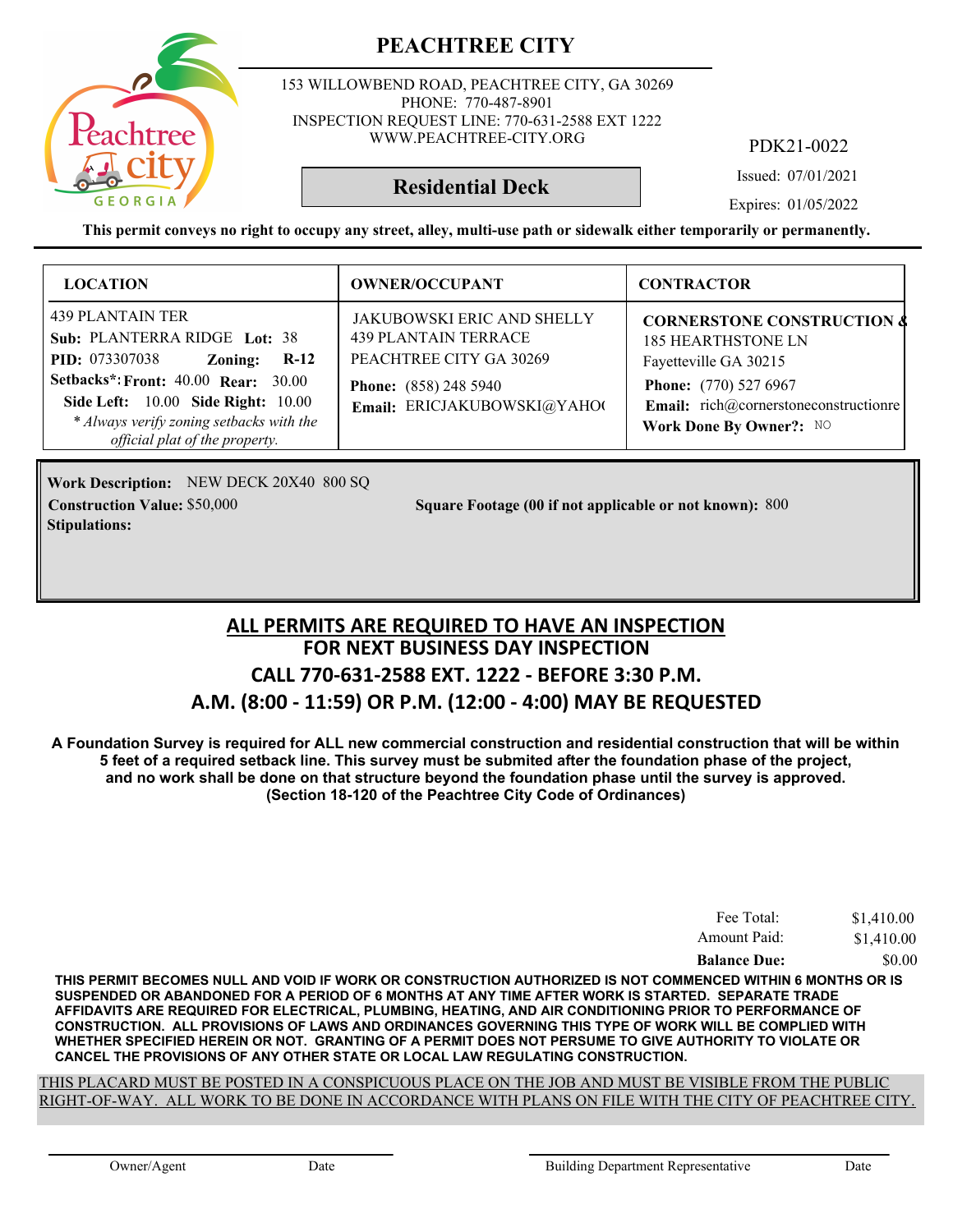

153 WILLOWBEND ROAD, PEACHTREE CITY, GA 30269 PHONE: 770-487-8901 INSPECTION REQUEST LINE: 770-631-2588 EXT 1222 WWW.PEACHTREE-CITY.ORG

PDK21-0030

Issued: 07/23/2021

#### **Residential Deck**

Expires: 01/19/2022

**This permit conveys no right to occupy any street, alley, multi-use path or sidewalk either temporarily or permanently.**

| <b>LOCATION</b>                                                                                                                                                                                                                                                            | <b>OWNER/OCCUPANT</b>                                                                                                          | <b>CONTRACTOR</b>                                          |
|----------------------------------------------------------------------------------------------------------------------------------------------------------------------------------------------------------------------------------------------------------------------------|--------------------------------------------------------------------------------------------------------------------------------|------------------------------------------------------------|
| 422 LOYD RD<br>Sub: SMOKERISE ESTATE Lot: 10<br><b>PID:</b> 071904010<br>$R-43$<br>Zoning:<br><b>Setbacks*: Front: 50.00 Rear: 30.00</b><br><b>Side Left:</b> 15.00 <b>Side Right:</b> 15.00<br>* Always verify zoning setbacks with the<br>official plat of the property. | <b>FRANK VILLELLA</b><br>422 LOYD RD<br>PEACHTREE CITY GA 30269<br><b>Phone:</b> (404) 597 4633<br>Email: FVILLELLA@FANDSMECH/ | <b>Phone:</b><br>Email:<br><b>Work Done By Owner?:</b> YES |

Work Description: ADD TO DECK THAT IS EXISTING 270 SQ **Construction Value: Square Footage (00 if not applicable or not known):** \$10,000 270 **Stipulations:**

#### **FOR NEXT BUSINESS DAY INSPECTION CALL 770-631-2588 EXT. 1222 - BEFORE 3:30 P.M. A.M. (8:00 - 11:59) OR P.M. (12:00 - 4:00) MAY BE REQUESTED ALL PERMITS ARE REQUIRED TO HAVE AN INSPECTION**

**A Foundation Survey is required for ALL new commercial construction and residential construction that will be within 5 feet of a required setback line. This survey must be submited after the foundation phase of the project, and no work shall be done on that structure beyond the foundation phase until the survey is approved. (Section 18-120 of the Peachtree City Code of Ordinances)**

| Fee Total:          | \$435.00 |
|---------------------|----------|
| Amount Paid:        | \$360.00 |
| <b>Balance Due:</b> | \$75.00  |

**THIS PERMIT BECOMES NULL AND VOID IF WORK OR CONSTRUCTION AUTHORIZED IS NOT COMMENCED WITHIN 6 MONTHS OR IS SUSPENDED OR ABANDONED FOR A PERIOD OF 6 MONTHS AT ANY TIME AFTER WORK IS STARTED. SEPARATE TRADE AFFIDAVITS ARE REQUIRED FOR ELECTRICAL, PLUMBING, HEATING, AND AIR CONDITIONING PRIOR TO PERFORMANCE OF CONSTRUCTION. ALL PROVISIONS OF LAWS AND ORDINANCES GOVERNING THIS TYPE OF WORK WILL BE COMPLIED WITH WHETHER SPECIFIED HEREIN OR NOT. GRANTING OF A PERMIT DOES NOT PERSUME TO GIVE AUTHORITY TO VIOLATE OR CANCEL THE PROVISIONS OF ANY OTHER STATE OR LOCAL LAW REGULATING CONSTRUCTION.**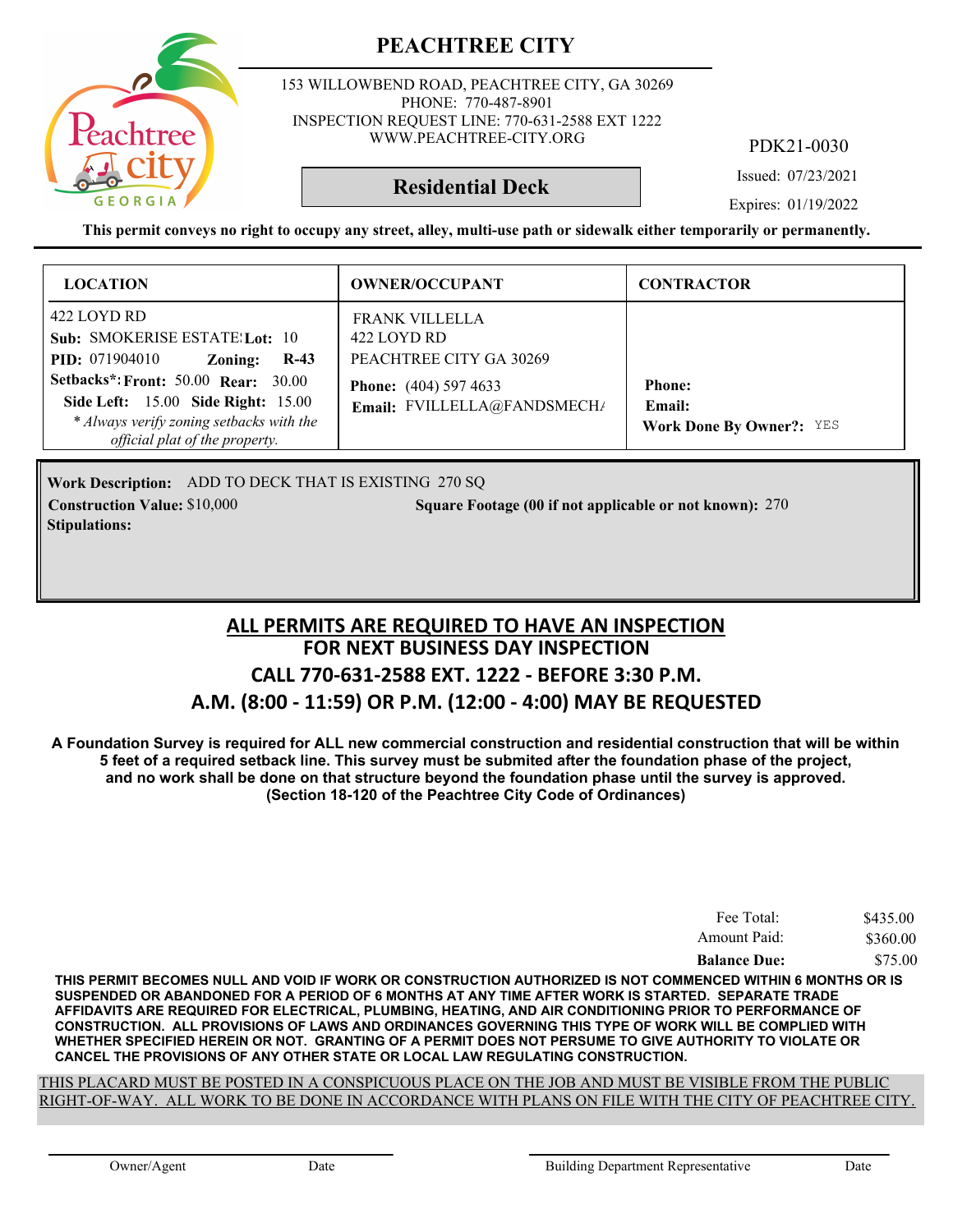

153 WILLOWBEND ROAD, PEACHTREE CITY, GA 30269 PHONE: 770-487-8901 INSPECTION REQUEST LINE: 770-631-2588 EXT 1222 WWW.PEACHTREE-CITY.ORG

PMF21-0015

Issued: 07/02/2021

**Multi-Family Res - Stock**

Expires: 01/12/2022

**This permit conveys no right to occupy any street, alley, multi-use path or sidewalk either temporarily or permanently.**

| <b>LOCATION</b>                                                                                                                                                                                                                                                 | <b>OWNER/OCCUPANT</b>                                                                                                                 | <b>CONTRACTOR</b>                                                                                                                                                |
|-----------------------------------------------------------------------------------------------------------------------------------------------------------------------------------------------------------------------------------------------------------------|---------------------------------------------------------------------------------------------------------------------------------------|------------------------------------------------------------------------------------------------------------------------------------------------------------------|
| 37 COPELAND ST<br>Sub: EVERTON PHASE 9 (1Lot: 25 (TH)<br>Zoning: LUC-15<br><b>PID:</b> 0746 004<br><b>Setbacks*: Front: 15.00 Rear: 10.00</b><br>Side Left: 0.00 Side Right: 0.00<br>* Always verify zoning setbacks with the<br>official plat of the property. | PULTE HOME COMPANY LLC<br>2475 Northwinds Parkway<br>ALPHARETTA GA 30009<br><b>Phone:</b> (770) 381 3450<br>Email: tim.poff@pulte.com | PULTE HOME COMPANY LLC<br>2475 Northwinds Parkway<br>ALPHARETTA GA 30009<br><b>Phone:</b> (770) 381 3450<br>Email: tim.poff@pulte.com<br>Work Done By Owner?: NO |

Work Description: New construction of a townhome. **Stipulations:**

**Construction Value:** \$350,000 3,192 **Square Footage (00 if not applicable or not known):** 3,192

#### **FOR NEXT BUSINESS DAY INSPECTION CALL 770-631-2588 EXT. 1222 - BEFORE 3:30 P.M. A.M. (8:00 - 11:59) OR P.M. (12:00 - 4:00) MAY BE REQUESTED ALL PERMITS ARE REQUIRED TO HAVE AN INSPECTION**

**A Foundation Survey is required for ALL new commercial construction and residential construction that will be within 5 feet of a required setback line. This survey must be submited after the foundation phase of the project, and no work shall be done on that structure beyond the foundation phase until the survey is approved. (Section 18-120 of the Peachtree City Code of Ordinances)**

| <b>Balance Due:</b> | \$0.00     |
|---------------------|------------|
| Amount Paid:        | \$2,539.99 |
| Fee Total:          | \$2,539.99 |

**THIS PERMIT BECOMES NULL AND VOID IF WORK OR CONSTRUCTION AUTHORIZED IS NOT COMMENCED WITHIN 6 MONTHS OR IS SUSPENDED OR ABANDONED FOR A PERIOD OF 6 MONTHS AT ANY TIME AFTER WORK IS STARTED. SEPARATE TRADE AFFIDAVITS ARE REQUIRED FOR ELECTRICAL, PLUMBING, HEATING, AND AIR CONDITIONING PRIOR TO PERFORMANCE OF CONSTRUCTION. ALL PROVISIONS OF LAWS AND ORDINANCES GOVERNING THIS TYPE OF WORK WILL BE COMPLIED WITH WHETHER SPECIFIED HEREIN OR NOT. GRANTING OF A PERMIT DOES NOT PERSUME TO GIVE AUTHORITY TO VIOLATE OR CANCEL THE PROVISIONS OF ANY OTHER STATE OR LOCAL LAW REGULATING CONSTRUCTION.**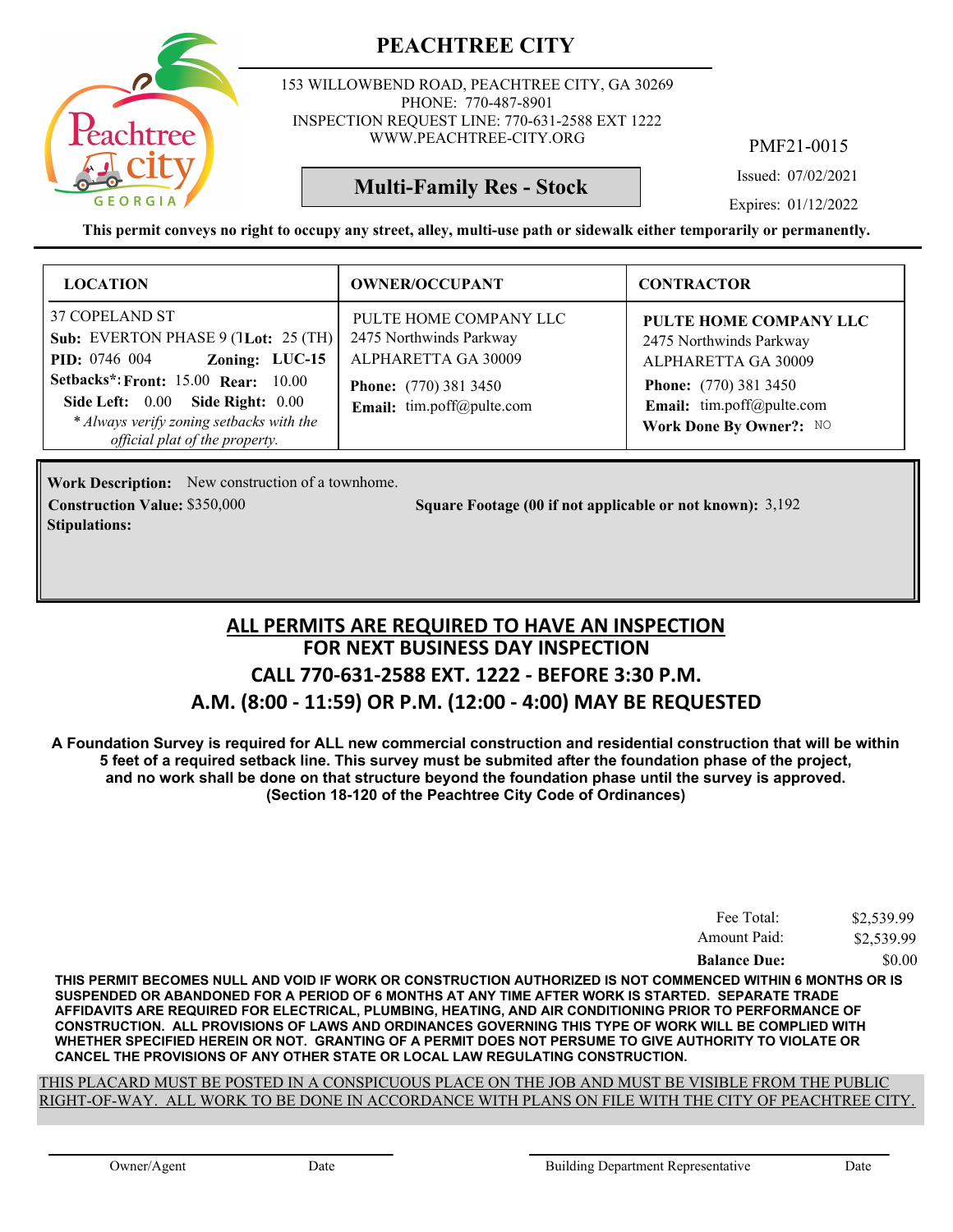

153 WILLOWBEND ROAD, PEACHTREE CITY, GA 30269 PHONE: 770-487-8901 INSPECTION REQUEST LINE: 770-631-2588 EXT 1222 WWW.PEACHTREE-CITY.ORG

PMF21-0016

Issued: 07/02/2021

Expires: 12/29/2021

**This permit conveys no right to occupy any street, alley, multi-use path or sidewalk either temporarily or permanently.**

**Multi-Family Res - Stock**

| <b>LOCATION</b>                                                                                                                                                                                                                                                        | <b>OWNER/OCCUPANT</b>                                                                                                                 | <b>CONTRACTOR</b>                                                                                                                                                |
|------------------------------------------------------------------------------------------------------------------------------------------------------------------------------------------------------------------------------------------------------------------------|---------------------------------------------------------------------------------------------------------------------------------------|------------------------------------------------------------------------------------------------------------------------------------------------------------------|
| <b>39 COPELAND ST</b><br>Sub: EVERTON PHASE 9 (1Lot: 24 (TH)<br>Zoning: LUC-15<br><b>PID:</b> 0746 004<br><b>Setbacks*: Front: 15.00 Rear: 10.00</b><br>Side Left: 0.00 Side Right: 0.00<br>* Always verify zoning setbacks with the<br>official plat of the property. | PULTE HOME COMPANY LLC<br>2475 Northwinds Parkway<br>ALPHARETTA GA 30009<br><b>Phone:</b> (770) 381 3450<br>Email: tim.poff@pulte.com | PULTE HOME COMPANY LLC<br>2475 Northwinds Parkway<br>ALPHARETTA GA 30009<br><b>Phone:</b> (770) 381 3450<br>Email: tim.poff@pulte.com<br>Work Done By Owner?: NO |

Work Description: New construction of a townhome. **Stipulations:**

**Construction Value:** \$350,000 3,193

#### **FOR NEXT BUSINESS DAY INSPECTION CALL 770-631-2588 EXT. 1222 - BEFORE 3:30 P.M. A.M. (8:00 - 11:59) OR P.M. (12:00 - 4:00) MAY BE REQUESTED ALL PERMITS ARE REQUIRED TO HAVE AN INSPECTION**

**A Foundation Survey is required for ALL new commercial construction and residential construction that will be within 5 feet of a required setback line. This survey must be submited after the foundation phase of the project, and no work shall be done on that structure beyond the foundation phase until the survey is approved. (Section 18-120 of the Peachtree City Code of Ordinances)**

| Amount Paid: | \$2,539.99 |
|--------------|------------|
|              | \$0.00     |

**THIS PERMIT BECOMES NULL AND VOID IF WORK OR CONSTRUCTION AUTHORIZED IS NOT COMMENCED WITHIN 6 MONTHS OR IS SUSPENDED OR ABANDONED FOR A PERIOD OF 6 MONTHS AT ANY TIME AFTER WORK IS STARTED. SEPARATE TRADE AFFIDAVITS ARE REQUIRED FOR ELECTRICAL, PLUMBING, HEATING, AND AIR CONDITIONING PRIOR TO PERFORMANCE OF CONSTRUCTION. ALL PROVISIONS OF LAWS AND ORDINANCES GOVERNING THIS TYPE OF WORK WILL BE COMPLIED WITH WHETHER SPECIFIED HEREIN OR NOT. GRANTING OF A PERMIT DOES NOT PERSUME TO GIVE AUTHORITY TO VIOLATE OR CANCEL THE PROVISIONS OF ANY OTHER STATE OR LOCAL LAW REGULATING CONSTRUCTION.**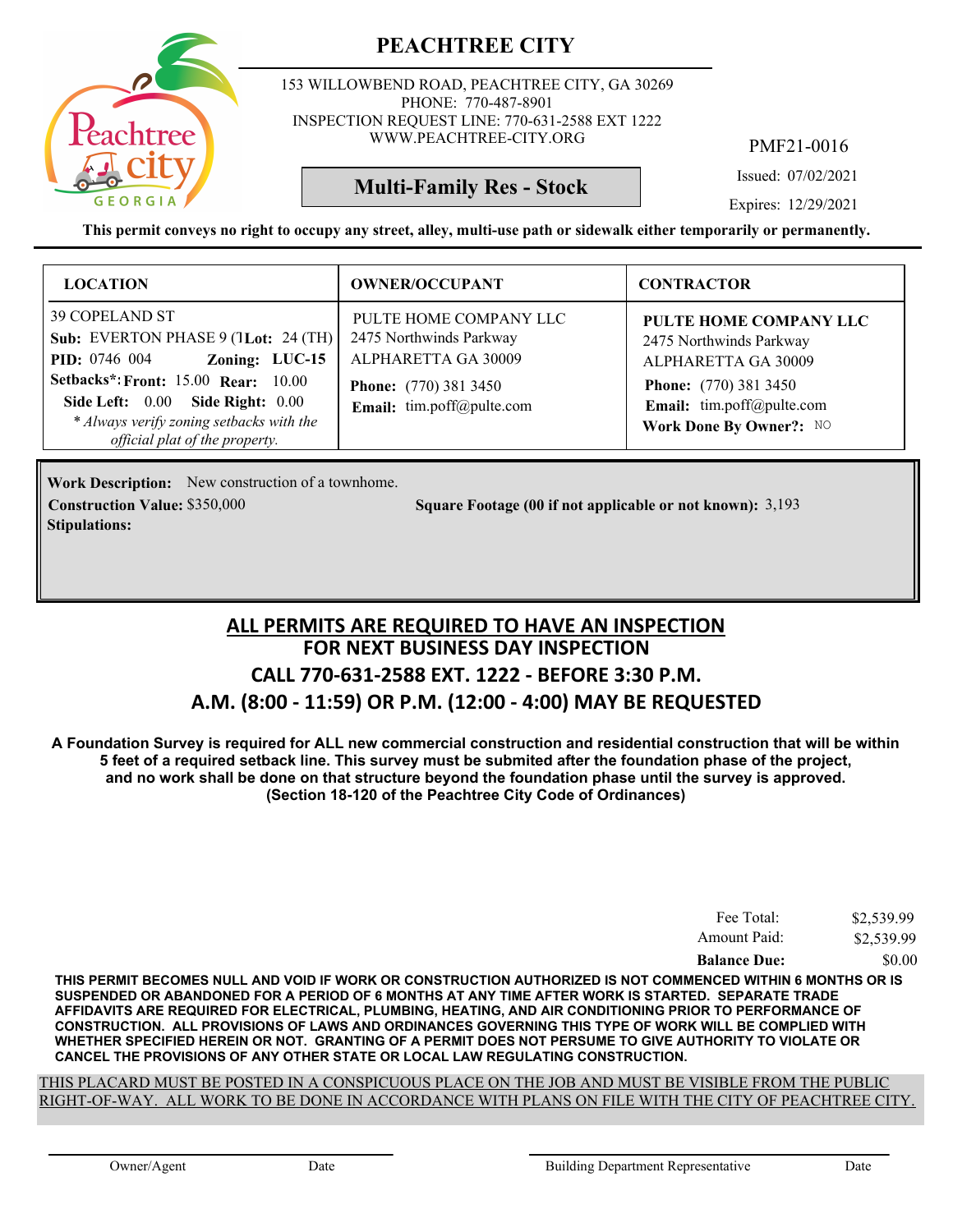

153 WILLOWBEND ROAD, PEACHTREE CITY, GA 30269 PHONE: 770-487-8901 INSPECTION REQUEST LINE: 770-631-2588 EXT 1222 WWW.PEACHTREE-CITY.ORG

PMF21-0017

Issued: 07/02/2021

Expires: 12/29/2021

**This permit conveys no right to occupy any street, alley, multi-use path or sidewalk either temporarily or permanently.**

**Multi-Family Res - Stock**

| <b>LOCATION</b>                                                                                                                                                                                                       | <b>OWNER/OCCUPANT</b>                                                                                                                 | <b>CONTRACTOR</b>                                                                                                                                                |
|-----------------------------------------------------------------------------------------------------------------------------------------------------------------------------------------------------------------------|---------------------------------------------------------------------------------------------------------------------------------------|------------------------------------------------------------------------------------------------------------------------------------------------------------------|
| 43 COPELAND ST<br>Sub: EVERTON PHASE 9 (1Lot: 22 (TH)<br><b>Setbacks*: Front: 15.00 Rear: 10.00</b><br>Side Left: 0.00 Side Right: 0.00<br>* Always verify zoning setbacks with the<br>official plat of the property. | PULTE HOME COMPANY LLC<br>2475 Northwinds Parkway<br>ALPHARETTA GA 30009<br><b>Phone:</b> (770) 381 3450<br>Email: tim.poff@pulte.com | PULTE HOME COMPANY LLC<br>2475 Northwinds Parkway<br>ALPHARETTA GA 30009<br><b>Phone:</b> (770) 381 3450<br>Email: tim.poff@pulte.com<br>Work Done By Owner?: NO |

Work Description: New construction of a townhome. **Stipulations:**

**Construction Value:** \$350,000 3,192 **Square Footage (00 if not applicable or not known):** 3,192

#### **FOR NEXT BUSINESS DAY INSPECTION CALL 770-631-2588 EXT. 1222 - BEFORE 3:30 P.M. A.M. (8:00 - 11:59) OR P.M. (12:00 - 4:00) MAY BE REQUESTED ALL PERMITS ARE REQUIRED TO HAVE AN INSPECTION**

**A Foundation Survey is required for ALL new commercial construction and residential construction that will be within 5 feet of a required setback line. This survey must be submited after the foundation phase of the project, and no work shall be done on that structure beyond the foundation phase until the survey is approved. (Section 18-120 of the Peachtree City Code of Ordinances)**

| Amount Paid: | \$2,539.99 |
|--------------|------------|
|              | \$0.00     |

**THIS PERMIT BECOMES NULL AND VOID IF WORK OR CONSTRUCTION AUTHORIZED IS NOT COMMENCED WITHIN 6 MONTHS OR IS SUSPENDED OR ABANDONED FOR A PERIOD OF 6 MONTHS AT ANY TIME AFTER WORK IS STARTED. SEPARATE TRADE AFFIDAVITS ARE REQUIRED FOR ELECTRICAL, PLUMBING, HEATING, AND AIR CONDITIONING PRIOR TO PERFORMANCE OF CONSTRUCTION. ALL PROVISIONS OF LAWS AND ORDINANCES GOVERNING THIS TYPE OF WORK WILL BE COMPLIED WITH WHETHER SPECIFIED HEREIN OR NOT. GRANTING OF A PERMIT DOES NOT PERSUME TO GIVE AUTHORITY TO VIOLATE OR CANCEL THE PROVISIONS OF ANY OTHER STATE OR LOCAL LAW REGULATING CONSTRUCTION.**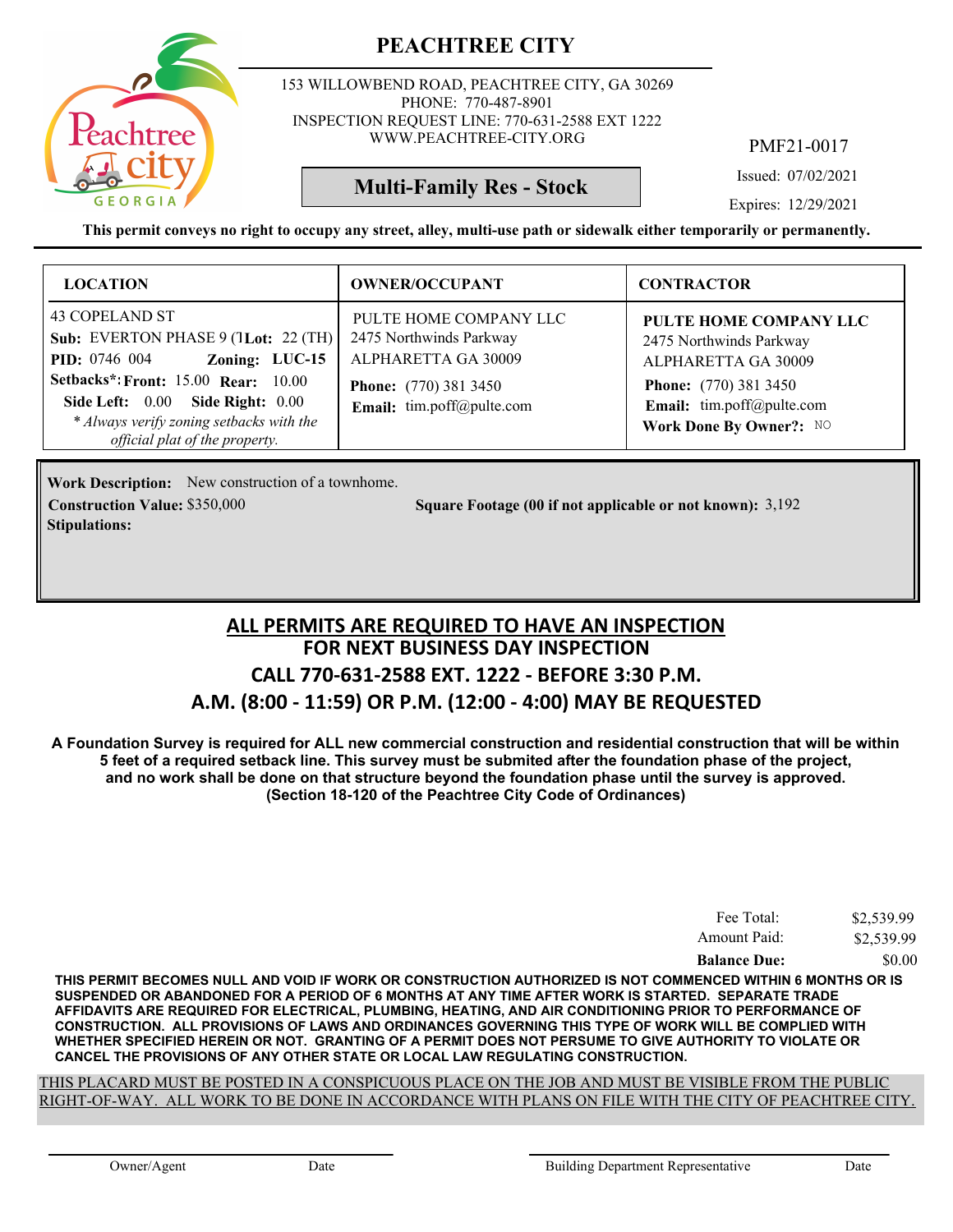

153 WILLOWBEND ROAD, PEACHTREE CITY, GA 30269 PHONE: 770-487-8901 INSPECTION REQUEST LINE: 770-631-2588 EXT 1222 WWW.PEACHTREE-CITY.ORG

PMF21-0018

Issued: 07/02/2021

**Multi-Family Res - Stock**

Expires: 12/29/2021

**This permit conveys no right to occupy any street, alley, multi-use path or sidewalk either temporarily or permanently.**

| <b>LOCATION</b>                                                                                                                                                                                                                                                    | <b>OWNER/OCCUPANT</b>                                                                                                                 | <b>CONTRACTOR</b>                                                                                                                                                |
|--------------------------------------------------------------------------------------------------------------------------------------------------------------------------------------------------------------------------------------------------------------------|---------------------------------------------------------------------------------------------------------------------------------------|------------------------------------------------------------------------------------------------------------------------------------------------------------------|
| 41 COPELAND ST<br>Sub: EVERTON PHASE 9 (1Lot: 23 (TH)<br>Zoning: LUC-15<br><b>PID:</b> $0746\,004$<br><b>Setbacks*: Front: 15.00 Rear: 10.00</b><br>Side Left: 0.00 Side Right: 0.00<br>* Always verify zoning setbacks with the<br>official plat of the property. | PULTE HOME COMPANY LLC<br>2475 Northwinds Parkway<br>ALPHARETTA GA 30009<br><b>Phone:</b> (770) 381 3450<br>Email: tim.poff@pulte.com | PULTE HOME COMPANY LLC<br>2475 Northwinds Parkway<br>ALPHARETTA GA 30009<br><b>Phone:</b> (770) 381 3450<br>Email: tim.poff@pulte.com<br>Work Done By Owner?: NO |

Work Description: New construction of a townhome. **Stipulations:**

**Construction Value:** \$350,000 3,192 **Square Footage (00 if not applicable or not known):** 3,192

#### **FOR NEXT BUSINESS DAY INSPECTION CALL 770-631-2588 EXT. 1222 - BEFORE 3:30 P.M. A.M. (8:00 - 11:59) OR P.M. (12:00 - 4:00) MAY BE REQUESTED ALL PERMITS ARE REQUIRED TO HAVE AN INSPECTION**

**A Foundation Survey is required for ALL new commercial construction and residential construction that will be within 5 feet of a required setback line. This survey must be submited after the foundation phase of the project, and no work shall be done on that structure beyond the foundation phase until the survey is approved. (Section 18-120 of the Peachtree City Code of Ordinances)**

| <b>Balance Due:</b> | \$0.00     |
|---------------------|------------|
| Amount Paid:        | \$2,539.99 |
| Fee Total:          | \$2,539.99 |

**THIS PERMIT BECOMES NULL AND VOID IF WORK OR CONSTRUCTION AUTHORIZED IS NOT COMMENCED WITHIN 6 MONTHS OR IS SUSPENDED OR ABANDONED FOR A PERIOD OF 6 MONTHS AT ANY TIME AFTER WORK IS STARTED. SEPARATE TRADE AFFIDAVITS ARE REQUIRED FOR ELECTRICAL, PLUMBING, HEATING, AND AIR CONDITIONING PRIOR TO PERFORMANCE OF CONSTRUCTION. ALL PROVISIONS OF LAWS AND ORDINANCES GOVERNING THIS TYPE OF WORK WILL BE COMPLIED WITH WHETHER SPECIFIED HEREIN OR NOT. GRANTING OF A PERMIT DOES NOT PERSUME TO GIVE AUTHORITY TO VIOLATE OR CANCEL THE PROVISIONS OF ANY OTHER STATE OR LOCAL LAW REGULATING CONSTRUCTION.**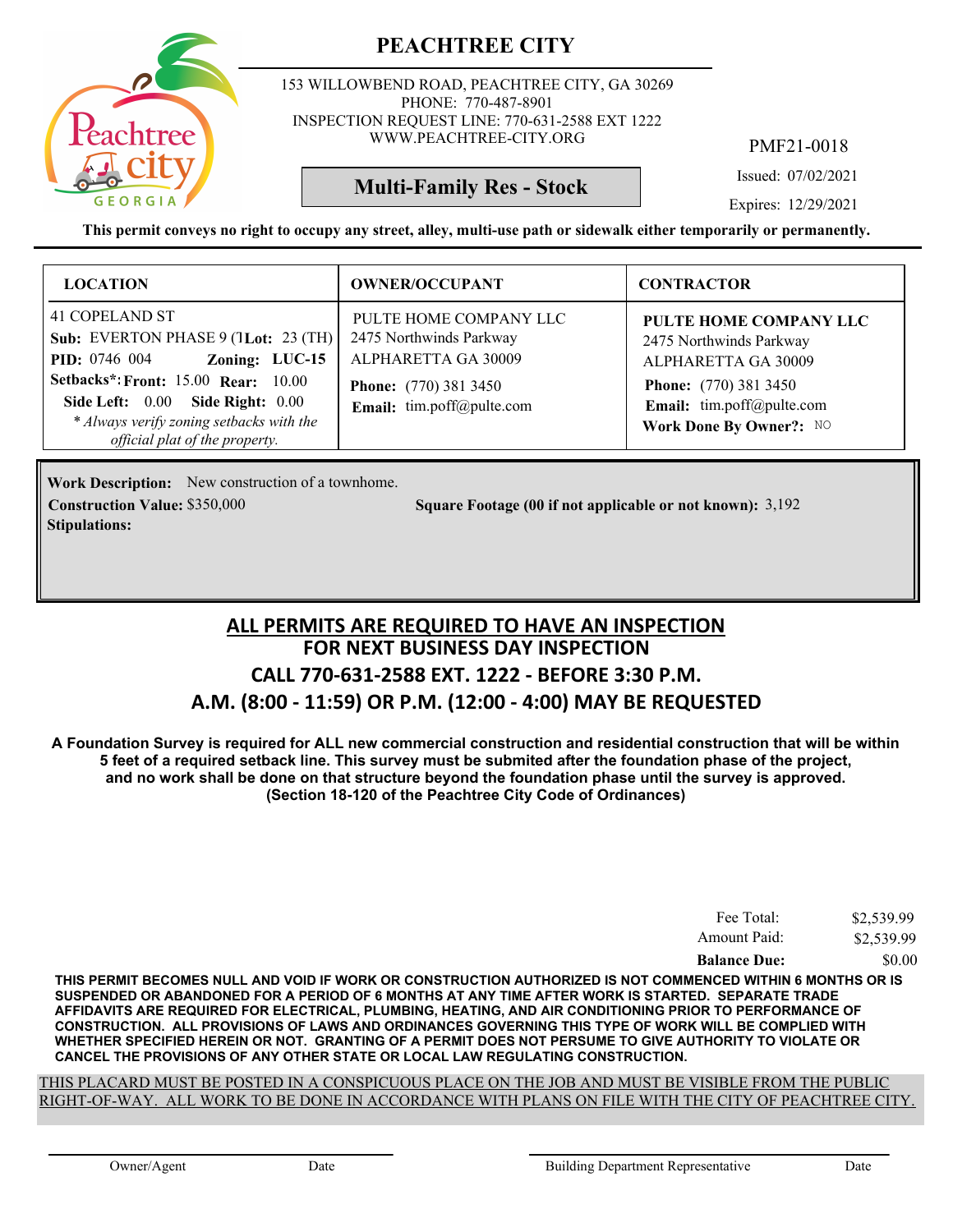

153 WILLOWBEND ROAD, PEACHTREE CITY, GA 30269 PHONE: 770-487-8901 INSPECTION REQUEST LINE: 770-631-2588 EXT 1222 WWW.PEACHTREE-CITY.ORG

PPO21-0028

Issued: 07/23/2021

#### **Residential Pool**

Expires: 01/29/2022

**This permit conveys no right to occupy any street, alley, multi-use path or sidewalk either temporarily or permanently.**

| <b>LOCATION</b>                                                                                                                                                                                                                                                       | <b>OWNER/OCCUPANT</b>                                                                                | <b>CONTRACTOR</b>                                                                                                                                                           |
|-----------------------------------------------------------------------------------------------------------------------------------------------------------------------------------------------------------------------------------------------------------------------|------------------------------------------------------------------------------------------------------|-----------------------------------------------------------------------------------------------------------------------------------------------------------------------------|
| <b>105 BEAVER RUN</b><br>Sub: SECTION XV<br>Lot: $46$<br><b>PID:</b> 073404046<br>$R-15$<br>Zoning:<br><b>Setbacks*: Front: 40.00 Rear: 30.00</b><br>Side Left: 10.00 Side Right: 10.00<br>* Always verify zoning setbacks with the<br>official plat of the property. | <b>GUSTASON PAUL</b><br><b>105 BEAVER RUN</b><br>PEACHTREE CITY GA 30,269<br><b>Phone:</b><br>Email: | <b>SENOIA POOL AND SPA LLC</b><br><b>25 RENWICK DR</b><br>SENOIA GA 30276<br><b>Phone:</b> (678) 723 7043<br>Email: cooloff@senoiapoolandspa.com<br>Work Done By Owner?: NO |

**Work Description:** Install new Gunite 16x32 Pool with Spa **Construction Value:** \$102,000 **000 Square Footage (00 if not applicable or not known):** 00 **Stipulations:**

#### **FOR NEXT BUSINESS DAY INSPECTION CALL 770-631-2588 EXT. 1222 - BEFORE 3:30 P.M. A.M. (8:00 - 11:59) OR P.M. (12:00 - 4:00) MAY BE REQUESTED ALL PERMITS ARE REQUIRED TO HAVE AN INSPECTION**

**A Foundation Survey is required for ALL new commercial construction and residential construction that will be within 5 feet of a required setback line. This survey must be submited after the foundation phase of the project, and no work shall be done on that structure beyond the foundation phase until the survey is approved. (Section 18-120 of the Peachtree City Code of Ordinances)**

| Fee Total:          | \$500.00 |
|---------------------|----------|
| Amount Paid:        | \$500.00 |
| <b>Balance Due:</b> | \$0.00   |

**THIS PERMIT BECOMES NULL AND VOID IF WORK OR CONSTRUCTION AUTHORIZED IS NOT COMMENCED WITHIN 6 MONTHS OR IS SUSPENDED OR ABANDONED FOR A PERIOD OF 6 MONTHS AT ANY TIME AFTER WORK IS STARTED. SEPARATE TRADE AFFIDAVITS ARE REQUIRED FOR ELECTRICAL, PLUMBING, HEATING, AND AIR CONDITIONING PRIOR TO PERFORMANCE OF CONSTRUCTION. ALL PROVISIONS OF LAWS AND ORDINANCES GOVERNING THIS TYPE OF WORK WILL BE COMPLIED WITH WHETHER SPECIFIED HEREIN OR NOT. GRANTING OF A PERMIT DOES NOT PERSUME TO GIVE AUTHORITY TO VIOLATE OR CANCEL THE PROVISIONS OF ANY OTHER STATE OR LOCAL LAW REGULATING CONSTRUCTION.**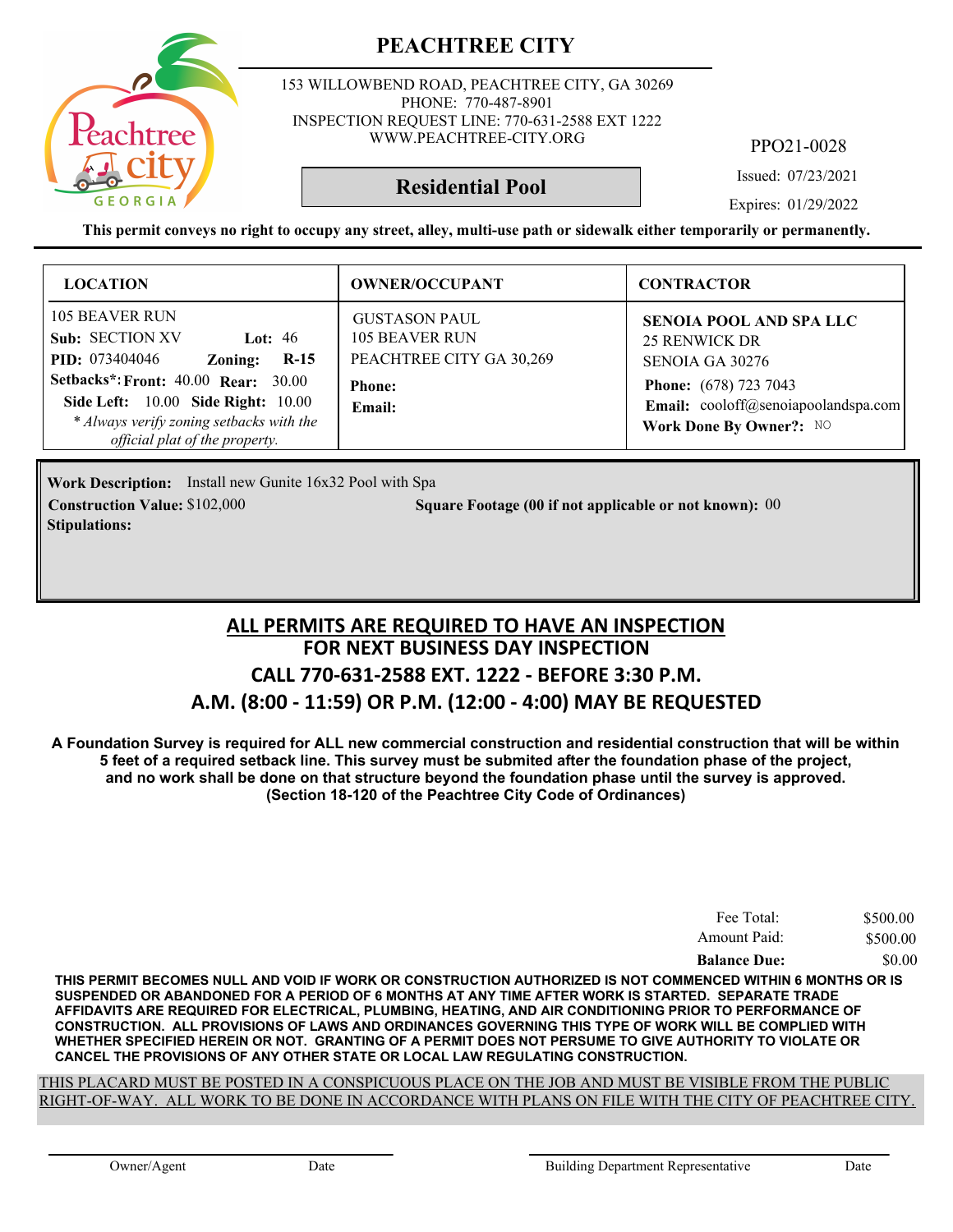153 WILLOWBEND ROAD, PEACHTREE CITY, GA 30269 PHONE: 770-487-8901 INSPECTION REQUEST LINE: 770-631-2588 EXT 1222 WWW.PEACHTREE-CITY.ORG

PPO21-0040

Issued: 07/15/2021

#### **Residential Pool**

Expires: 01/11/2022

**This permit conveys no right to occupy any street, alley, multi-use path or sidewalk either temporarily or permanently.**

| <b>LOCATION</b>                                                                                                                                                                                                                                                          | <b>OWNER/OCCUPANT</b>                                                                                                                               | <b>CONTRACTOR</b>                                                                                                             |
|--------------------------------------------------------------------------------------------------------------------------------------------------------------------------------------------------------------------------------------------------------------------------|-----------------------------------------------------------------------------------------------------------------------------------------------------|-------------------------------------------------------------------------------------------------------------------------------|
| 357 ARCHWAY LN<br>Sub: GATES, THE<br>Lot: $26$<br>Zoning: LUR-16<br><b>PID:</b> 0603 090<br><b>Setbacks*: Front: 30.00 Rear: 30.00</b><br><b>Side Left:</b> 10.00 <b>Side Right:</b> 10.00<br>* Always verify zoning setbacks with the<br>official plat of the property. | WILLIAMS RICKY LEN II & VICTOR<br><b>357 ARCHWAY LANE</b><br>PEACHTREE CITY GA 30269<br><b>Phone:</b> (336) 708 3557<br>Email: RWILLIAMS@HENNESSYC/ | <b>BOSCOE'S POOLS</b><br>123 DEERWOOD TRL<br><b>SHARPSBURG GA 30277</b><br><b>Phone:</b><br>Email:<br>Work Done By Owner?: NO |

**Work Description:** Install 15'x39' custom shotcrete pool w/ a 7'x7' Spa **Construction Value:** \$69,500 **000 Square Footage (00 if not applicable or not known):** 00 **EROSION CONTROL MEASURES SHALL BE INSTALLED TO PREVENT SEDIMENT FROM LEAVING THE PROPERTY DURING CONSTRUCTION/LAND DISTURBING ACTIVITIES. Stipulations:**

#### **FOR NEXT BUSINESS DAY INSPECTION CALL 770-631-2588 EXT. 1222 - BEFORE 3:30 P.M. A.M. (8:00 - 11:59) OR P.M. (12:00 - 4:00) MAY BE REQUESTED ALL PERMITS ARE REQUIRED TO HAVE AN INSPECTION**

**A Foundation Survey is required for ALL new commercial construction and residential construction that will be within 5 feet of a required setback line. This survey must be submited after the foundation phase of the project, and no work shall be done on that structure beyond the foundation phase until the survey is approved. (Section 18-120 of the Peachtree City Code of Ordinances)**

| Fee Total:          | \$500.00 |
|---------------------|----------|
| Amount Paid:        | \$500.00 |
| <b>Balance Due:</b> | \$0.00   |

**THIS PERMIT BECOMES NULL AND VOID IF WORK OR CONSTRUCTION AUTHORIZED IS NOT COMMENCED WITHIN 6 MONTHS OR IS SUSPENDED OR ABANDONED FOR A PERIOD OF 6 MONTHS AT ANY TIME AFTER WORK IS STARTED. SEPARATE TRADE AFFIDAVITS ARE REQUIRED FOR ELECTRICAL, PLUMBING, HEATING, AND AIR CONDITIONING PRIOR TO PERFORMANCE OF CONSTRUCTION. ALL PROVISIONS OF LAWS AND ORDINANCES GOVERNING THIS TYPE OF WORK WILL BE COMPLIED WITH WHETHER SPECIFIED HEREIN OR NOT. GRANTING OF A PERMIT DOES NOT PERSUME TO GIVE AUTHORITY TO VIOLATE OR CANCEL THE PROVISIONS OF ANY OTHER STATE OR LOCAL LAW REGULATING CONSTRUCTION.**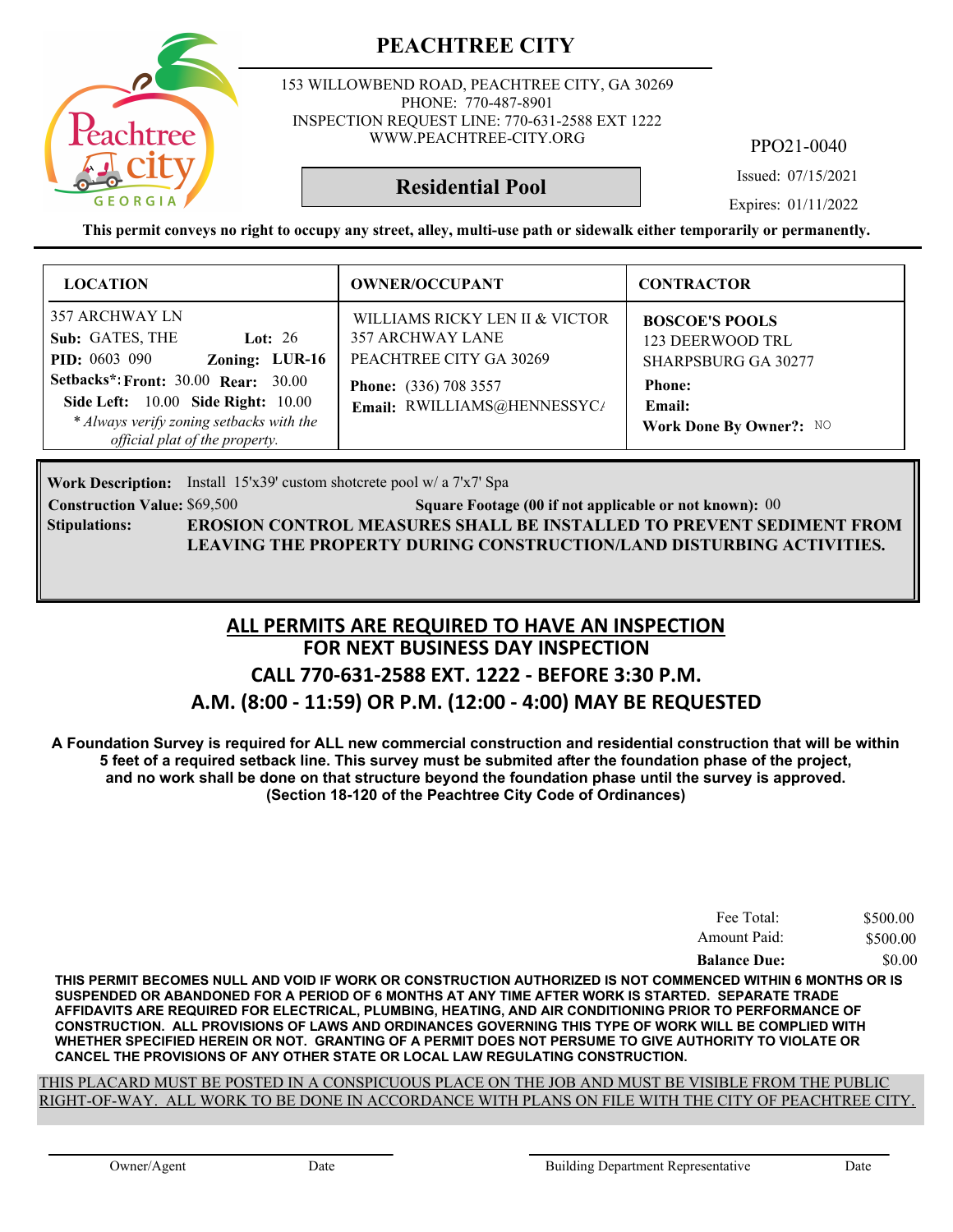

153 WILLOWBEND ROAD, PEACHTREE CITY, GA 30269 PHONE: 770-487-8901 INSPECTION REQUEST LINE: 770-631-2588 EXT 1222 WWW.PEACHTREE-CITY.ORG

PPO21-0041

Issued: 07/13/2021

**Residential Pool**

Expires: 01/09/2022

**This permit conveys no right to occupy any street, alley, multi-use path or sidewalk either temporarily or permanently.**

| <b>LOCATION</b>                                                                                                                                    | <b>OWNER/OCCUPANT</b>                                                       | <b>CONTRACTOR</b>                                                              |
|----------------------------------------------------------------------------------------------------------------------------------------------------|-----------------------------------------------------------------------------|--------------------------------------------------------------------------------|
| <b>209 CHATTAN TRL</b><br>Sub: WINDALIER RIDGE Lot: 77<br><b>PID:</b> 073009056<br>$R-15$<br>Zoning:<br><b>Setbacks*: Front: 40.00 Rear: 30.00</b> | <b>TIERNEY LISA R</b><br><b>209 CHATTAN TRL</b><br>PEACHTREE CITY GA 30,269 | <b>INNOVATIVE POOL &amp; SPA</b><br>105 GUTHRIE WAY<br>PEACHTREE CITY GA 30269 |
| <b>Side Left:</b> 10.00 <b>Side Right:</b> 10.00<br>* Always verify zoning setbacks with the<br>official plat of the property.                     | <b>Phone:</b><br>Email:                                                     | <b>Phone:</b><br>Email:<br>Work Done By Owner?: NO                             |

**Work Description:** Installation of 18x36 freeform vinyl liner swimming pool Client has existing wood fence per code

**Stipulations:**

**Construction Value:** \$50,000 000 000 000 000 5 Square Footage (00 if not applicable or not known): 00

#### **FOR NEXT BUSINESS DAY INSPECTION CALL 770-631-2588 EXT. 1222 - BEFORE 3:30 P.M. A.M. (8:00 - 11:59) OR P.M. (12:00 - 4:00) MAY BE REQUESTED ALL PERMITS ARE REQUIRED TO HAVE AN INSPECTION**

**A Foundation Survey is required for ALL new commercial construction and residential construction that will be within 5 feet of a required setback line. This survey must be submited after the foundation phase of the project, and no work shall be done on that structure beyond the foundation phase until the survey is approved. (Section 18-120 of the Peachtree City Code of Ordinances)**

| Fee Total:          | \$500.00 |
|---------------------|----------|
| Amount Paid:        | \$500.00 |
| <b>Balance Due:</b> | \$0.00   |

**THIS PERMIT BECOMES NULL AND VOID IF WORK OR CONSTRUCTION AUTHORIZED IS NOT COMMENCED WITHIN 6 MONTHS OR IS SUSPENDED OR ABANDONED FOR A PERIOD OF 6 MONTHS AT ANY TIME AFTER WORK IS STARTED. SEPARATE TRADE AFFIDAVITS ARE REQUIRED FOR ELECTRICAL, PLUMBING, HEATING, AND AIR CONDITIONING PRIOR TO PERFORMANCE OF CONSTRUCTION. ALL PROVISIONS OF LAWS AND ORDINANCES GOVERNING THIS TYPE OF WORK WILL BE COMPLIED WITH WHETHER SPECIFIED HEREIN OR NOT. GRANTING OF A PERMIT DOES NOT PERSUME TO GIVE AUTHORITY TO VIOLATE OR CANCEL THE PROVISIONS OF ANY OTHER STATE OR LOCAL LAW REGULATING CONSTRUCTION.**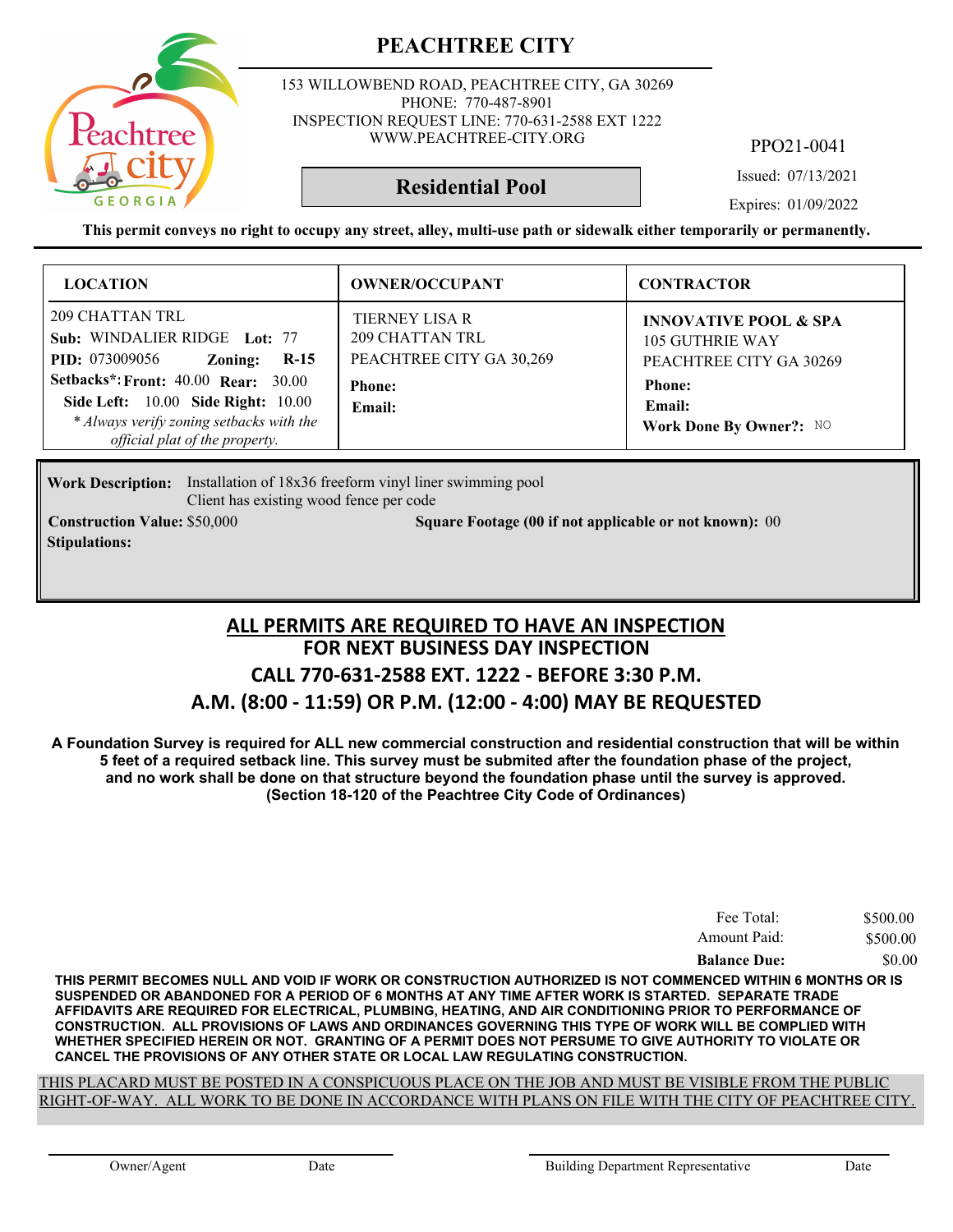

153 WILLOWBEND ROAD, PEACHTREE CITY, GA 30269 PHONE: 770-487-8901 INSPECTION REQUEST LINE: 770-631-2588 EXT 1222 WWW.PEACHTREE-CITY.ORG

PPO21-0042

Issued: 07/20/2021

#### **Residential Pool**

Expires: 01/16/2022

**This permit conveys no right to occupy any street, alley, multi-use path or sidewalk either temporarily or permanently.**

| 142 IRON OAK DR<br>Sub: CRESSWIND<br>146 RED MAPLE DR<br>Lot: $357$ | KOLTER SIGNATURE HOMES GALI<br><b>INNOVATIVE POOL &amp; SPA</b> |
|---------------------------------------------------------------------|-----------------------------------------------------------------|
| PID: 074521033                                                      | 105 GUTHRIE WAY                                                 |
| Zoning: LUR-14                                                      | Peachtree City GA 30269                                         |
| <b>Setbacks*: Front: 10.00 Rear: 10.00</b>                          | PEACHTREE CITY GA 30269                                         |
| <b>Phone:</b> (770) 212 2099                                        | <b>Phone:</b>                                                   |
| Side Left: 0.00 Side Right: 0.00                                    | Email: cbrandon@kolter.com                                      |
| * Always verify zoning setbacks with the                            | Email:                                                          |
| official plat of the property.                                      | Work Done By Owner?: NO                                         |

**Work Description:** Installatin of 12x35 swimming pool with automatic safety cover **Construction Value:** \$60,000 000 000 000 000 5 Square Footage (00 if not applicable or not known): 00 **Stipulations:**

#### **FOR NEXT BUSINESS DAY INSPECTION CALL 770-631-2588 EXT. 1222 - BEFORE 3:30 P.M. A.M. (8:00 - 11:59) OR P.M. (12:00 - 4:00) MAY BE REQUESTED ALL PERMITS ARE REQUIRED TO HAVE AN INSPECTION**

**A Foundation Survey is required for ALL new commercial construction and residential construction that will be within 5 feet of a required setback line. This survey must be submited after the foundation phase of the project, and no work shall be done on that structure beyond the foundation phase until the survey is approved. (Section 18-120 of the Peachtree City Code of Ordinances)**

| Fee Total:          | \$500.00 |
|---------------------|----------|
| Amount Paid:        | \$500.00 |
| <b>Balance Due:</b> | \$0.00   |

**THIS PERMIT BECOMES NULL AND VOID IF WORK OR CONSTRUCTION AUTHORIZED IS NOT COMMENCED WITHIN 6 MONTHS OR IS SUSPENDED OR ABANDONED FOR A PERIOD OF 6 MONTHS AT ANY TIME AFTER WORK IS STARTED. SEPARATE TRADE AFFIDAVITS ARE REQUIRED FOR ELECTRICAL, PLUMBING, HEATING, AND AIR CONDITIONING PRIOR TO PERFORMANCE OF CONSTRUCTION. ALL PROVISIONS OF LAWS AND ORDINANCES GOVERNING THIS TYPE OF WORK WILL BE COMPLIED WITH WHETHER SPECIFIED HEREIN OR NOT. GRANTING OF A PERMIT DOES NOT PERSUME TO GIVE AUTHORITY TO VIOLATE OR CANCEL THE PROVISIONS OF ANY OTHER STATE OR LOCAL LAW REGULATING CONSTRUCTION.**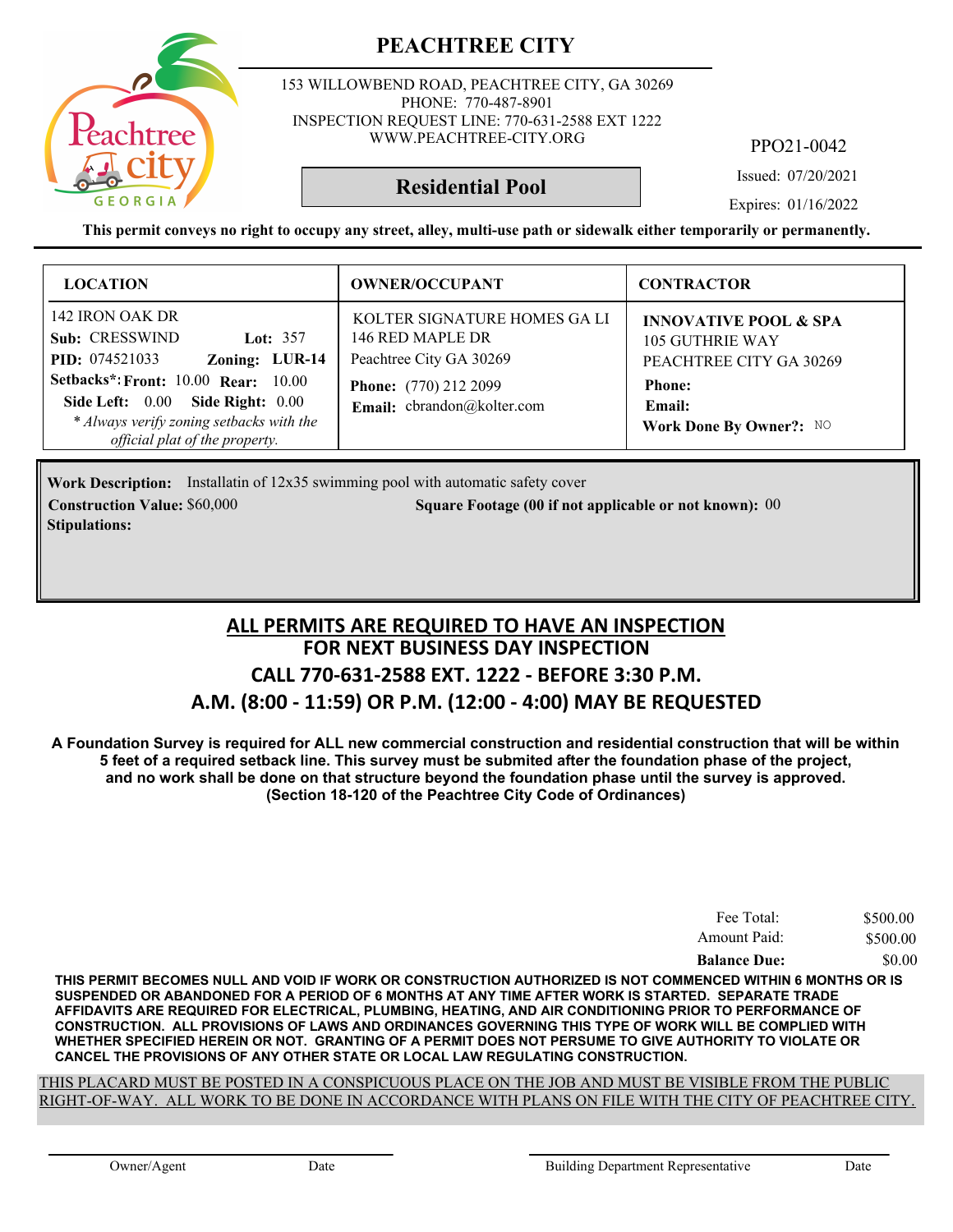

153 WILLOWBEND ROAD, PEACHTREE CITY, GA 30269 PHONE: 770-487-8901 INSPECTION REQUEST LINE: 770-631-2588 EXT 1222 WWW.PEACHTREE-CITY.ORG

PPO21-0043

Issued: 07/16/2021

**Residential Pool**

Expires: 01/12/2022

**This permit conveys no right to occupy any street, alley, multi-use path or sidewalk either temporarily or permanently.**

| <b>LOCATION</b>                                                                                                                                                                                                                                                                 | <b>OWNER/OCCUPANT</b>                                                                         | <b>CONTRACTOR</b>                                                                                                                                         |
|---------------------------------------------------------------------------------------------------------------------------------------------------------------------------------------------------------------------------------------------------------------------------------|-----------------------------------------------------------------------------------------------|-----------------------------------------------------------------------------------------------------------------------------------------------------------|
| 226 INDEPENDENCE LN<br><b>Sub: CENTENNIAL</b><br>Lot: $266$<br><b>PID:</b> 073447008<br>$R-1$<br>Zoning:<br><b>Setbacks*: Front: 30.00 Rear: 30.00</b><br><b>Side Left: 7.50 Side Right: 7.50</b><br>* Always verify zoning setbacks with the<br>official plat of the property. | LANDGAARD JIM R<br>226 INDEPENDENCE LN<br>PEACHTREE CITY GA 30,269<br><b>Phone:</b><br>Email: | <b>ALL-PRO POOLS INC</b><br>341 RISING STAR RD<br><b>FAYETTEVILLE GA 30215</b><br><b>Phone:</b><br>Email: 96robo@bellsouth.net<br>Work Done By Owner?: NO |

**Work Description:** Build gunite pool & spa **Stipulations:**

**Construction Value:**  $\$0$  00 if not applicable or not known): 00

#### **FOR NEXT BUSINESS DAY INSPECTION CALL 770-631-2588 EXT. 1222 - BEFORE 3:30 P.M. A.M. (8:00 - 11:59) OR P.M. (12:00 - 4:00) MAY BE REQUESTED ALL PERMITS ARE REQUIRED TO HAVE AN INSPECTION**

**A Foundation Survey is required for ALL new commercial construction and residential construction that will be within 5 feet of a required setback line. This survey must be submited after the foundation phase of the project, and no work shall be done on that structure beyond the foundation phase until the survey is approved. (Section 18-120 of the Peachtree City Code of Ordinances)**

| Fee Total:          | \$500.00 |
|---------------------|----------|
| Amount Paid:        | \$500.00 |
| <b>Balance Due:</b> | \$0.00   |

**THIS PERMIT BECOMES NULL AND VOID IF WORK OR CONSTRUCTION AUTHORIZED IS NOT COMMENCED WITHIN 6 MONTHS OR IS SUSPENDED OR ABANDONED FOR A PERIOD OF 6 MONTHS AT ANY TIME AFTER WORK IS STARTED. SEPARATE TRADE AFFIDAVITS ARE REQUIRED FOR ELECTRICAL, PLUMBING, HEATING, AND AIR CONDITIONING PRIOR TO PERFORMANCE OF CONSTRUCTION. ALL PROVISIONS OF LAWS AND ORDINANCES GOVERNING THIS TYPE OF WORK WILL BE COMPLIED WITH WHETHER SPECIFIED HEREIN OR NOT. GRANTING OF A PERMIT DOES NOT PERSUME TO GIVE AUTHORITY TO VIOLATE OR CANCEL THE PROVISIONS OF ANY OTHER STATE OR LOCAL LAW REGULATING CONSTRUCTION.**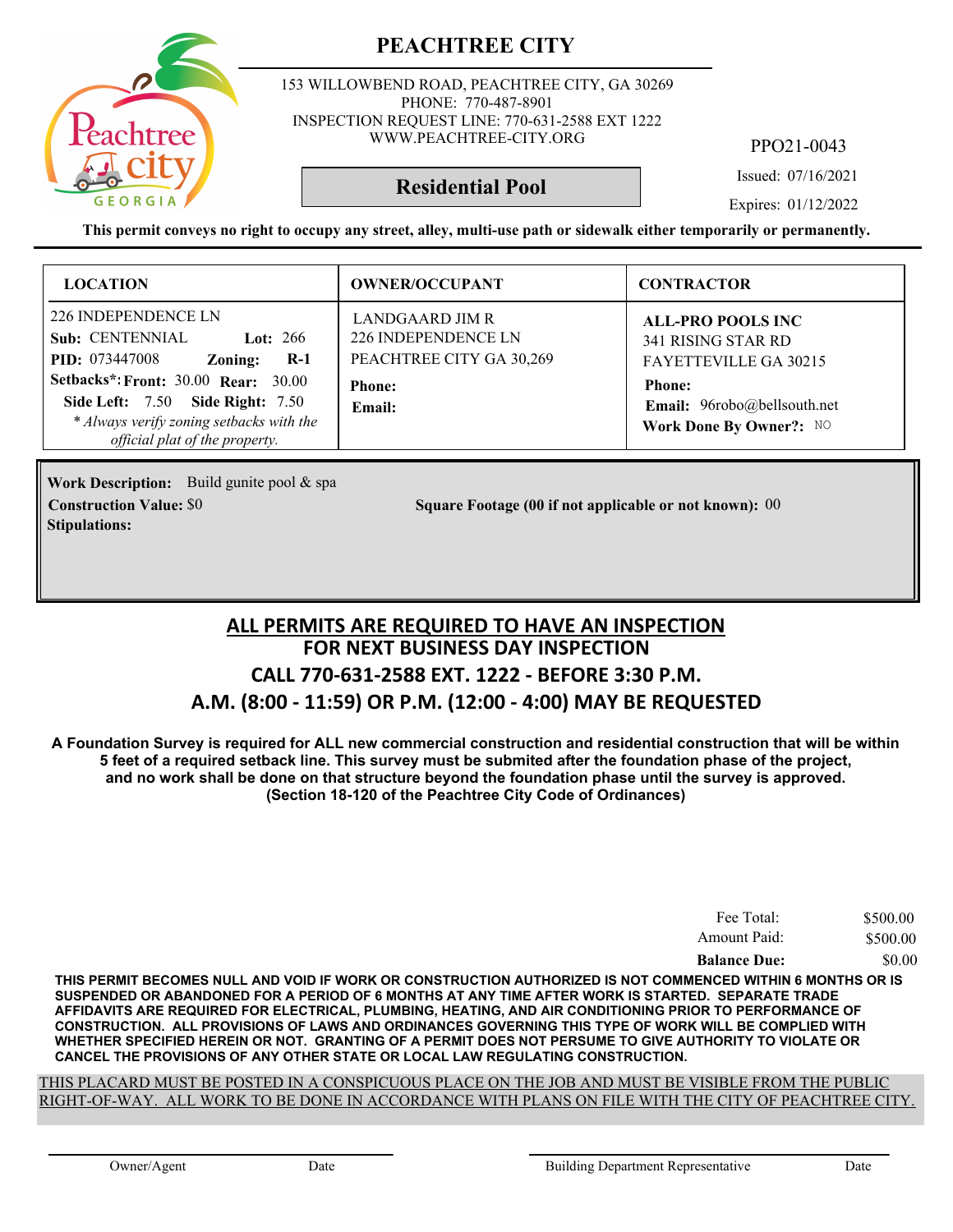153 WILLOWBEND ROAD, PEACHTREE CITY, GA 30269 PHONE: 770-487-8901 INSPECTION REQUEST LINE: 770-631-2588 EXT 1222 WWW.PEACHTREE-CITY.ORG

PPO21-0044

Issued: 07/23/2021

**Residential Pool**

Expires: 01/19/2022

**This permit conveys no right to occupy any street, alley, multi-use path or sidewalk either temporarily or permanently.**

| <b>LOCATION</b>                                                                                                                                                                                                                                             | <b>OWNER/OCCUPANT</b>                                                                          | <b>CONTRACTOR</b>                                                                                                                                            |
|-------------------------------------------------------------------------------------------------------------------------------------------------------------------------------------------------------------------------------------------------------------|------------------------------------------------------------------------------------------------|--------------------------------------------------------------------------------------------------------------------------------------------------------------|
| 106 FERN VALE<br>Sub: FERNWOOD<br>Lot: $14$<br><b>PID:</b> 071722014<br>$R-10$<br>Zoning:<br><b>Setbacks*: Front: 30.00 Rear: 30.00</b><br>Side Left: 10.00 Side Right: 10.00<br>* Always verify zoning setbacks with the<br>official plat of the property. | <b>STROIKE JAMES E</b><br>106 FERN VALE<br>PEACHTREE CITY GA 30,269<br><b>Phone:</b><br>Email: | <b>KON-TIKI POOLS</b><br><b>406 CREEKVIEW CT</b><br>Bremen GA 30110<br><b>Phone:</b> (770) 990 4611<br>Email: Joerpools@yahoo.com<br>Work Done By Owner?: NO |

**Work Description:** In ground gunite pool **Stipulations:**

**Construction Value:** \$40,000 000 000 000 000 5 Square Footage (00 if not applicable or not known): 00

#### **FOR NEXT BUSINESS DAY INSPECTION CALL 770-631-2588 EXT. 1222 - BEFORE 3:30 P.M. A.M. (8:00 - 11:59) OR P.M. (12:00 - 4:00) MAY BE REQUESTED ALL PERMITS ARE REQUIRED TO HAVE AN INSPECTION**

**A Foundation Survey is required for ALL new commercial construction and residential construction that will be within 5 feet of a required setback line. This survey must be submited after the foundation phase of the project, and no work shall be done on that structure beyond the foundation phase until the survey is approved. (Section 18-120 of the Peachtree City Code of Ordinances)**

| Fee Total:          | \$500.00 |
|---------------------|----------|
| Amount Paid:        | \$500.00 |
| <b>Balance Due:</b> | \$0.00   |

**THIS PERMIT BECOMES NULL AND VOID IF WORK OR CONSTRUCTION AUTHORIZED IS NOT COMMENCED WITHIN 6 MONTHS OR IS SUSPENDED OR ABANDONED FOR A PERIOD OF 6 MONTHS AT ANY TIME AFTER WORK IS STARTED. SEPARATE TRADE AFFIDAVITS ARE REQUIRED FOR ELECTRICAL, PLUMBING, HEATING, AND AIR CONDITIONING PRIOR TO PERFORMANCE OF CONSTRUCTION. ALL PROVISIONS OF LAWS AND ORDINANCES GOVERNING THIS TYPE OF WORK WILL BE COMPLIED WITH WHETHER SPECIFIED HEREIN OR NOT. GRANTING OF A PERMIT DOES NOT PERSUME TO GIVE AUTHORITY TO VIOLATE OR CANCEL THE PROVISIONS OF ANY OTHER STATE OR LOCAL LAW REGULATING CONSTRUCTION.**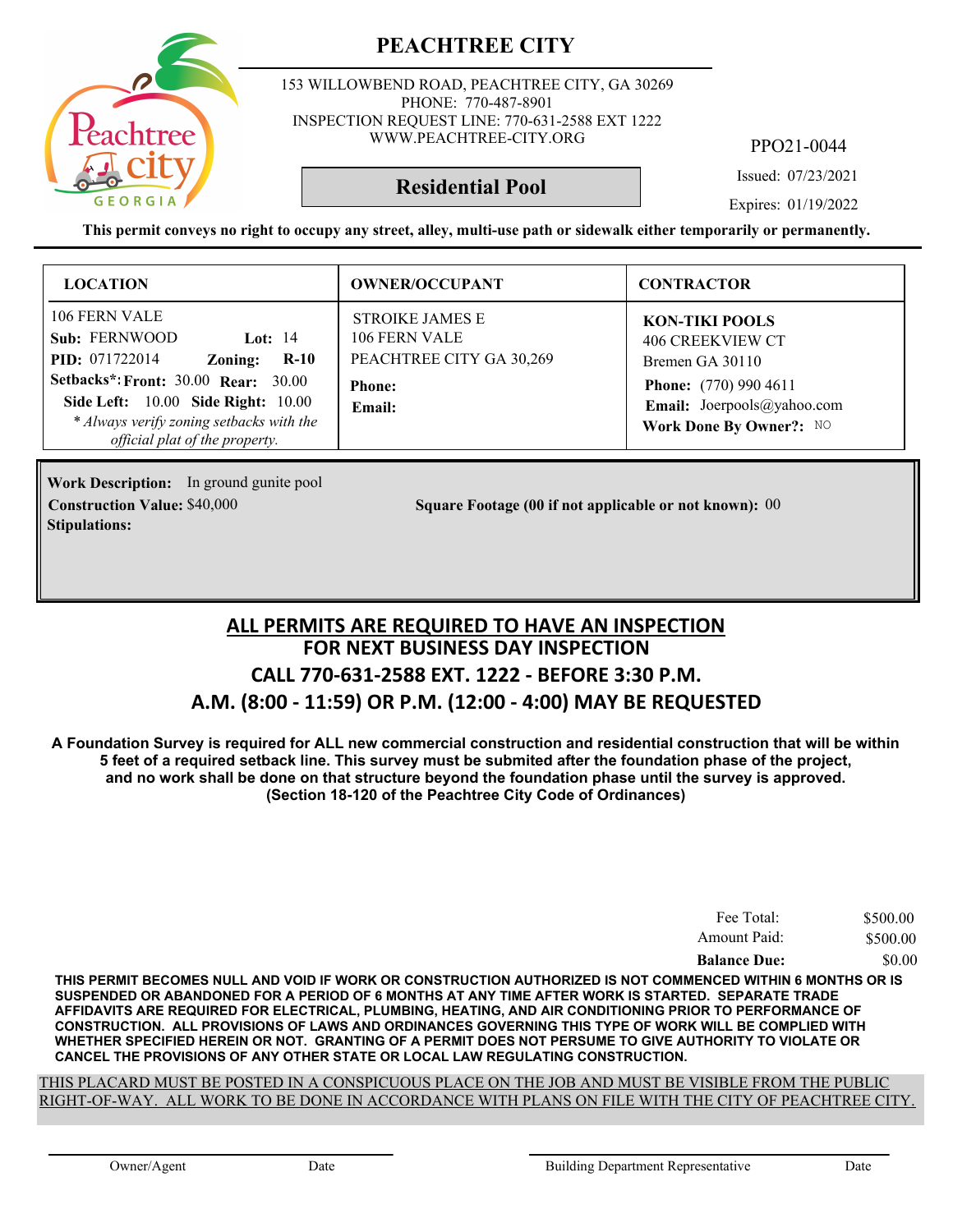

153 WILLOWBEND ROAD, PEACHTREE CITY, GA 30269 PHONE: 770-487-8901 INSPECTION REQUEST LINE: 770-631-2588 EXT 1222 WWW.PEACHTREE-CITY.ORG

PPO21-0045

Issued: 07/22/2021

**Residential Pool**

Expires: 01/18/2022

**This permit conveys no right to occupy any street, alley, multi-use path or sidewalk either temporarily or permanently.**

| <b>LOCATION</b>                                                                                                                                                                                                                  | <b>OWNER/OCCUPANT</b>                                                                        | <b>CONTRACTOR</b>                                                                                                                                             |
|----------------------------------------------------------------------------------------------------------------------------------------------------------------------------------------------------------------------------------|----------------------------------------------------------------------------------------------|---------------------------------------------------------------------------------------------------------------------------------------------------------------|
| <b>205 BROOKINGS LN</b><br>Sub: PENINSULA, THE Lot: 23<br><b>PID:</b> 073032013<br>Zoning: LUR-6<br><b>Setbacks*: Front: 20.00 Rear: 30.00</b><br>Side Left: 10.00 Side Right: 10.00<br>* Always verify zoning setbacks with the | <b>JOE RANIERE</b><br>205 BROOKINGS LN<br>PEACHTREE CITY GA 30269<br><b>Phone:</b><br>Email: | <b>J&amp;M POOLS SERVICES</b><br>200 WILLBANKS RD<br>Senoia GA 30276<br><b>Phone:</b> (770) 251 0053<br>Email: SAMP.JMPS@GMAIL.COM<br>Work Done By Owner?: NO |
| official plat of the property.                                                                                                                                                                                                   |                                                                                              |                                                                                                                                                               |

**Work Description:** installation of concrete swimming pool **Construction Value:** \$141,719 **Square Footage (00 if not applicable or not known):** 00 **Stipulations:**

#### **FOR NEXT BUSINESS DAY INSPECTION CALL 770-631-2588 EXT. 1222 - BEFORE 3:30 P.M. A.M. (8:00 - 11:59) OR P.M. (12:00 - 4:00) MAY BE REQUESTED ALL PERMITS ARE REQUIRED TO HAVE AN INSPECTION**

**A Foundation Survey is required for ALL new commercial construction and residential construction that will be within 5 feet of a required setback line. This survey must be submited after the foundation phase of the project, and no work shall be done on that structure beyond the foundation phase until the survey is approved. (Section 18-120 of the Peachtree City Code of Ordinances)**

| Fee Total:          | \$500.00 |
|---------------------|----------|
| Amount Paid:        | \$500.00 |
| <b>Balance Due:</b> | \$0.00   |

**THIS PERMIT BECOMES NULL AND VOID IF WORK OR CONSTRUCTION AUTHORIZED IS NOT COMMENCED WITHIN 6 MONTHS OR IS SUSPENDED OR ABANDONED FOR A PERIOD OF 6 MONTHS AT ANY TIME AFTER WORK IS STARTED. SEPARATE TRADE AFFIDAVITS ARE REQUIRED FOR ELECTRICAL, PLUMBING, HEATING, AND AIR CONDITIONING PRIOR TO PERFORMANCE OF CONSTRUCTION. ALL PROVISIONS OF LAWS AND ORDINANCES GOVERNING THIS TYPE OF WORK WILL BE COMPLIED WITH WHETHER SPECIFIED HEREIN OR NOT. GRANTING OF A PERMIT DOES NOT PERSUME TO GIVE AUTHORITY TO VIOLATE OR CANCEL THE PROVISIONS OF ANY OTHER STATE OR LOCAL LAW REGULATING CONSTRUCTION.**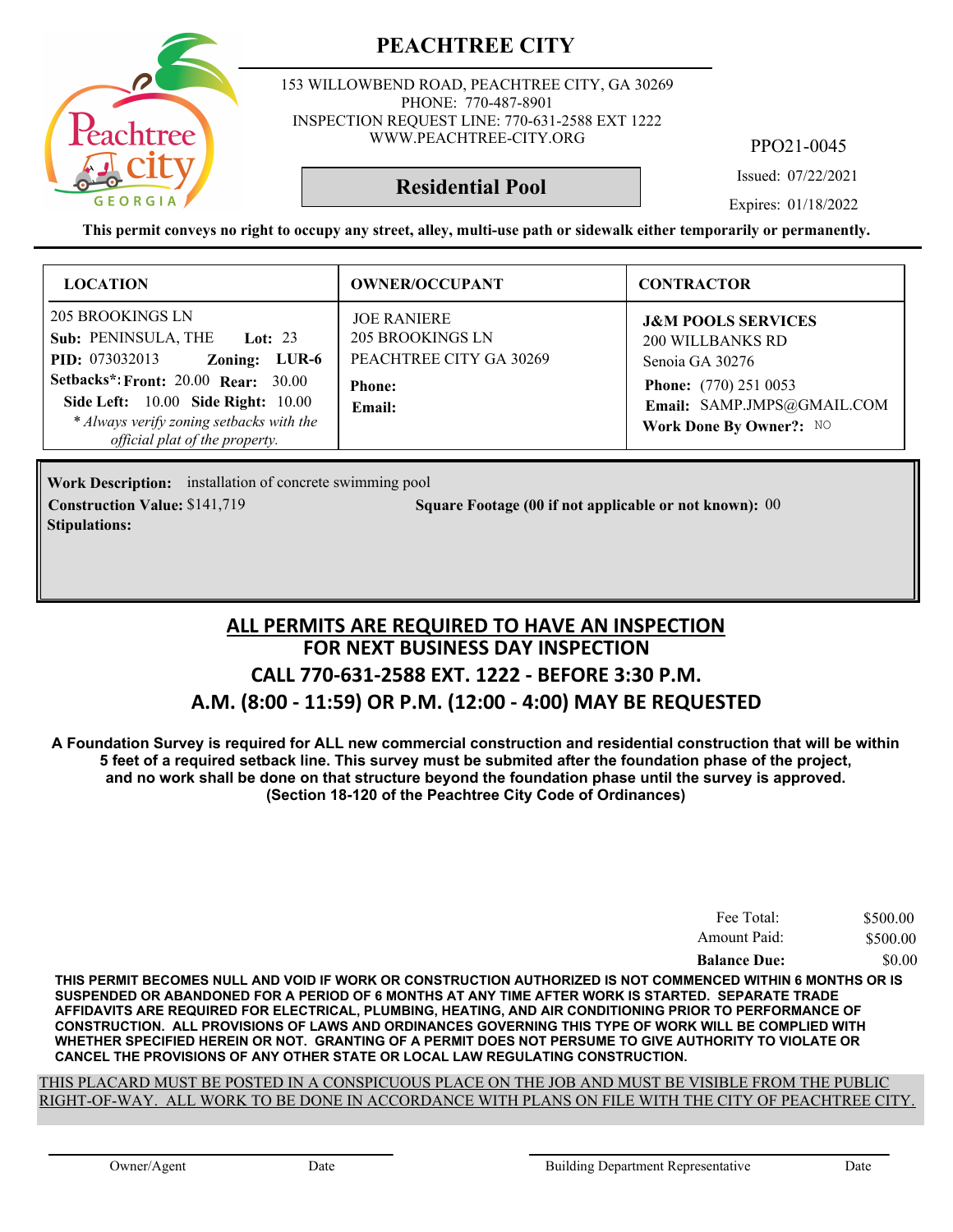153 WILLOWBEND ROAD, PEACHTREE CITY, GA 30269 PHONE: 770-487-8901 INSPECTION REQUEST LINE: 770-631-2588 EXT 1222 WWW.PEACHTREE-CITY.ORG

PPO21-0046

Issued: 07/23/2021

**Residential Pool**

Expires: 01/19/2022

**This permit conveys no right to occupy any street, alley, multi-use path or sidewalk either temporarily or permanently.**

| <b>LOCATION</b>                                                                                                                                                                                                                                                | <b>OWNER/OCCUPANT</b>                                                                            | <b>CONTRACTOR</b>                                                                                                                                                    |
|----------------------------------------------------------------------------------------------------------------------------------------------------------------------------------------------------------------------------------------------------------------|--------------------------------------------------------------------------------------------------|----------------------------------------------------------------------------------------------------------------------------------------------------------------------|
| 208 RAINTREE BND<br>Sub: BELLE GROVE<br>Lot: $14$<br>PID: 071712014<br>$R-1$<br>Zoning:<br><b>Setbacks*: Front: 30.00 Rear: 30.00</b><br><b>Side Left: 7.50 Side Right: 7.50</b><br>* Always verify zoning setbacks with the<br>official plat of the property. | WEATHERFORD GREGORY J<br>208 RAINTREE BND<br>PEACHTREE CITY GA 30,269<br><b>Phone:</b><br>Email: | <b>J&amp;M POOLS SERVICES</b><br><b>200 WILLBANKS RD</b><br>Senoia GA 30276<br><b>Phone:</b> (770) 251 0053<br>Email: SAMP.JMPS@GMAIL.COM<br>Work Done By Owner?: NO |

Work Description: Pool Installation **Construction Value:** \$49,634 **1.1 Square Footage (00 if not applicable or not known): 00 Stipulations: Pool and pool equipment must be a minimum of 4 feet from property lines.**

### **FOR NEXT BUSINESS DAY INSPECTION CALL 770-631-2588 EXT. 1222 - BEFORE 3:30 P.M. A.M. (8:00 - 11:59) OR P.M. (12:00 - 4:00) MAY BE REQUESTED ALL PERMITS ARE REQUIRED TO HAVE AN INSPECTION**

**A Foundation Survey is required for ALL new commercial construction and residential construction that will be within 5 feet of a required setback line. This survey must be submited after the foundation phase of the project, and no work shall be done on that structure beyond the foundation phase until the survey is approved. (Section 18-120 of the Peachtree City Code of Ordinances)**

| Fee Total:          | \$500.00 |
|---------------------|----------|
| Amount Paid:        | \$500.00 |
| <b>Balance Due:</b> | \$0.00   |

**THIS PERMIT BECOMES NULL AND VOID IF WORK OR CONSTRUCTION AUTHORIZED IS NOT COMMENCED WITHIN 6 MONTHS OR IS SUSPENDED OR ABANDONED FOR A PERIOD OF 6 MONTHS AT ANY TIME AFTER WORK IS STARTED. SEPARATE TRADE AFFIDAVITS ARE REQUIRED FOR ELECTRICAL, PLUMBING, HEATING, AND AIR CONDITIONING PRIOR TO PERFORMANCE OF CONSTRUCTION. ALL PROVISIONS OF LAWS AND ORDINANCES GOVERNING THIS TYPE OF WORK WILL BE COMPLIED WITH WHETHER SPECIFIED HEREIN OR NOT. GRANTING OF A PERMIT DOES NOT PERSUME TO GIVE AUTHORITY TO VIOLATE OR CANCEL THE PROVISIONS OF ANY OTHER STATE OR LOCAL LAW REGULATING CONSTRUCTION.**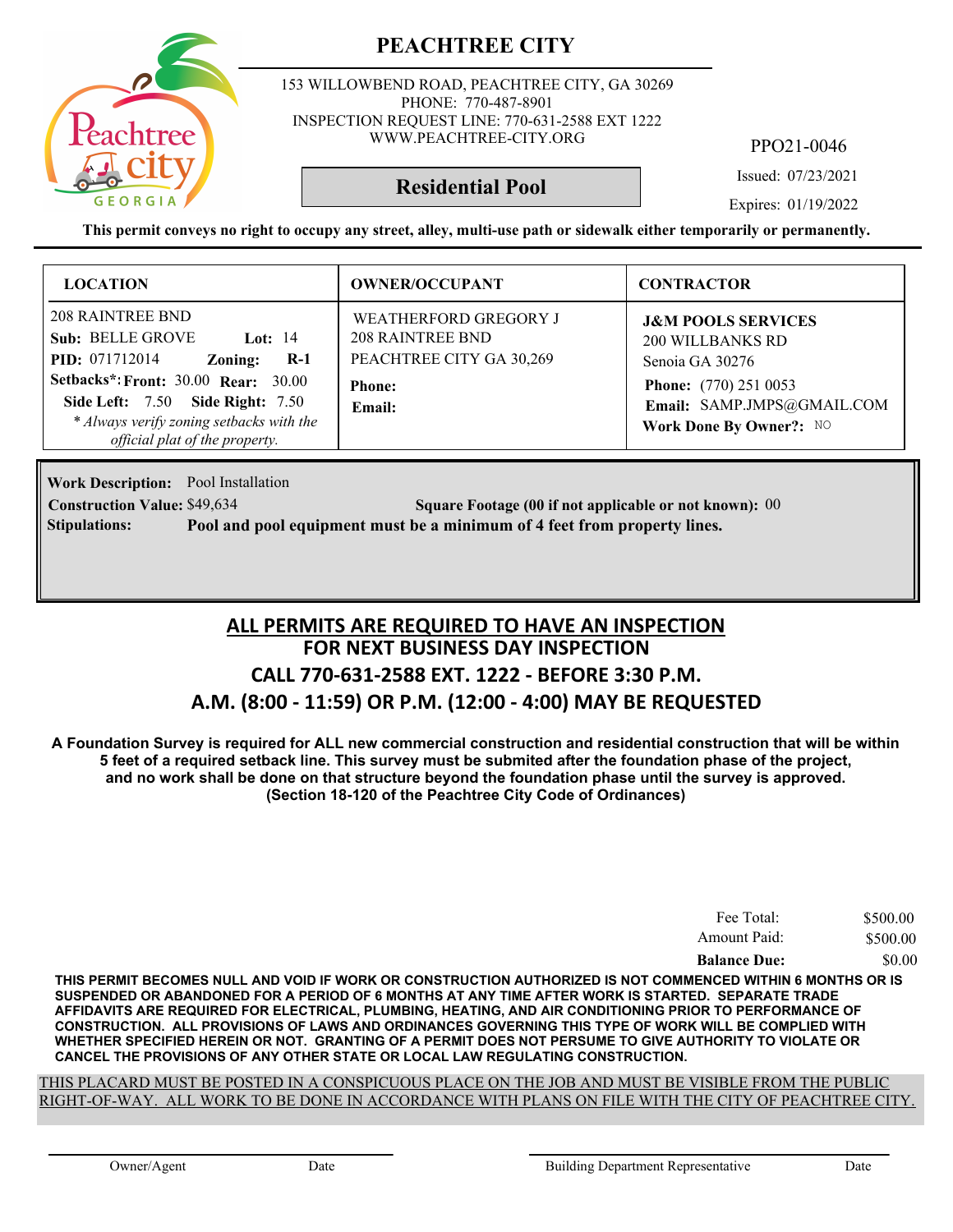

153 WILLOWBEND ROAD, PEACHTREE CITY, GA 30269 PHONE: 770-487-8901 INSPECTION REQUEST LINE: 770-631-2588 EXT 1222 WWW.PEACHTREE-CITY.ORG

PPO21-0047

Issued: 07/23/2021

**Residential Pool**

Expires: 01/19/2022

**This permit conveys no right to occupy any street, alley, multi-use path or sidewalk either temporarily or permanently.**

| <b>LOCATION</b>                                                                                                                                                                                | <b>OWNER/OCCUPANT</b>                                                                                                    | <b>CONTRACTOR</b>                                                                                                                  |
|------------------------------------------------------------------------------------------------------------------------------------------------------------------------------------------------|--------------------------------------------------------------------------------------------------------------------------|------------------------------------------------------------------------------------------------------------------------------------|
| <b>303 LARKSPUR TURN</b><br>Sub: BELLE GROVE<br>Lot: $5$<br><b>PID:</b> 071713005<br>$R-1$<br>Zoning:<br><b>Setbacks*: Front: 30.00 Rear: 30.00</b><br><b>Side Left: 7.50 Side Right: 7.50</b> | <b>SWARTZ DANIEL F</b><br><b>303 LARKSPUR TURN</b><br>PEACHTREE CITY GA 30,269<br><b>Phone:</b> (770) 755 8771<br>Email: | <b>J&amp;M POOLS SERVICES</b><br>200 WILLBANKS RD<br>Senoia GA 30276<br><b>Phone:</b> (770) 251 0053<br>Email: SAMP.JMPS@GMAIL.COM |
| * Always verify zoning setbacks with the<br>official plat of the property.                                                                                                                     |                                                                                                                          | Work Done By Owner?: NO                                                                                                            |

**Work Description:** Vinyl Pool Installation **Stipulations:**

**Construction Value:** \$34,767 **8 Square Footage (00 if not applicable or not known):** 00

#### **FOR NEXT BUSINESS DAY INSPECTION CALL 770-631-2588 EXT. 1222 - BEFORE 3:30 P.M. A.M. (8:00 - 11:59) OR P.M. (12:00 - 4:00) MAY BE REQUESTED ALL PERMITS ARE REQUIRED TO HAVE AN INSPECTION**

**A Foundation Survey is required for ALL new commercial construction and residential construction that will be within 5 feet of a required setback line. This survey must be submited after the foundation phase of the project, and no work shall be done on that structure beyond the foundation phase until the survey is approved. (Section 18-120 of the Peachtree City Code of Ordinances)**

| Fee Total:          | \$500.00 |
|---------------------|----------|
| Amount Paid:        | \$500.00 |
| <b>Balance Due:</b> | \$0.00   |

**THIS PERMIT BECOMES NULL AND VOID IF WORK OR CONSTRUCTION AUTHORIZED IS NOT COMMENCED WITHIN 6 MONTHS OR IS SUSPENDED OR ABANDONED FOR A PERIOD OF 6 MONTHS AT ANY TIME AFTER WORK IS STARTED. SEPARATE TRADE AFFIDAVITS ARE REQUIRED FOR ELECTRICAL, PLUMBING, HEATING, AND AIR CONDITIONING PRIOR TO PERFORMANCE OF CONSTRUCTION. ALL PROVISIONS OF LAWS AND ORDINANCES GOVERNING THIS TYPE OF WORK WILL BE COMPLIED WITH WHETHER SPECIFIED HEREIN OR NOT. GRANTING OF A PERMIT DOES NOT PERSUME TO GIVE AUTHORITY TO VIOLATE OR CANCEL THE PROVISIONS OF ANY OTHER STATE OR LOCAL LAW REGULATING CONSTRUCTION.**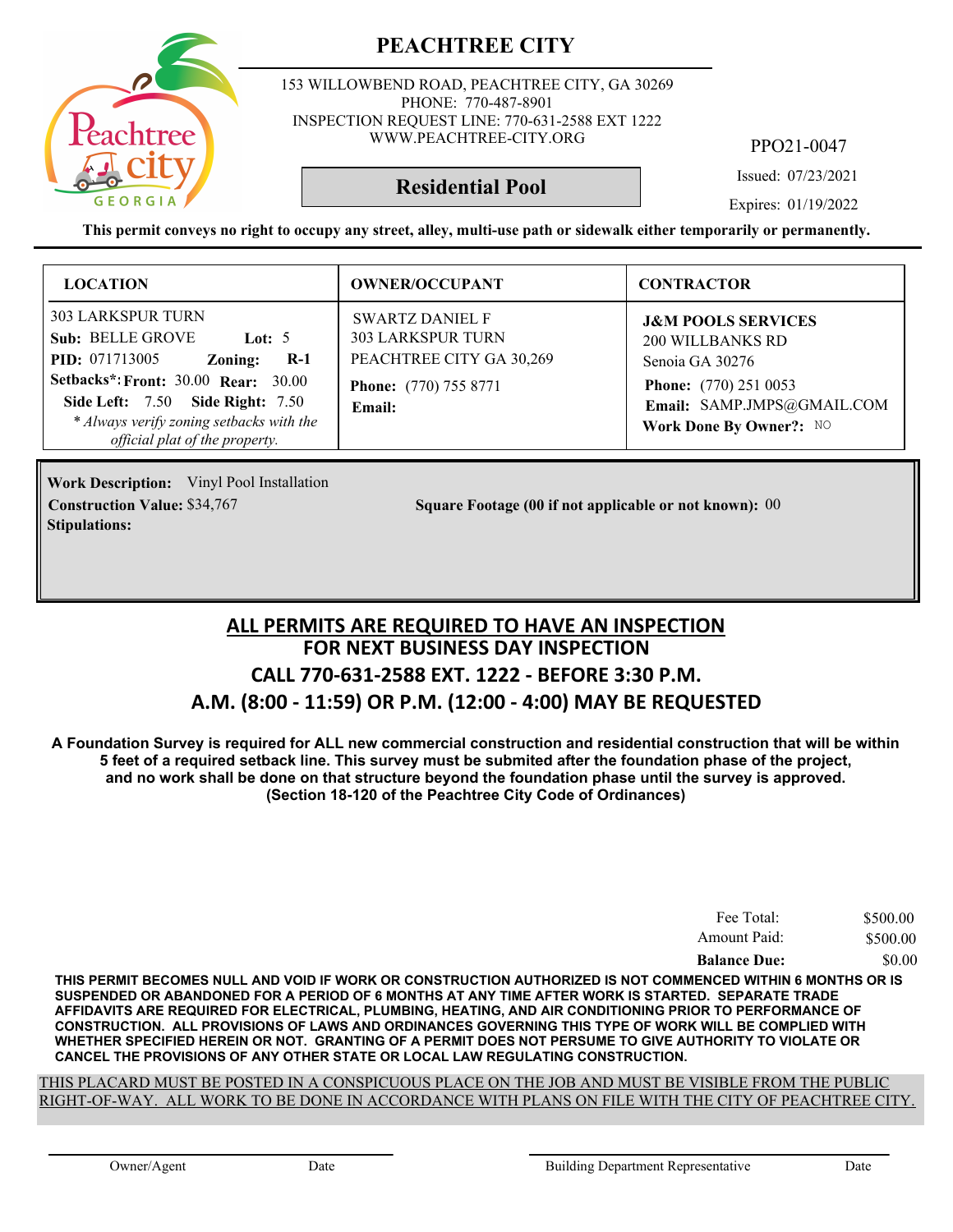

153 WILLOWBEND ROAD, PEACHTREE CITY, GA 30269 PHONE: 770-487-8901 INSPECTION REQUEST LINE: 770-631-2588 EXT 1222 WWW.PEACHTREE-CITY.ORG

PRA21-0033

Issued: 07/16/2021

**Residential Alteration**

Expires: 01/12/2022

**This permit conveys no right to occupy any street, alley, multi-use path or sidewalk either temporarily or permanently.**

| <b>LOCATION</b>                                                                                                                                                              | <b>OWNER/OCCUPANT</b>                                                          | <b>CONTRACTOR</b>                                          |
|------------------------------------------------------------------------------------------------------------------------------------------------------------------------------|--------------------------------------------------------------------------------|------------------------------------------------------------|
| 423 PLANTAIN TER<br>Sub: PLANTERRA RIDGE Lot: 46<br><b>PID:</b> 061705002<br>Zoning:<br>$R-12$                                                                               | JEFFREY SCOTT FOLKERTSMA<br><b>423 PLANTAIN TER</b><br>PEACHTREE CITY GA 30269 |                                                            |
| <b>Setbacks*: Front: 40.00 Rear: 30.00</b><br><b>Side Left:</b> 10.00 <b>Side Right:</b> 10.00<br>* Always verify zoning setbacks with the<br>official plat of the property. | <b>Phone:</b><br>Email: Jeffrey.folkertsma@googlemail                          | <b>Phone:</b><br>Email:<br><b>Work Done By Owner?: YES</b> |

#### Work Description: Framing in areas to define rooms, adding outlets, lights, Fans, insulation, will be tapping into existing HVAC plumbing adding ceiling registers to rooms. will be putting in drywall, baseboard, and crown molding. I will also install a standup shower, two toilets, and 3 sinks.

**Stipulations:**

**Construction Value:** \$10,000 1,000 Square Footage (00 if not applicable or not known): 1,000

#### **FOR NEXT BUSINESS DAY INSPECTION CALL 770-631-2588 EXT. 1222 - BEFORE 3:30 P.M. A.M. (8:00 - 11:59) OR P.M. (12:00 - 4:00) MAY BE REQUESTED ALL PERMITS ARE REQUIRED TO HAVE AN INSPECTION**

**A Foundation Survey is required for ALL new commercial construction and residential construction that will be within 5 feet of a required setback line. This survey must be submited after the foundation phase of the project, and no work shall be done on that structure beyond the foundation phase until the survey is approved. (Section 18-120 of the Peachtree City Code of Ordinances)**

| Fee Total:          | \$360.00 |
|---------------------|----------|
| Amount Paid:        | \$360.00 |
| <b>Balance Due:</b> | \$0.00   |

**THIS PERMIT BECOMES NULL AND VOID IF WORK OR CONSTRUCTION AUTHORIZED IS NOT COMMENCED WITHIN 6 MONTHS OR IS SUSPENDED OR ABANDONED FOR A PERIOD OF 6 MONTHS AT ANY TIME AFTER WORK IS STARTED. SEPARATE TRADE AFFIDAVITS ARE REQUIRED FOR ELECTRICAL, PLUMBING, HEATING, AND AIR CONDITIONING PRIOR TO PERFORMANCE OF CONSTRUCTION. ALL PROVISIONS OF LAWS AND ORDINANCES GOVERNING THIS TYPE OF WORK WILL BE COMPLIED WITH WHETHER SPECIFIED HEREIN OR NOT. GRANTING OF A PERMIT DOES NOT PERSUME TO GIVE AUTHORITY TO VIOLATE OR CANCEL THE PROVISIONS OF ANY OTHER STATE OR LOCAL LAW REGULATING CONSTRUCTION.**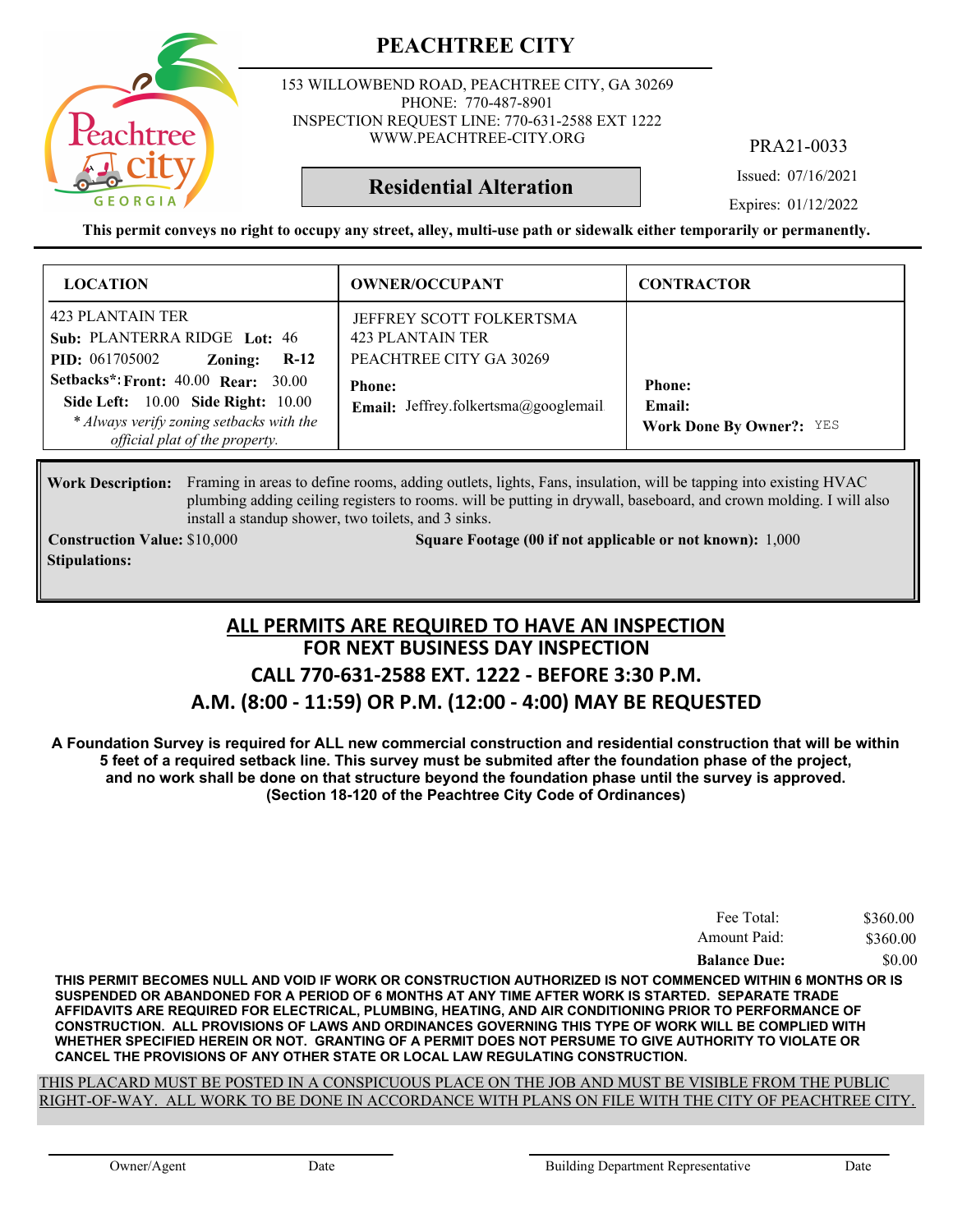

153 WILLOWBEND ROAD, PEACHTREE CITY, GA 30269 PHONE: 770-487-8901 INSPECTION REQUEST LINE: 770-631-2588 EXT 1222 WWW.PEACHTREE-CITY.ORG

PRA21-0037

Issued: 07/12/2021

Expires: 01/08/2022

**This permit conveys no right to occupy any street, alley, multi-use path or sidewalk either temporarily or permanently.**

**Residential Alteration**

| <b>LOCATION</b>                                                                                                                                                                                                                                           | <b>OWNER/OCCUPANT</b>                                                                                          | <b>CONTRACTOR</b>                                                                                                                                          |
|-----------------------------------------------------------------------------------------------------------------------------------------------------------------------------------------------------------------------------------------------------------|----------------------------------------------------------------------------------------------------------------|------------------------------------------------------------------------------------------------------------------------------------------------------------|
| 123 MIDDLETON DR<br>Sub: GOVERNORS ROW A'Lot: 17<br>Zoning: LUC-16<br><b>PID:</b> 071819009<br>Setbacks*: Front: 0.00 Rear: 0.00<br>Side Left: $0.00$<br>Side Right: $0.00$<br>* Always verify zoning setbacks with the<br>official plat of the property. | <b>MARK OLDENBURG</b><br>123 MIDDLETON DR<br>PEACHTREE CITY GA 30269<br><b>Phone:</b> (770) 656 6320<br>Email: | <b>CHAD CURRY HOMES</b><br>74 Concord Court<br>SENOIA GA 30276<br><b>Phone:</b> (678) 378 7328<br>Email: $ichadcurry@gmail.com$<br>Work Done By Owner?: NO |

**Work Description:** basement finish **Stipulations:**

**Construction Value: \$40,000 1,300 1,300 1,300 1,300 1,300 1,300 1,300 1,300 1,400 1,500 1,500 1,400 1,400 1,400 1,400 1,400 1,400 1,400 1,400 1,400 1,400 1,400 1,400 1,400 1,400 1,400 1,400 1,400 1,400 1,400 1,400 1,400 1** 

#### **FOR NEXT BUSINESS DAY INSPECTION CALL 770-631-2588 EXT. 1222 - BEFORE 3:30 P.M. A.M. (8:00 - 11:59) OR P.M. (12:00 - 4:00) MAY BE REQUESTED ALL PERMITS ARE REQUIRED TO HAVE AN INSPECTION**

**A Foundation Survey is required for ALL new commercial construction and residential construction that will be within 5 feet of a required setback line. This survey must be submited after the foundation phase of the project, and no work shall be done on that structure beyond the foundation phase until the survey is approved. (Section 18-120 of the Peachtree City Code of Ordinances)**

| Fee Total:          | \$710.00 |
|---------------------|----------|
| Amount Paid:        | \$710.00 |
| <b>Balance Due:</b> | \$0.00   |

**THIS PERMIT BECOMES NULL AND VOID IF WORK OR CONSTRUCTION AUTHORIZED IS NOT COMMENCED WITHIN 6 MONTHS OR IS SUSPENDED OR ABANDONED FOR A PERIOD OF 6 MONTHS AT ANY TIME AFTER WORK IS STARTED. SEPARATE TRADE AFFIDAVITS ARE REQUIRED FOR ELECTRICAL, PLUMBING, HEATING, AND AIR CONDITIONING PRIOR TO PERFORMANCE OF CONSTRUCTION. ALL PROVISIONS OF LAWS AND ORDINANCES GOVERNING THIS TYPE OF WORK WILL BE COMPLIED WITH WHETHER SPECIFIED HEREIN OR NOT. GRANTING OF A PERMIT DOES NOT PERSUME TO GIVE AUTHORITY TO VIOLATE OR CANCEL THE PROVISIONS OF ANY OTHER STATE OR LOCAL LAW REGULATING CONSTRUCTION.**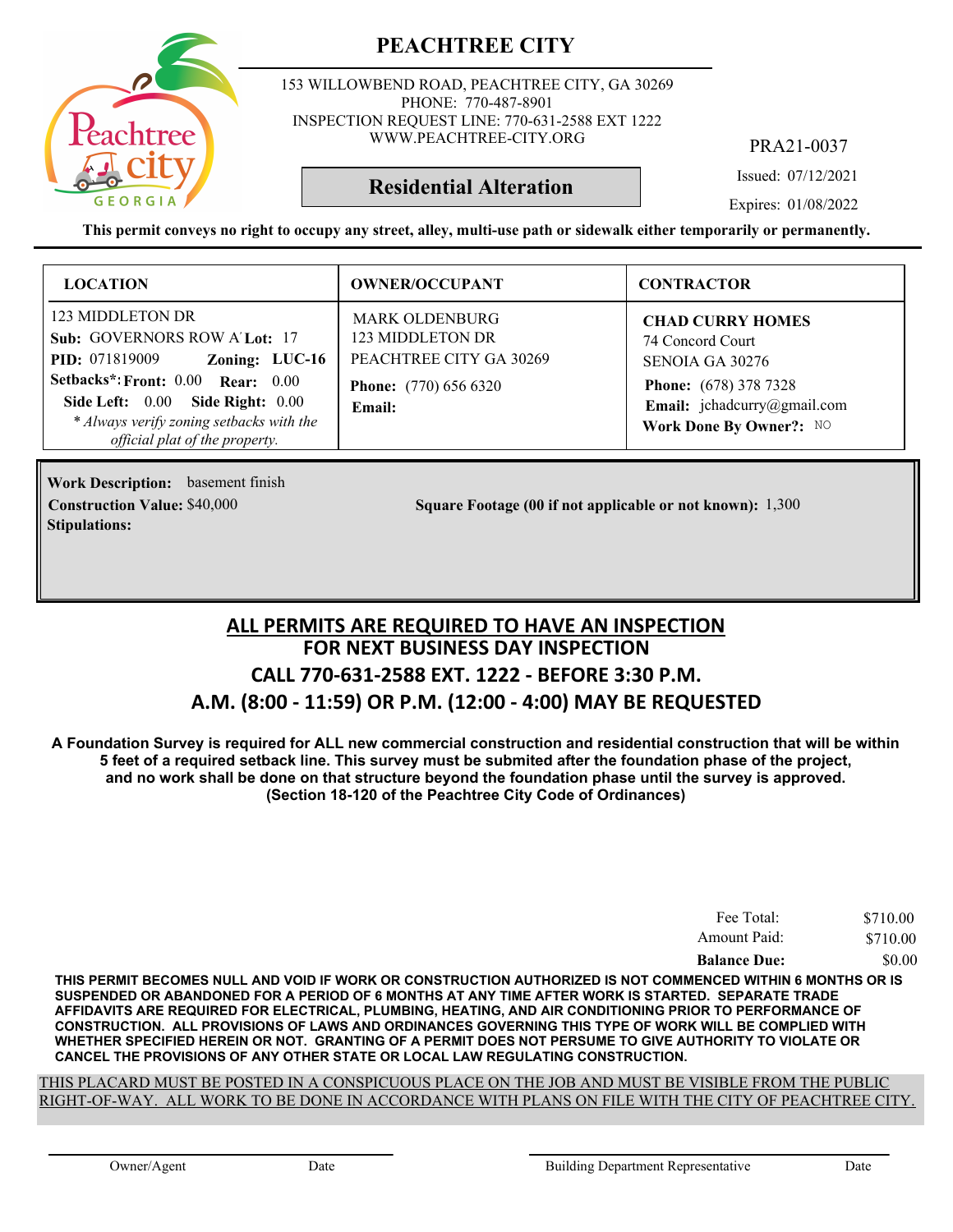

153 WILLOWBEND ROAD, PEACHTREE CITY, GA 30269 PHONE: 770-487-8901 INSPECTION REQUEST LINE: 770-631-2588 EXT 1222 WWW.PEACHTREE-CITY.ORG

PRA21-0039

Issued: 07/07/2021

**Residential Alteration**

Expires: 01/04/2022

**This permit conveys no right to occupy any street, alley, multi-use path or sidewalk either temporarily or permanently.**

| <b>LOCATION</b>                                                                                                                                                     | <b>OWNER/OCCUPANT</b>                                                  | <b>CONTRACTOR</b>                                          |
|---------------------------------------------------------------------------------------------------------------------------------------------------------------------|------------------------------------------------------------------------|------------------------------------------------------------|
| 119 LOBLOLLY CIR<br>Sub: SECTION II<br>Lot: $36$<br><b>PID:</b> 073203018<br>Zoning:<br>$R-1$                                                                       | <b>DOUGLAS THOMPSON</b><br>119 LOBLOLLY CIR<br>PEACHTREE CITY GA 30269 |                                                            |
| <b>Setbacks*: Front: 30.00 Rear: 30.00</b><br><b>Side Left: 7.50 Side Right: 7.50</b><br>* Always verify zoning setbacks with the<br>official plat of the property. | <b>Phone:</b> (404) 723 7768<br>Email: THOMPSONDET9@GMAIL.C            | <b>Phone:</b><br>Email:<br><b>Work Done By Owner?: YES</b> |

REPLACE SHEETROCK, DOORS, WINDOWS, INSTALL NEW FLOORING, PAINTING, REPLACE LIGHT **Work Description:** FIXTURES AND CABINETS 1000 SQ

**Stipulations:**

**Construction Value:** \$16,000 1,000 Square Footage (00 if not applicable or not known): 1,000

#### **FOR NEXT BUSINESS DAY INSPECTION CALL 770-631-2588 EXT. 1222 - BEFORE 3:30 P.M. A.M. (8:00 - 11:59) OR P.M. (12:00 - 4:00) MAY BE REQUESTED ALL PERMITS ARE REQUIRED TO HAVE AN INSPECTION**

**A Foundation Survey is required for ALL new commercial construction and residential construction that will be within 5 feet of a required setback line. This survey must be submited after the foundation phase of the project, and no work shall be done on that structure beyond the foundation phase until the survey is approved. (Section 18-120 of the Peachtree City Code of Ordinances)**

| Fee Total:          | \$658.00 |
|---------------------|----------|
| Amount Paid:        | \$658.00 |
| <b>Balance Due:</b> | \$0.00   |

**THIS PERMIT BECOMES NULL AND VOID IF WORK OR CONSTRUCTION AUTHORIZED IS NOT COMMENCED WITHIN 6 MONTHS OR IS SUSPENDED OR ABANDONED FOR A PERIOD OF 6 MONTHS AT ANY TIME AFTER WORK IS STARTED. SEPARATE TRADE AFFIDAVITS ARE REQUIRED FOR ELECTRICAL, PLUMBING, HEATING, AND AIR CONDITIONING PRIOR TO PERFORMANCE OF CONSTRUCTION. ALL PROVISIONS OF LAWS AND ORDINANCES GOVERNING THIS TYPE OF WORK WILL BE COMPLIED WITH WHETHER SPECIFIED HEREIN OR NOT. GRANTING OF A PERMIT DOES NOT PERSUME TO GIVE AUTHORITY TO VIOLATE OR CANCEL THE PROVISIONS OF ANY OTHER STATE OR LOCAL LAW REGULATING CONSTRUCTION.**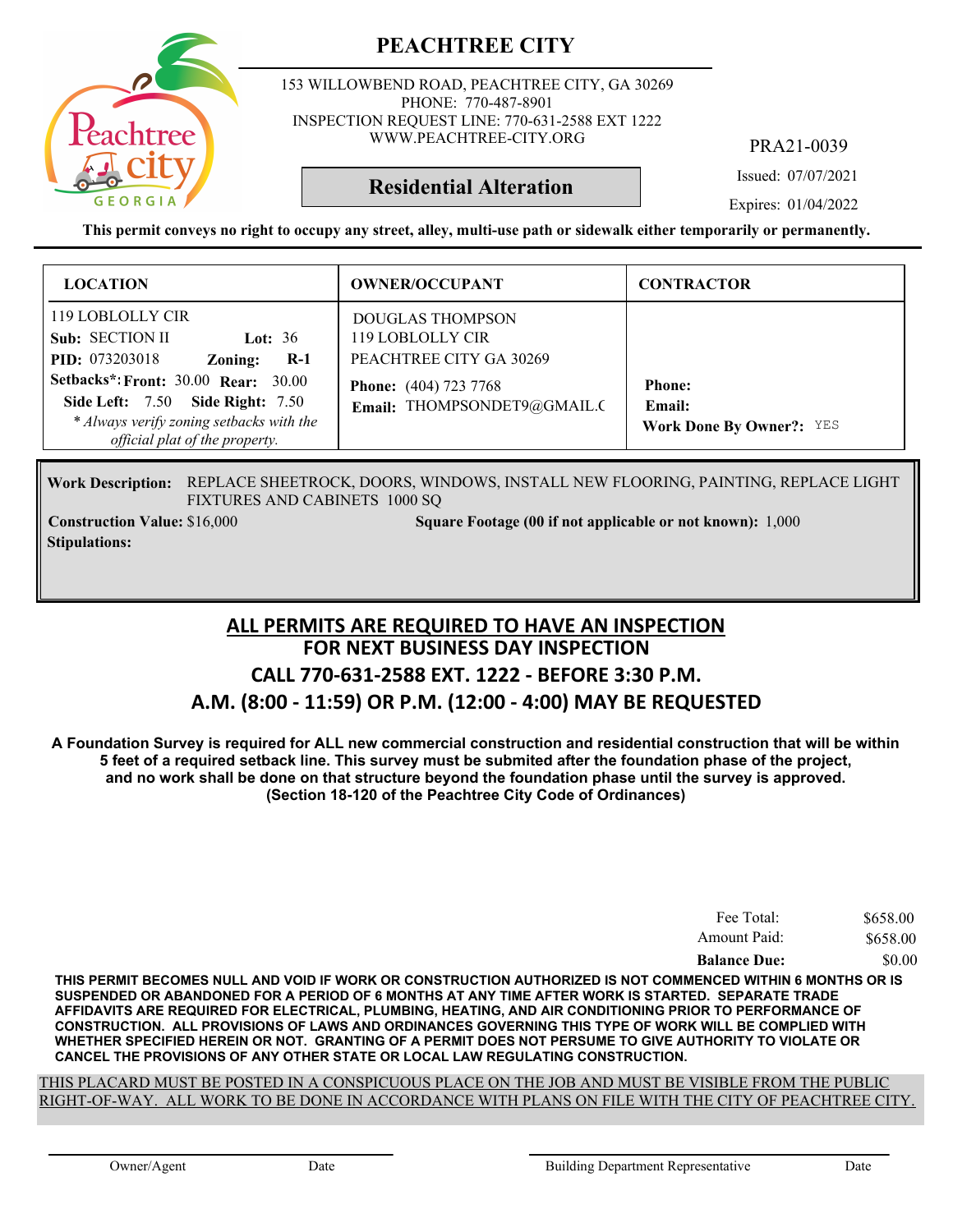

153 WILLOWBEND ROAD, PEACHTREE CITY, GA 30269 PHONE: 770-487-8901 INSPECTION REQUEST LINE: 770-631-2588 EXT 1222 WWW.PEACHTREE-CITY.ORG

PRA21-0041

Issued: 07/01/2021

**Residential Alteration**

Expires: 01/04/2022

**This permit conveys no right to occupy any street, alley, multi-use path or sidewalk either temporarily or permanently.**

| <b>LOCATION</b>                                                                                                                                     | <b>OWNER/OCCUPANT</b>                                                         | <b>CONTRACTOR</b>                                          |
|-----------------------------------------------------------------------------------------------------------------------------------------------------|-------------------------------------------------------------------------------|------------------------------------------------------------|
| 302 ABERCORN SQ<br><b>Sub: NORTH COVE</b><br>Lot: $39$<br><b>PID:</b> 073018013<br>Zoning: LUR-3                                                    | <b>GAYNOR ART AND CLEVELAND</b><br>302 ABERCORN SQ<br>PEACHTREE CITY GA 30269 |                                                            |
| Setbacks*: Front: 0.00 Rear: 0.00<br>Side Left: 0.00 Side Right: 0.00<br>* Always verify zoning setbacks with the<br>official plat of the property. | <b>Phone:</b><br><b>Email:</b> cleveandart@yahoo.com                          | <b>Phone:</b><br>Email:<br><b>Work Done By Owner?: YES</b> |

Work Description: REMOVE OLD GAS FIREPLACE AND EXISTING BOOKCASES. INSTALL NEW GAS FIREPLACE AND NEW BENCHES (INSIDE HOUSE)

**Stipulations:**

**Construction Value:** \$8,400 **50.50 Square Footage (00 if not applicable or not known): 05** 

#### **FOR NEXT BUSINESS DAY INSPECTION CALL 770-631-2588 EXT. 1222 - BEFORE 3:30 P.M. A.M. (8:00 - 11:59) OR P.M. (12:00 - 4:00) MAY BE REQUESTED ALL PERMITS ARE REQUIRED TO HAVE AN INSPECTION**

**A Foundation Survey is required for ALL new commercial construction and residential construction that will be within 5 feet of a required setback line. This survey must be submited after the foundation phase of the project, and no work shall be done on that structure beyond the foundation phase until the survey is approved. (Section 18-120 of the Peachtree City Code of Ordinances)**

| Fee Total:          | \$510.00 |
|---------------------|----------|
| Amount Paid:        | \$510.00 |
| <b>Balance Due:</b> | \$0.00   |

**THIS PERMIT BECOMES NULL AND VOID IF WORK OR CONSTRUCTION AUTHORIZED IS NOT COMMENCED WITHIN 6 MONTHS OR IS SUSPENDED OR ABANDONED FOR A PERIOD OF 6 MONTHS AT ANY TIME AFTER WORK IS STARTED. SEPARATE TRADE AFFIDAVITS ARE REQUIRED FOR ELECTRICAL, PLUMBING, HEATING, AND AIR CONDITIONING PRIOR TO PERFORMANCE OF CONSTRUCTION. ALL PROVISIONS OF LAWS AND ORDINANCES GOVERNING THIS TYPE OF WORK WILL BE COMPLIED WITH WHETHER SPECIFIED HEREIN OR NOT. GRANTING OF A PERMIT DOES NOT PERSUME TO GIVE AUTHORITY TO VIOLATE OR CANCEL THE PROVISIONS OF ANY OTHER STATE OR LOCAL LAW REGULATING CONSTRUCTION.**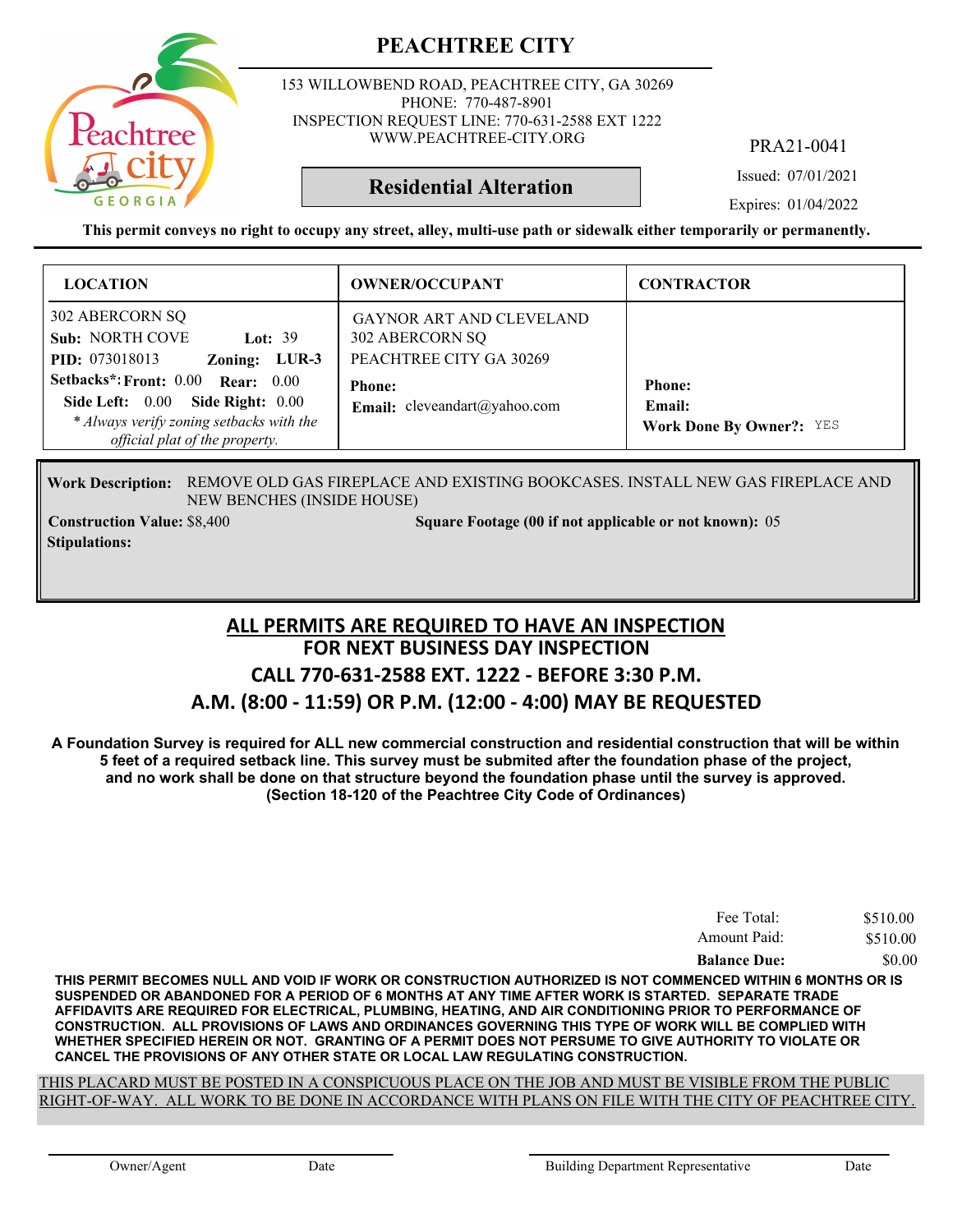153 WILLOWBEND ROAD, PEACHTREE CITY, GA 30269 PHONE: 770-487-8901 INSPECTION REQUEST LINE: 770-631-2588 EXT 1222 WWW.PEACHTREE-CITY.ORG

PRA21-0043

Issued: 07/06/2021

Expires: 01/11/2022

**This permit conveys no right to occupy any street, alley, multi-use path or sidewalk either temporarily or permanently.**

**Residential Alteration**

| <b>LOCATION</b>                                                                                                                                                                                                                                              | <b>OWNER/OCCUPANT</b>                                                                                                          | <b>CONTRACTOR</b>                                                                                                                                                        |
|--------------------------------------------------------------------------------------------------------------------------------------------------------------------------------------------------------------------------------------------------------------|--------------------------------------------------------------------------------------------------------------------------------|--------------------------------------------------------------------------------------------------------------------------------------------------------------------------|
| 422 LOYD RD<br>Sub: SMOKERISE ESTATE Lot: 10<br><b>PID:</b> 071904010<br>$R-43$<br>Zoning:<br><b>Setbacks*: Front: 50.00 Rear: 30.00</b><br>Side Left: 15.00 Side Right: 15.00<br>* Always verify zoning setbacks with the<br>official plat of the property. | <b>FRANK VILLELLA</b><br>422 LOYD RD<br>PEACHTREE CITY GA 30269<br><b>Phone:</b> (404) 597 4633<br>Email: FVILLELLA@FANDSMECH/ | <b>Barnsley Consulting</b><br>396 Senoia Rd<br>TYRONE GA 30290<br><b>Phone:</b> (678) 379 9248<br><b>Email:</b> slangdon@barnsleyconsulting.c<br>Work Done By Owner?: NO |

Work Description: TILE, TRIM, PAINT, ENCLOSED SUNROOM, SCREEN, HARDWARE, 2 DOORS, FRONT DOOR, CABINETS & FIXTURES 4500 SQ

**Stipulations:**

**Construction Value:** \$100,000 5 5 5 8 8 8 8 8 8 8 8 8 8 8 9 4,500 4,500 4,500 4,500 4,500 4,500 4,500 4,500 4,500

#### **FOR NEXT BUSINESS DAY INSPECTION CALL 770-631-2588 EXT. 1222 - BEFORE 3:30 P.M. A.M. (8:00 - 11:59) OR P.M. (12:00 - 4:00) MAY BE REQUESTED ALL PERMITS ARE REQUIRED TO HAVE AN INSPECTION**

**A Foundation Survey is required for ALL new commercial construction and residential construction that will be within 5 feet of a required setback line. This survey must be submited after the foundation phase of the project, and no work shall be done on that structure beyond the foundation phase until the survey is approved. (Section 18-120 of the Peachtree City Code of Ordinances)**

| Fee Total:          | \$2,110.00 |
|---------------------|------------|
| Amount Paid:        | \$2,110.00 |
| <b>Balance Due:</b> | \$0.00     |

**THIS PERMIT BECOMES NULL AND VOID IF WORK OR CONSTRUCTION AUTHORIZED IS NOT COMMENCED WITHIN 6 MONTHS OR IS SUSPENDED OR ABANDONED FOR A PERIOD OF 6 MONTHS AT ANY TIME AFTER WORK IS STARTED. SEPARATE TRADE AFFIDAVITS ARE REQUIRED FOR ELECTRICAL, PLUMBING, HEATING, AND AIR CONDITIONING PRIOR TO PERFORMANCE OF CONSTRUCTION. ALL PROVISIONS OF LAWS AND ORDINANCES GOVERNING THIS TYPE OF WORK WILL BE COMPLIED WITH WHETHER SPECIFIED HEREIN OR NOT. GRANTING OF A PERMIT DOES NOT PERSUME TO GIVE AUTHORITY TO VIOLATE OR CANCEL THE PROVISIONS OF ANY OTHER STATE OR LOCAL LAW REGULATING CONSTRUCTION.**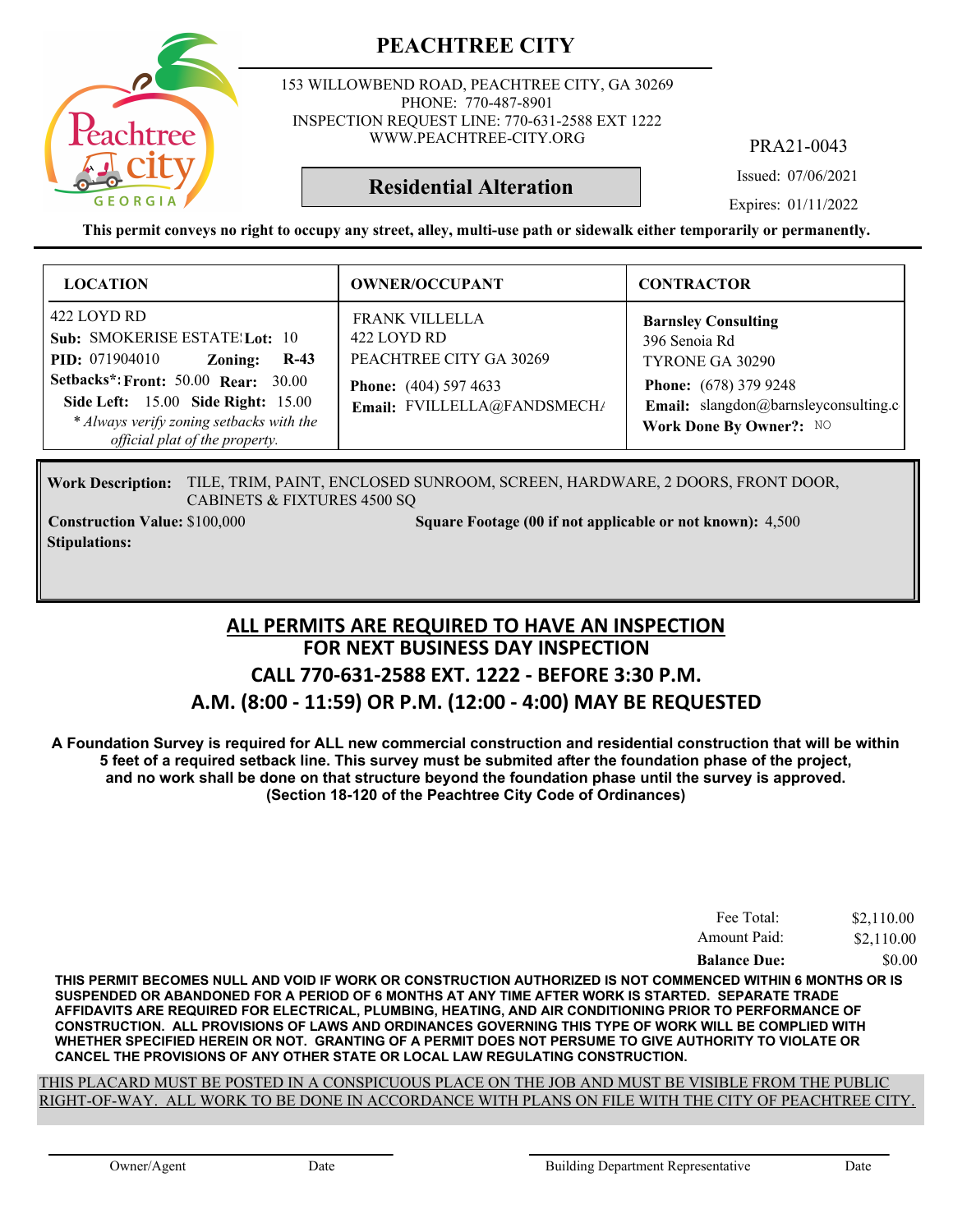

153 WILLOWBEND ROAD, PEACHTREE CITY, GA 30269 PHONE: 770-487-8901 INSPECTION REQUEST LINE: 770-631-2588 EXT 1222 WWW.PEACHTREE-CITY.ORG

PRA21-0044

Issued: 07/15/2021

Expires: 01/11/2022

**This permit conveys no right to occupy any street, alley, multi-use path or sidewalk either temporarily or permanently.**

**Residential Alteration**

| <b>LOCATION</b>                                                                                                                                                                                                                                            | <b>OWNER/OCCUPANT</b>                                                                               | <b>CONTRACTOR</b>                                                                                                                                              |
|------------------------------------------------------------------------------------------------------------------------------------------------------------------------------------------------------------------------------------------------------------|-----------------------------------------------------------------------------------------------------|----------------------------------------------------------------------------------------------------------------------------------------------------------------|
| 226 CLIFTON LN<br>Sub: ARDENLEE<br>Lot: $22$<br><b>PID:</b> 073519005<br>$GR-4$<br>Zoning:<br><b>Setbacks*: Front: 15.00 Rear: 20.00</b><br>Side Left: 5.00 Side Right: 5.00<br>* Always verify zoning setbacks with the<br>official plat of the property. | <b>HALVERSON ROBERT C.</b><br>226 CLIFTON LN<br>PEACHTREE CITY GA 30,269<br><b>Phone:</b><br>Email: | KING CONSTRUCTION LLC<br>333 WESTHILL DR<br>NEWNAN GA 30265<br><b>Phone:</b> (808) 442 2949<br>Email: tyler@kingconstructionllc.com<br>Work Done By Owner?: NO |

Work Description: master bathroom and kitchen remodel **Construction Value:** \$50,000 600 **Square Footage (00 if not applicable or not known): 600 Stipulations:**

#### **FOR NEXT BUSINESS DAY INSPECTION CALL 770-631-2588 EXT. 1222 - BEFORE 3:30 P.M. A.M. (8:00 - 11:59) OR P.M. (12:00 - 4:00) MAY BE REQUESTED ALL PERMITS ARE REQUIRED TO HAVE AN INSPECTION**

**A Foundation Survey is required for ALL new commercial construction and residential construction that will be within 5 feet of a required setback line. This survey must be submited after the foundation phase of the project, and no work shall be done on that structure beyond the foundation phase until the survey is approved. (Section 18-120 of the Peachtree City Code of Ordinances)**

| Fee Total:          | \$810.00 |
|---------------------|----------|
| Amount Paid:        | \$810.00 |
| <b>Balance Due:</b> | \$0.00   |

**THIS PERMIT BECOMES NULL AND VOID IF WORK OR CONSTRUCTION AUTHORIZED IS NOT COMMENCED WITHIN 6 MONTHS OR IS SUSPENDED OR ABANDONED FOR A PERIOD OF 6 MONTHS AT ANY TIME AFTER WORK IS STARTED. SEPARATE TRADE AFFIDAVITS ARE REQUIRED FOR ELECTRICAL, PLUMBING, HEATING, AND AIR CONDITIONING PRIOR TO PERFORMANCE OF CONSTRUCTION. ALL PROVISIONS OF LAWS AND ORDINANCES GOVERNING THIS TYPE OF WORK WILL BE COMPLIED WITH WHETHER SPECIFIED HEREIN OR NOT. GRANTING OF A PERMIT DOES NOT PERSUME TO GIVE AUTHORITY TO VIOLATE OR CANCEL THE PROVISIONS OF ANY OTHER STATE OR LOCAL LAW REGULATING CONSTRUCTION.**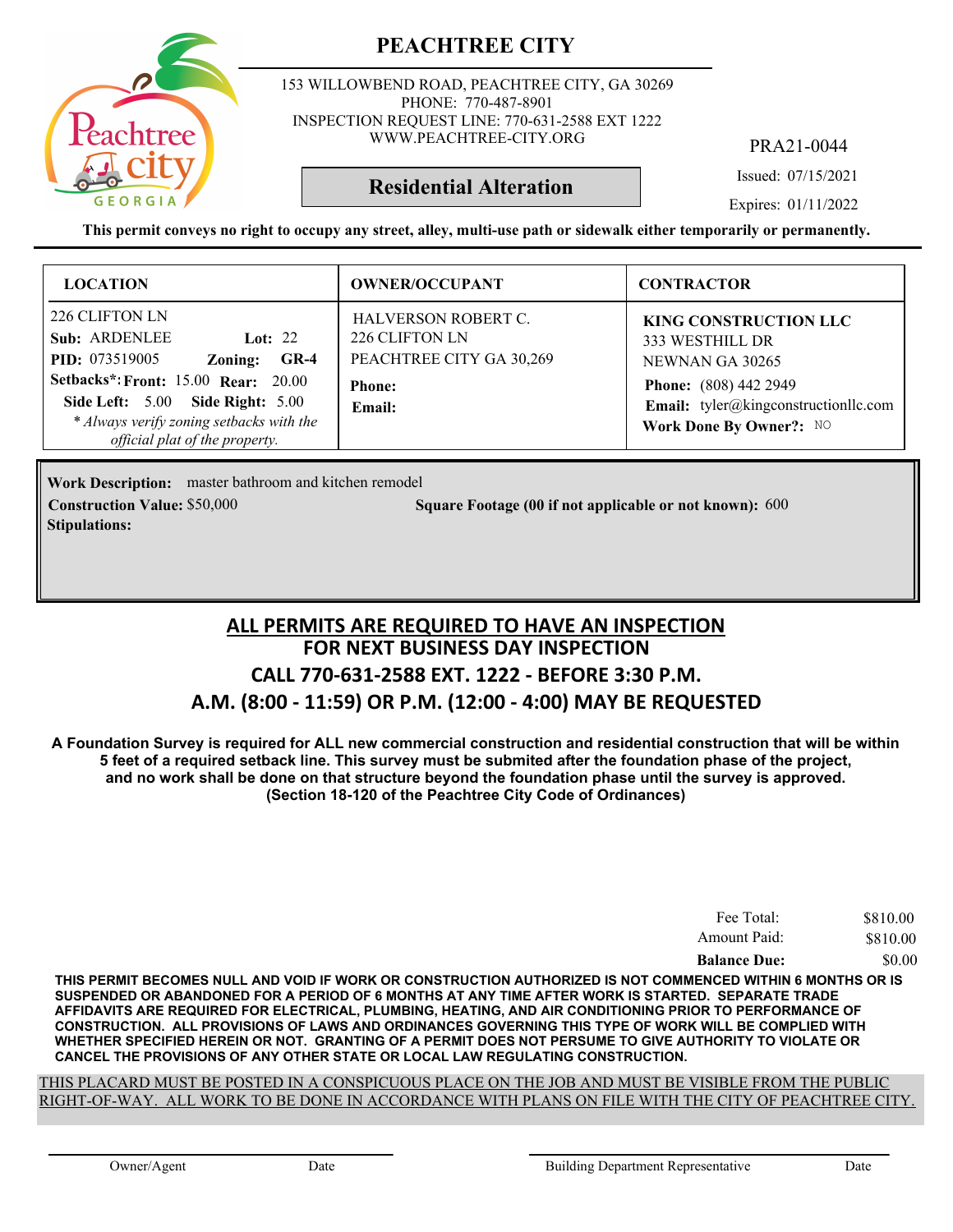

153 WILLOWBEND ROAD, PEACHTREE CITY, GA 30269 PHONE: 770-487-8901 INSPECTION REQUEST LINE: 770-631-2588 EXT 1222 WWW.PEACHTREE-CITY.ORG

PRA21-0045

Issued: 07/23/2021

#### **Residential Alteration**

Expires: 01/19/2022

**This permit conveys no right to occupy any street, alley, multi-use path or sidewalk either temporarily or permanently.**

| <b>LOCATION</b>                                                                                                                                          | <b>OWNER/OCCUPANT</b>                                                  | <b>CONTRACTOR</b>                                          |
|----------------------------------------------------------------------------------------------------------------------------------------------------------|------------------------------------------------------------------------|------------------------------------------------------------|
| <b>300 WATERMARK DR</b><br>Sub: PENINSULA<br>Lot: $26$<br><b>PID:</b> 073031011<br>Zoning:                                                               | RONALD W. O'DELL<br><b>300 WATERMARK DR</b><br>PEACHTREE CITY GA 30269 |                                                            |
| Setbacks*: Front: 0.00 Rear: 0.00<br>Side Left: 0.00<br>Side Right: $0.00$<br>* Always verify zoning setbacks with the<br>official plat of the property. | <b>Phone:</b> (404) 402 3889<br>Email: niteaircmc@gmail.com            | <b>Phone:</b><br>Email:<br><b>Work Done By Owner?: YES</b> |

**Work Description:** Finish basement **Stipulations:**

**Construction Value:** \$35,000 2,100 **2,100** 2,100 **2,100** 2,100 **2,100** 2,100 **2,100** 2,100

#### **FOR NEXT BUSINESS DAY INSPECTION CALL 770-631-2588 EXT. 1222 - BEFORE 3:30 P.M. A.M. (8:00 - 11:59) OR P.M. (12:00 - 4:00) MAY BE REQUESTED ALL PERMITS ARE REQUIRED TO HAVE AN INSPECTION**

**A Foundation Survey is required for ALL new commercial construction and residential construction that will be within 5 feet of a required setback line. This survey must be submited after the foundation phase of the project, and no work shall be done on that structure beyond the foundation phase until the survey is approved. (Section 18-120 of the Peachtree City Code of Ordinances)**

| Fee Total:          | \$660.00 |
|---------------------|----------|
| Amount Paid:        | \$660.00 |
| <b>Balance Due:</b> | \$0.00   |

**THIS PERMIT BECOMES NULL AND VOID IF WORK OR CONSTRUCTION AUTHORIZED IS NOT COMMENCED WITHIN 6 MONTHS OR IS SUSPENDED OR ABANDONED FOR A PERIOD OF 6 MONTHS AT ANY TIME AFTER WORK IS STARTED. SEPARATE TRADE AFFIDAVITS ARE REQUIRED FOR ELECTRICAL, PLUMBING, HEATING, AND AIR CONDITIONING PRIOR TO PERFORMANCE OF CONSTRUCTION. ALL PROVISIONS OF LAWS AND ORDINANCES GOVERNING THIS TYPE OF WORK WILL BE COMPLIED WITH WHETHER SPECIFIED HEREIN OR NOT. GRANTING OF A PERMIT DOES NOT PERSUME TO GIVE AUTHORITY TO VIOLATE OR CANCEL THE PROVISIONS OF ANY OTHER STATE OR LOCAL LAW REGULATING CONSTRUCTION.**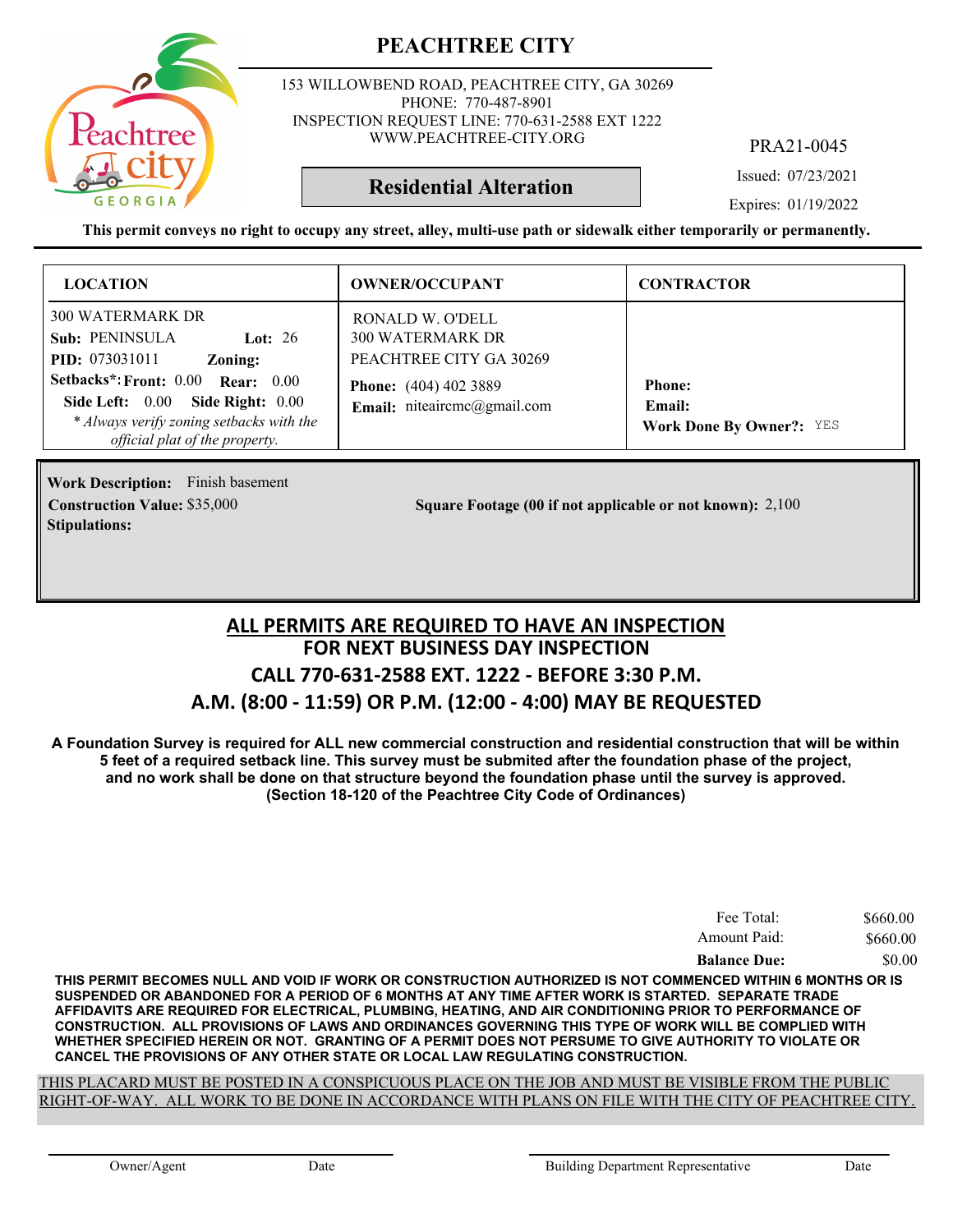

153 WILLOWBEND ROAD, PEACHTREE CITY, GA 30269 PHONE: 770-487-8901 INSPECTION REQUEST LINE: 770-631-2588 EXT 1222 WWW.PEACHTREE-CITY.ORG

PRA21-0046

Issued: 07/29/2021

**Residential Alteration**

Expires: 01/25/2022

**This permit conveys no right to occupy any street, alley, multi-use path or sidewalk either temporarily or permanently.**

| <b>LOCATION</b>                                                                                                                                                     | <b>OWNER/OCCUPANT</b>                                       | <b>CONTRACTOR</b>                                          |
|---------------------------------------------------------------------------------------------------------------------------------------------------------------------|-------------------------------------------------------------|------------------------------------------------------------|
| 303 HIP POCKET RD<br>Sub: SECTION I<br>Lot: $16$<br><b>PID:</b> 073201035<br>$R-1$<br>Zoning:                                                                       | NAOMI NASKA<br>303 HIP POCKET RD<br>PEACHTREE CITY GA 30269 |                                                            |
| <b>Setbacks*: Front: 30.00 Rear: 30.00</b><br><b>Side Left: 7.50 Side Right: 7.50</b><br>* Always verify zoning setbacks with the<br>official plat of the property. | <b>Phone:</b> (678) 704 1085<br>Email: NAOMINASKA@GMAIL.CO. | <b>Phone:</b><br>Email:<br><b>Work Done By Owner?: YES</b> |

Work Description: ALL NEW ELECTRICAL WIRING & PANEL. UPGRADE & REPAIR PLUMBING. REMOVE WALL SEPARATING LIVING ROOM FROM KITCHEN/DINING AREA. INSTALL SUPPORT BEAM IN PLACE OF WALL. ADD ATTIC STAIRS IN GARAGE CEILING. RECONFIGURE CLOSET DOOR FROM DINING AREA TO HALL. REPAIR SHEETROCK WHERE NEEDED

**Stipulations:**

**Construction Value:** \$28,000 1,225 Square Footage (00 if not applicable or not known): 1,225

#### **FOR NEXT BUSINESS DAY INSPECTION ALL PERMITS ARE REQUIRED TO HAVE AN INSPECTION**

## **CALL 770-631-2588 EXT. 1222 - BEFORE 3:30 P.M.**

#### **A.M. (8:00 - 11:59) OR P.M. (12:00 - 4:00) MAY BE REQUESTED**

**A Foundation Survey is required for ALL new commercial construction and residential construction that will be within 5 feet of a required setback line. This survey must be submited after the foundation phase of the project, and no work shall be done on that structure beyond the foundation phase until the survey is approved. (Section 18-120 of the Peachtree City Code of Ordinances)**

| Fee Total:          | \$590.00 |
|---------------------|----------|
| Amount Paid:        | \$590.00 |
| <b>Balance Due:</b> | \$0.00   |

**THIS PERMIT BECOMES NULL AND VOID IF WORK OR CONSTRUCTION AUTHORIZED IS NOT COMMENCED WITHIN 6 MONTHS OR IS SUSPENDED OR ABANDONED FOR A PERIOD OF 6 MONTHS AT ANY TIME AFTER WORK IS STARTED. SEPARATE TRADE AFFIDAVITS ARE REQUIRED FOR ELECTRICAL, PLUMBING, HEATING, AND AIR CONDITIONING PRIOR TO PERFORMANCE OF CONSTRUCTION. ALL PROVISIONS OF LAWS AND ORDINANCES GOVERNING THIS TYPE OF WORK WILL BE COMPLIED WITH WHETHER SPECIFIED HEREIN OR NOT. GRANTING OF A PERMIT DOES NOT PERSUME TO GIVE AUTHORITY TO VIOLATE OR CANCEL THE PROVISIONS OF ANY OTHER STATE OR LOCAL LAW REGULATING CONSTRUCTION.**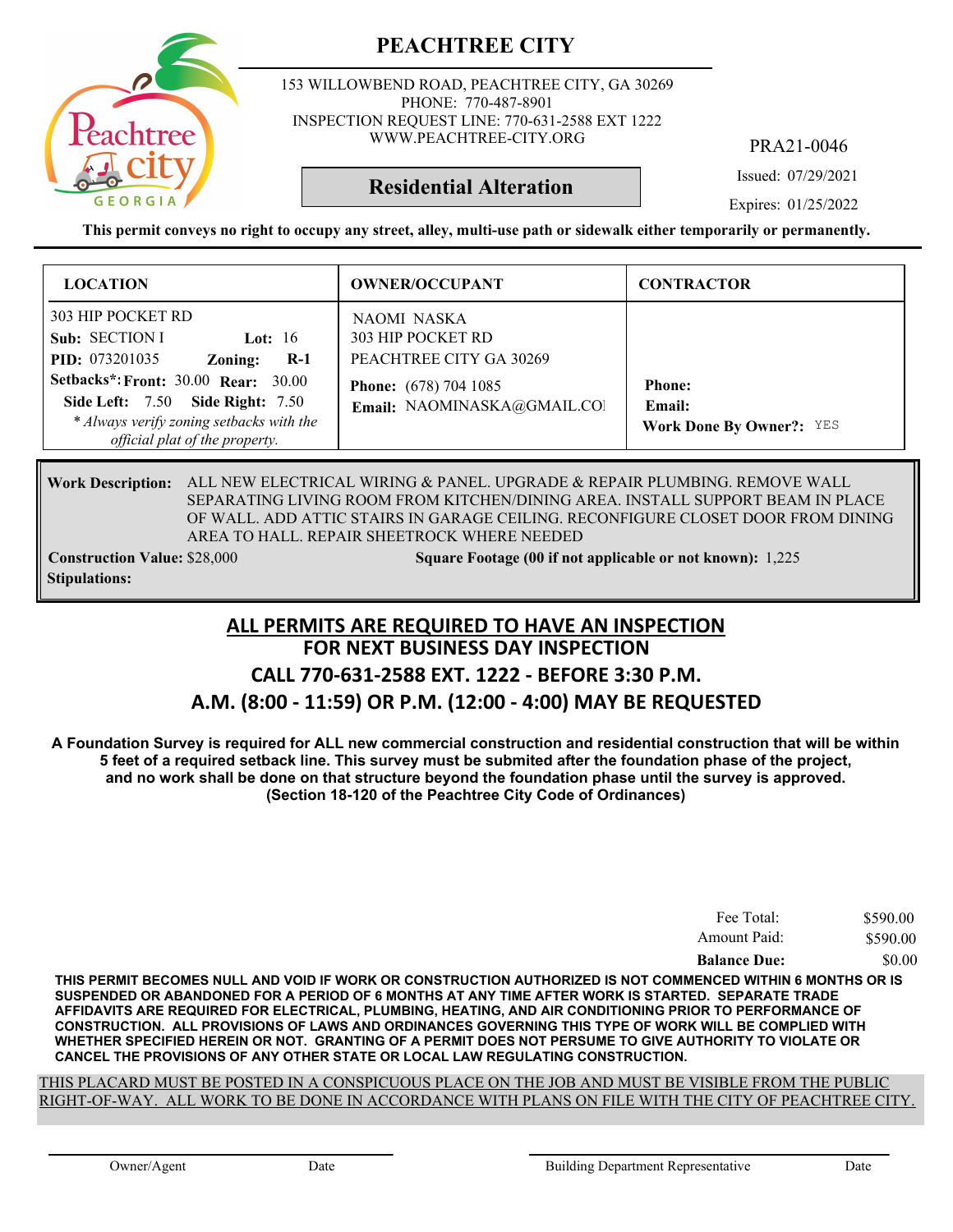

153 WILLOWBEND ROAD, PEACHTREE CITY, GA 30269 PHONE: 770-487-8901 INSPECTION REQUEST LINE: 770-631-2588 EXT 1222 WWW.PEACHTREE-CITY.ORG

PRADD21-0006

Issued: 07/12/2021

#### **Residential Addition**

Expires: 01/08/2022

**This permit conveys no right to occupy any street, alley, multi-use path or sidewalk either temporarily or permanently.**

| <b>LOCATION</b>                                                                                                                                                     | <b>OWNER/OCCUPANT</b>                                              | <b>CONTRACTOR</b>                                                 |
|---------------------------------------------------------------------------------------------------------------------------------------------------------------------|--------------------------------------------------------------------|-------------------------------------------------------------------|
| 203 AMELIA LN<br>Sub: CHADSWORTH AT A'Lot: 87<br><b>PID:</b> 074605007<br>Zoning:<br>$R-1$                                                                          | EVERSHINE BUSINESS LLC<br>203 AMELIA LN<br>PEACHTREE CITY GA 30269 |                                                                   |
| <b>Setbacks*: Front: 30.00 Rear: 30.00</b><br><b>Side Left: 7.50 Side Right: 7.50</b><br>* Always verify zoning setbacks with the<br>official plat of the property. | <b>Phone:</b> (678) 622 6192<br>Email: malikbulani@hotmail.com     | <b>Phone:</b><br><b>Email:</b><br><b>Work Done By Owner?: YES</b> |

**Work Description:** sunroom **Stipulations:**

**Construction Value: Square Footage (00 if not applicable or not known):** \$9,500 400

#### **FOR NEXT BUSINESS DAY INSPECTION CALL 770-631-2588 EXT. 1222 - BEFORE 3:30 P.M. A.M. (8:00 - 11:59) OR P.M. (12:00 - 4:00) MAY BE REQUESTED ALL PERMITS ARE REQUIRED TO HAVE AN INSPECTION**

**A Foundation Survey is required for ALL new commercial construction and residential construction that will be within 5 feet of a required setback line. This survey must be submited after the foundation phase of the project, and no work shall be done on that structure beyond the foundation phase until the survey is approved. (Section 18-120 of the Peachtree City Code of Ordinances)**

| Fee Total:          | \$360.00 |
|---------------------|----------|
| Amount Paid:        | \$360.00 |
| <b>Balance Due:</b> | \$0.00   |

**THIS PERMIT BECOMES NULL AND VOID IF WORK OR CONSTRUCTION AUTHORIZED IS NOT COMMENCED WITHIN 6 MONTHS OR IS SUSPENDED OR ABANDONED FOR A PERIOD OF 6 MONTHS AT ANY TIME AFTER WORK IS STARTED. SEPARATE TRADE AFFIDAVITS ARE REQUIRED FOR ELECTRICAL, PLUMBING, HEATING, AND AIR CONDITIONING PRIOR TO PERFORMANCE OF CONSTRUCTION. ALL PROVISIONS OF LAWS AND ORDINANCES GOVERNING THIS TYPE OF WORK WILL BE COMPLIED WITH WHETHER SPECIFIED HEREIN OR NOT. GRANTING OF A PERMIT DOES NOT PERSUME TO GIVE AUTHORITY TO VIOLATE OR CANCEL THE PROVISIONS OF ANY OTHER STATE OR LOCAL LAW REGULATING CONSTRUCTION.**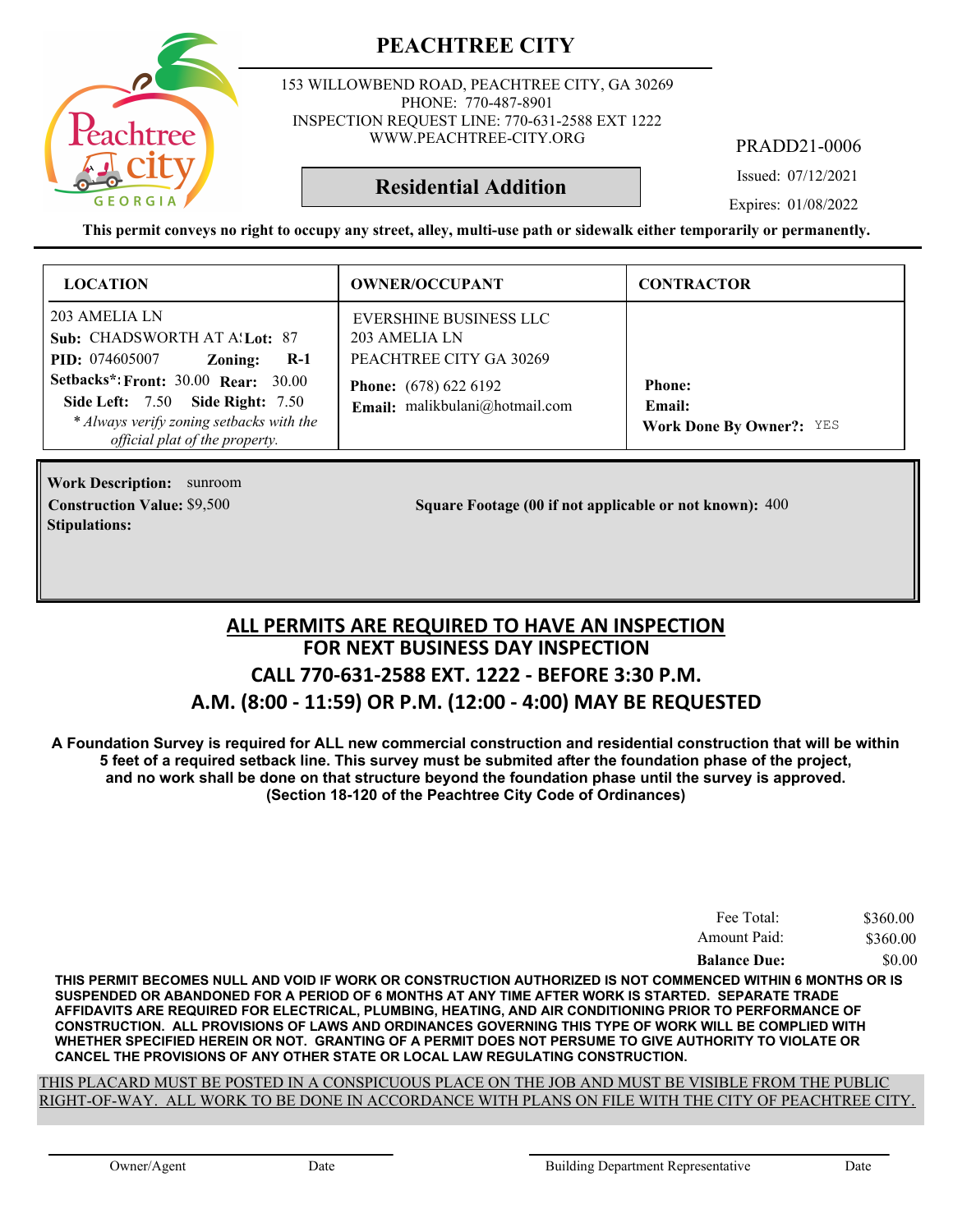

153 WILLOWBEND ROAD, PEACHTREE CITY, GA 30269 PHONE: 770-487-8901 INSPECTION REQUEST LINE: 770-631-2588 EXT 1222 WWW.PEACHTREE-CITY.ORG

PRADD21-0063

Issued: 07/07/2021

Expires: 01/03/2022

**This permit conveys no right to occupy any street, alley, multi-use path or sidewalk either temporarily or permanently.**

**Residential Addition**

| <b>LOCATION</b>                                                                                                                                                                                                                                                                     | <b>OWNER/OCCUPANT</b>                                                                                              | <b>CONTRACTOR</b>                                          |
|-------------------------------------------------------------------------------------------------------------------------------------------------------------------------------------------------------------------------------------------------------------------------------------|--------------------------------------------------------------------------------------------------------------------|------------------------------------------------------------|
| 106 CABIN GATE<br><b>Sub: ROCKSPRAY</b><br>Lot: $118$<br><b>PID:</b> 060710036<br>$R-12$<br>Zoning:<br><b>Setbacks*: Front: 40.00 Rear: 30.00</b><br><b>Side Left:</b> 10.00 <b>Side Right:</b> 10.00<br>* Always verify zoning setbacks with the<br>official plat of the property. | NELSON MICHAEL R<br>106 CABIN GATE<br>PEACHTREE CITY GA 30,269<br><b>Phone:</b><br>Email: mnel $13171$ (@gmail.com | <b>Phone:</b><br>Email:<br><b>Work Done By Owner?: YES</b> |

Work Description: 30' x 30' Room Addition (single story) to be built on slab and attached to rear of existing home structure 16' x 19' covered porch on patio slab to be built and attached to rear of existing home structure

**Stipulations:**

**Construction Value:** \$95,000 Square Footage (00 if not applicable or not known): 900

#### **FOR NEXT BUSINESS DAY INSPECTION CALL 770-631-2588 EXT. 1222 - BEFORE 3:30 P.M. A.M. (8:00 - 11:59) OR P.M. (12:00 - 4:00) MAY BE REQUESTED ALL PERMITS ARE REQUIRED TO HAVE AN INSPECTION**

**A Foundation Survey is required for ALL new commercial construction and residential construction that will be within 5 feet of a required setback line. This survey must be submited after the foundation phase of the project, and no work shall be done on that structure beyond the foundation phase until the survey is approved. (Section 18-120 of the Peachtree City Code of Ordinances)**

| <b>Balance Due:</b> | \$0.00     |
|---------------------|------------|
| Amount Paid:        | \$1,125.00 |
| Fee Total:          | \$1,125.00 |

**THIS PERMIT BECOMES NULL AND VOID IF WORK OR CONSTRUCTION AUTHORIZED IS NOT COMMENCED WITHIN 6 MONTHS OR IS SUSPENDED OR ABANDONED FOR A PERIOD OF 6 MONTHS AT ANY TIME AFTER WORK IS STARTED. SEPARATE TRADE AFFIDAVITS ARE REQUIRED FOR ELECTRICAL, PLUMBING, HEATING, AND AIR CONDITIONING PRIOR TO PERFORMANCE OF CONSTRUCTION. ALL PROVISIONS OF LAWS AND ORDINANCES GOVERNING THIS TYPE OF WORK WILL BE COMPLIED WITH WHETHER SPECIFIED HEREIN OR NOT. GRANTING OF A PERMIT DOES NOT PERSUME TO GIVE AUTHORITY TO VIOLATE OR CANCEL THE PROVISIONS OF ANY OTHER STATE OR LOCAL LAW REGULATING CONSTRUCTION.**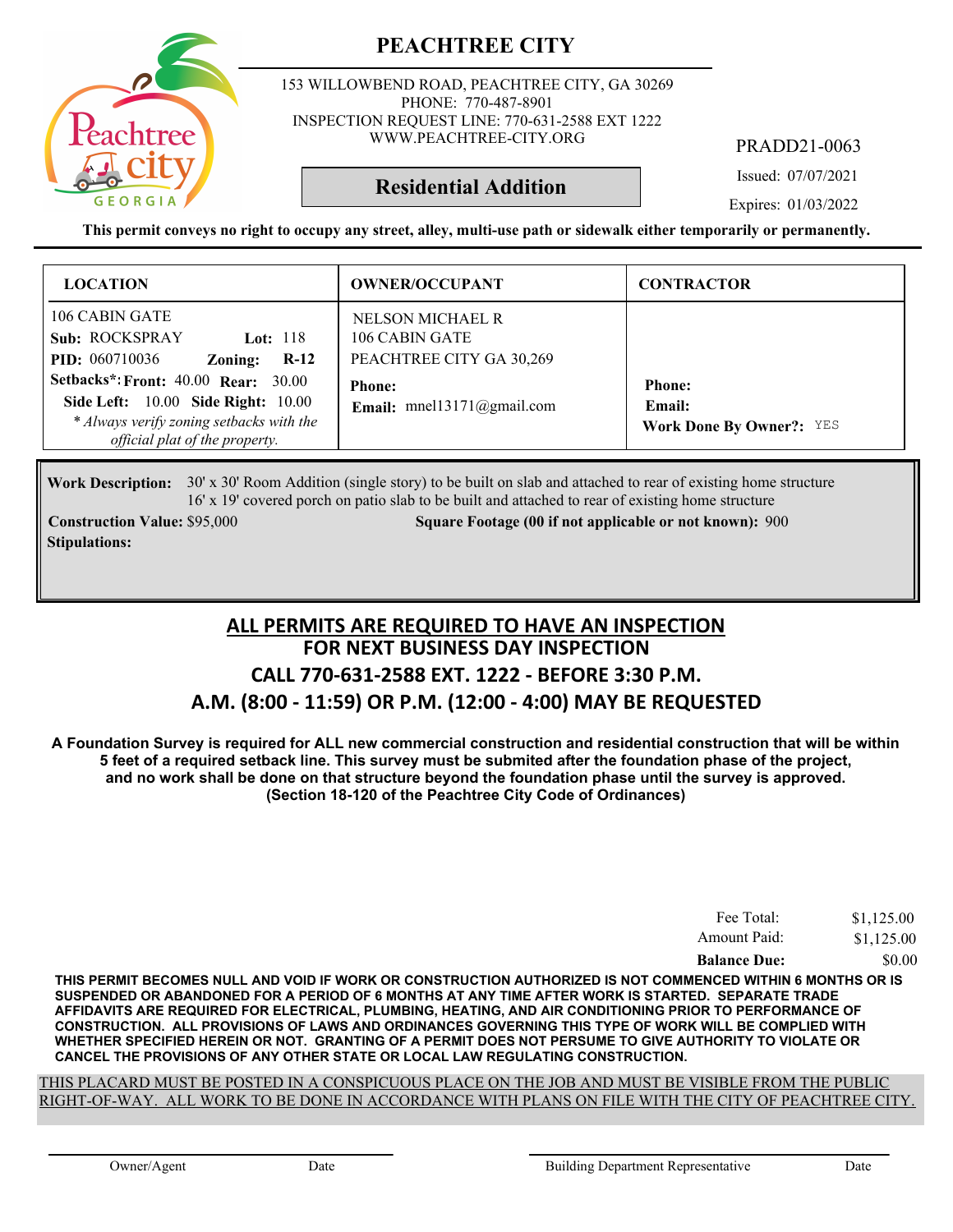153 WILLOWBEND ROAD, PEACHTREE CITY, GA 30269 PHONE: 770-487-8901 INSPECTION REQUEST LINE: 770-631-2588 EXT 1222 WWW.PEACHTREE-CITY.ORG

PRADD21-0064

Issued: 07/26/2021

Expires: 01/22/2022

**This permit conveys no right to occupy any street, alley, multi-use path or sidewalk either temporarily or permanently.**

**Residential Addition**

| <b>LOCATION</b>                                                                                                                                                              | <b>OWNER/OCCUPANT</b>                                                 | <b>CONTRACTOR</b>                                          |
|------------------------------------------------------------------------------------------------------------------------------------------------------------------------------|-----------------------------------------------------------------------|------------------------------------------------------------|
| 113 SUMMER BROOKE<br>Sub: SUMMER BROOKE Lot: 54<br><b>PID:</b> 060711054<br>Zoning:<br>$R-10$                                                                                | MILENA MIRCETIC-TAYLOR<br>113 SUMMER BROOK<br>PEACHTREE CITY GA 30269 |                                                            |
| <b>Setbacks*: Front: 30.00 Rear: 30.00</b><br><b>Side Left:</b> 10.00 <b>Side Right:</b> 10.00<br>* Always verify zoning setbacks with the<br>official plat of the property. | <b>Phone:</b> (652) 586 5699<br>Email: $752mrt@gmail.com$             | <b>Phone:</b><br>Email:<br><b>Work Done By Owner?: YES</b> |

Work Description: Residential ADDITION includes {DINING KITCHEN Stairs partial DEN StairsPartial SOLARIUM} on a Concrete Foundation. All Licensed Electrical, Plumbing and HVAC Affidavits to be submitted before skilled\_works start.

**Construction Value:** \$15,650 50 **Square Footage (00 if not applicable or not known):** 1,104 **BOX CHECK REQUIRED. Because the proposed structure is within 5 feet of a setback line, you must submit a form board survey conducted by a Land Surveyor registered in the state of Georgia to the City for review and approval. DO NOT POUR FOUNDATION until this form board survey is approved by the City. Stipulations:**

#### **FOR NEXT BUSINESS DAY INSPECTION CALL 770-631-2588 EXT. 1222 - BEFORE 3:30 P.M. A.M. (8:00 - 11:59) OR P.M. (12:00 - 4:00) MAY BE REQUESTED ALL PERMITS ARE REQUIRED TO HAVE AN INSPECTION**

**A Foundation Survey is required for ALL new commercial construction and residential construction that will be within 5 feet of a required setback line. This survey must be submited after the foundation phase of the project, and no work shall be done on that structure beyond the foundation phase until the survey is approved. (Section 18-120 of the Peachtree City Code of Ordinances)**

| Fee Total:          | \$1,268.00 |
|---------------------|------------|
| Amount Paid:        | \$1,268.00 |
| <b>Balance Due:</b> | \$0.00     |

**THIS PERMIT BECOMES NULL AND VOID IF WORK OR CONSTRUCTION AUTHORIZED IS NOT COMMENCED WITHIN 6 MONTHS OR IS SUSPENDED OR ABANDONED FOR A PERIOD OF 6 MONTHS AT ANY TIME AFTER WORK IS STARTED. SEPARATE TRADE AFFIDAVITS ARE REQUIRED FOR ELECTRICAL, PLUMBING, HEATING, AND AIR CONDITIONING PRIOR TO PERFORMANCE OF CONSTRUCTION. ALL PROVISIONS OF LAWS AND ORDINANCES GOVERNING THIS TYPE OF WORK WILL BE COMPLIED WITH WHETHER SPECIFIED HEREIN OR NOT. GRANTING OF A PERMIT DOES NOT PERSUME TO GIVE AUTHORITY TO VIOLATE OR CANCEL THE PROVISIONS OF ANY OTHER STATE OR LOCAL LAW REGULATING CONSTRUCTION.**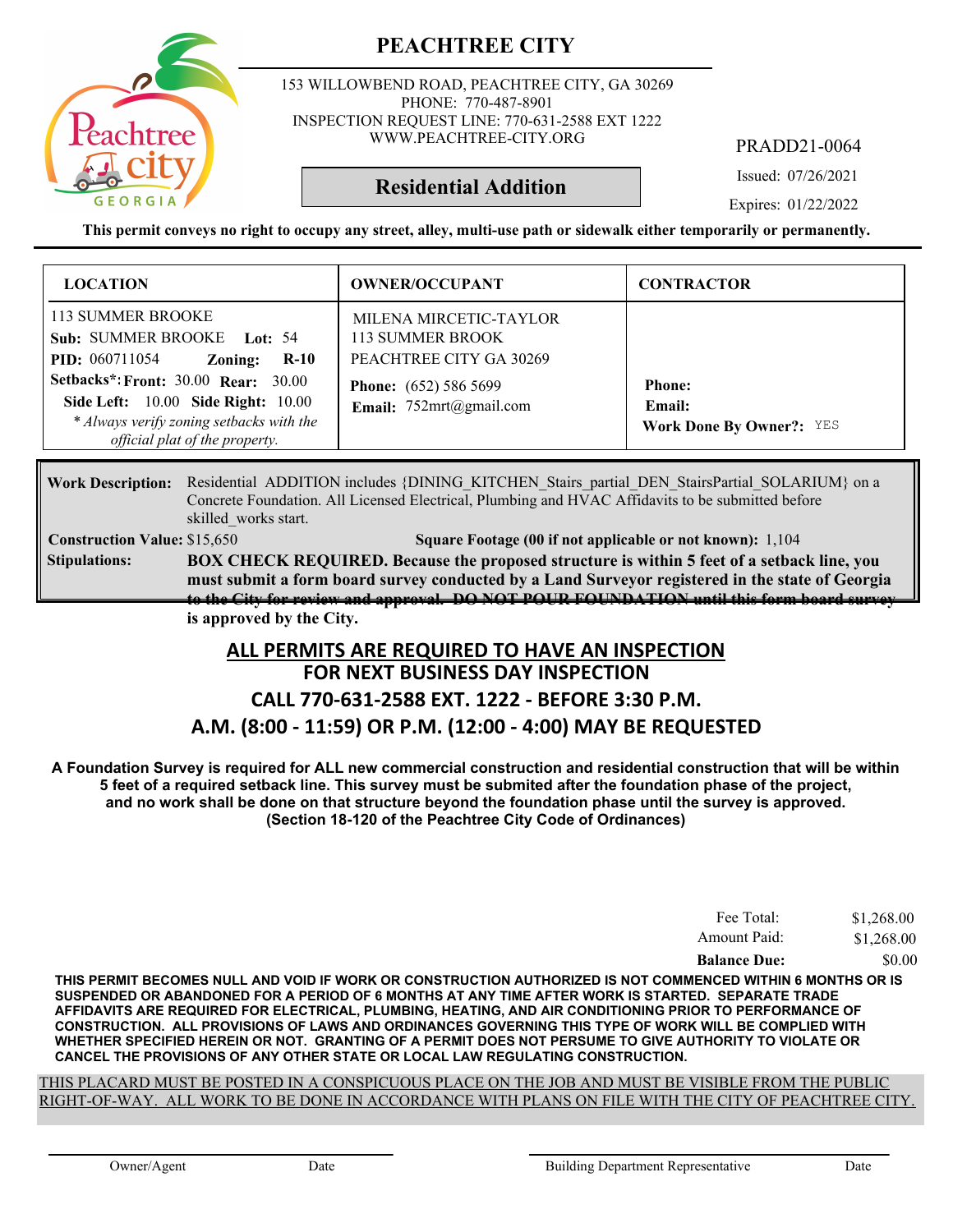

153 WILLOWBEND ROAD, PEACHTREE CITY, GA 30269 PHONE: 770-487-8901 INSPECTION REQUEST LINE: 770-631-2588 EXT 1222 WWW.PEACHTREE-CITY.ORG

PRADD21-0065

Issued: 07/06/2021

**Residential Addition**

Expires: 01/02/2022

**This permit conveys no right to occupy any street, alley, multi-use path or sidewalk either temporarily or permanently.**

| <b>LOCATION</b>                                                                                                                                                              | <b>OWNER/OCCUPANT</b>                                                 | <b>CONTRACTOR</b>                                                 |
|------------------------------------------------------------------------------------------------------------------------------------------------------------------------------|-----------------------------------------------------------------------|-------------------------------------------------------------------|
| 419 HAMPTON GRN<br>Sub: HAMPTONS CORNER Lot: 59<br><b>PID:</b> 061202025<br>$R-12$<br>Zoning:                                                                                | WILKIN ANDREW P<br><b>419 HAMPTON GRN</b><br>PEACHTREE CITY GA 30,269 |                                                                   |
| <b>Setbacks*: Front: 40.00 Rear: 30.00</b><br><b>Side Left:</b> 10.00 <b>Side Right:</b> 10.00<br>* Always verify zoning setbacks with the<br>official plat of the property. | <b>Phone:</b> (678) 234 2741<br>Email: andrewpwilkin@gmail.com        | <b>Phone:</b><br><b>Email:</b><br><b>Work Done By Owner?: YES</b> |

Work Description: FRONT PORCH STOOP / ROOF / POSTS 30 SQ **Construction Value:** \$850 **30 Square Footage (00 if not applicable or not known):** 30 **Stipulations:**

#### **FOR NEXT BUSINESS DAY INSPECTION CALL 770-631-2588 EXT. 1222 - BEFORE 3:30 P.M. A.M. (8:00 - 11:59) OR P.M. (12:00 - 4:00) MAY BE REQUESTED ALL PERMITS ARE REQUIRED TO HAVE AN INSPECTION**

**A Foundation Survey is required for ALL new commercial construction and residential construction that will be within 5 feet of a required setback line. This survey must be submited after the foundation phase of the project, and no work shall be done on that structure beyond the foundation phase until the survey is approved. (Section 18-120 of the Peachtree City Code of Ordinances)**

| Fee Total:          | \$510.00 |
|---------------------|----------|
| Amount Paid:        | \$510.00 |
| <b>Balance Due:</b> | \$0.00   |

**THIS PERMIT BECOMES NULL AND VOID IF WORK OR CONSTRUCTION AUTHORIZED IS NOT COMMENCED WITHIN 6 MONTHS OR IS SUSPENDED OR ABANDONED FOR A PERIOD OF 6 MONTHS AT ANY TIME AFTER WORK IS STARTED. SEPARATE TRADE AFFIDAVITS ARE REQUIRED FOR ELECTRICAL, PLUMBING, HEATING, AND AIR CONDITIONING PRIOR TO PERFORMANCE OF CONSTRUCTION. ALL PROVISIONS OF LAWS AND ORDINANCES GOVERNING THIS TYPE OF WORK WILL BE COMPLIED WITH WHETHER SPECIFIED HEREIN OR NOT. GRANTING OF A PERMIT DOES NOT PERSUME TO GIVE AUTHORITY TO VIOLATE OR CANCEL THE PROVISIONS OF ANY OTHER STATE OR LOCAL LAW REGULATING CONSTRUCTION.**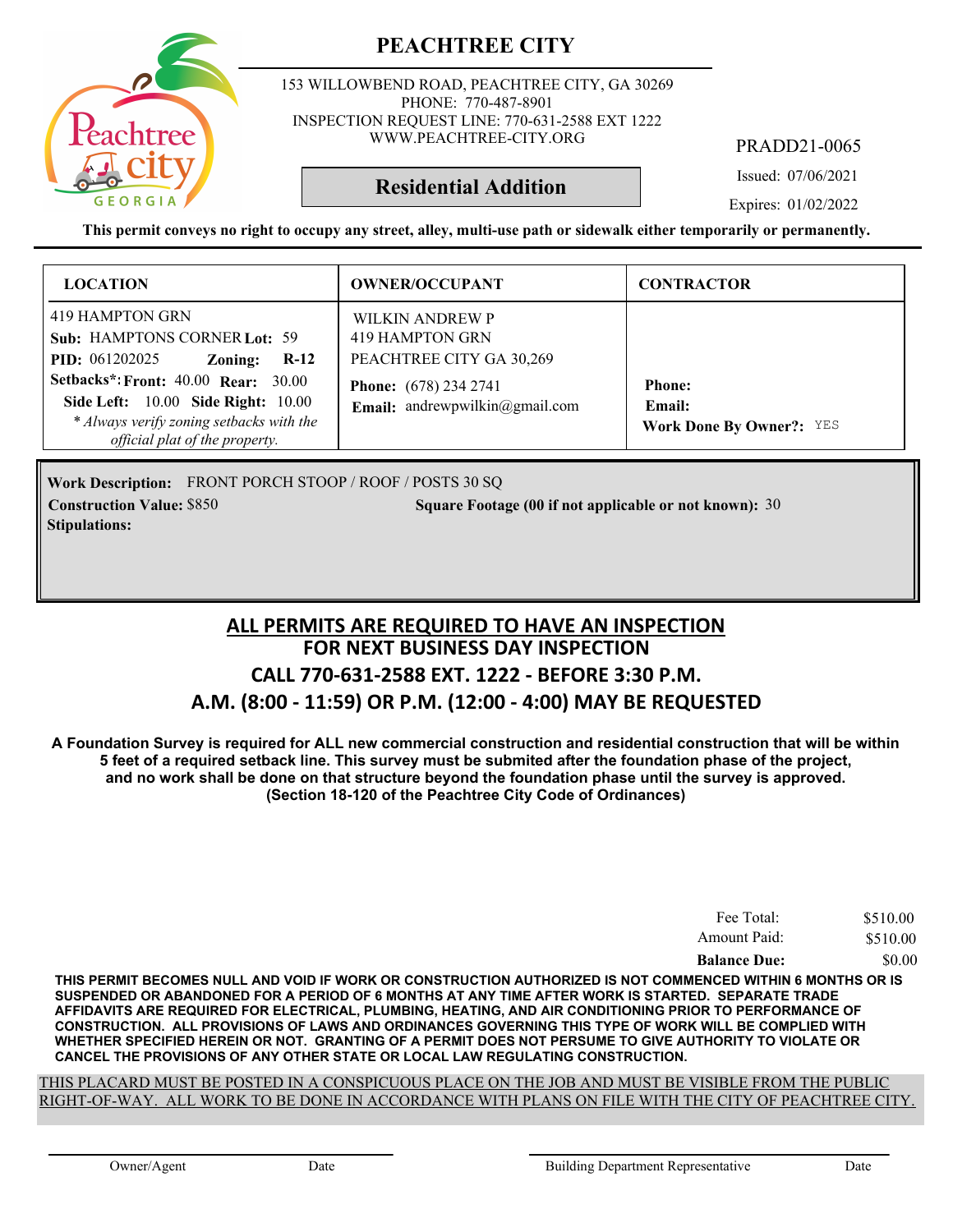

153 WILLOWBEND ROAD, PEACHTREE CITY, GA 30269 PHONE: 770-487-8901 INSPECTION REQUEST LINE: 770-631-2588 EXT 1222 WWW.PEACHTREE-CITY.ORG

PRADD21-0066

Issued: 07/15/2021

Expires: 01/11/2022

**This permit conveys no right to occupy any street, alley, multi-use path or sidewalk either temporarily or permanently.**

**Residential Addition**

| <b>LOCATION</b>                                                                                                                                                                                                                                            | <b>OWNER/OCCUPANT</b>                                                                               | <b>CONTRACTOR</b>                                                                                                                                                     |
|------------------------------------------------------------------------------------------------------------------------------------------------------------------------------------------------------------------------------------------------------------|-----------------------------------------------------------------------------------------------------|-----------------------------------------------------------------------------------------------------------------------------------------------------------------------|
| 226 CLIFTON LN<br>Sub: ARDENLEE<br>Lot: $22$<br><b>PID:</b> 073519005<br>$GR-4$<br>Zoning:<br><b>Setbacks*: Front: 15.00 Rear: 20.00</b><br>Side Left: 5.00 Side Right: 5.00<br>* Always verify zoning setbacks with the<br>official plat of the property. | <b>HALVERSON ROBERT C.</b><br>226 CLIFTON LN<br>PEACHTREE CITY GA 30,269<br><b>Phone:</b><br>Email: | <b>KING CONSTRUCTION LLC</b><br>333 WESTHILL DR<br>NEWNAN GA 30265<br><b>Phone:</b> (808) 442 2949<br>Email: tyler@kingconstructionllc.com<br>Work Done By Owner?: NO |

**Work Description:** Covered deck **Stipulations:**

**Construction Value: Square Footage (00 if not applicable or not known):** \$50,000 520

#### **FOR NEXT BUSINESS DAY INSPECTION CALL 770-631-2588 EXT. 1222 - BEFORE 3:30 P.M. A.M. (8:00 - 11:59) OR P.M. (12:00 - 4:00) MAY BE REQUESTED ALL PERMITS ARE REQUIRED TO HAVE AN INSPECTION**

**A Foundation Survey is required for ALL new commercial construction and residential construction that will be within 5 feet of a required setback line. This survey must be submited after the foundation phase of the project, and no work shall be done on that structure beyond the foundation phase until the survey is approved. (Section 18-120 of the Peachtree City Code of Ordinances)**

| Fee Total:          | \$810.00 |
|---------------------|----------|
| Amount Paid:        | \$810.00 |
| <b>Balance Due:</b> | \$0.00   |

**THIS PERMIT BECOMES NULL AND VOID IF WORK OR CONSTRUCTION AUTHORIZED IS NOT COMMENCED WITHIN 6 MONTHS OR IS SUSPENDED OR ABANDONED FOR A PERIOD OF 6 MONTHS AT ANY TIME AFTER WORK IS STARTED. SEPARATE TRADE AFFIDAVITS ARE REQUIRED FOR ELECTRICAL, PLUMBING, HEATING, AND AIR CONDITIONING PRIOR TO PERFORMANCE OF CONSTRUCTION. ALL PROVISIONS OF LAWS AND ORDINANCES GOVERNING THIS TYPE OF WORK WILL BE COMPLIED WITH WHETHER SPECIFIED HEREIN OR NOT. GRANTING OF A PERMIT DOES NOT PERSUME TO GIVE AUTHORITY TO VIOLATE OR CANCEL THE PROVISIONS OF ANY OTHER STATE OR LOCAL LAW REGULATING CONSTRUCTION.**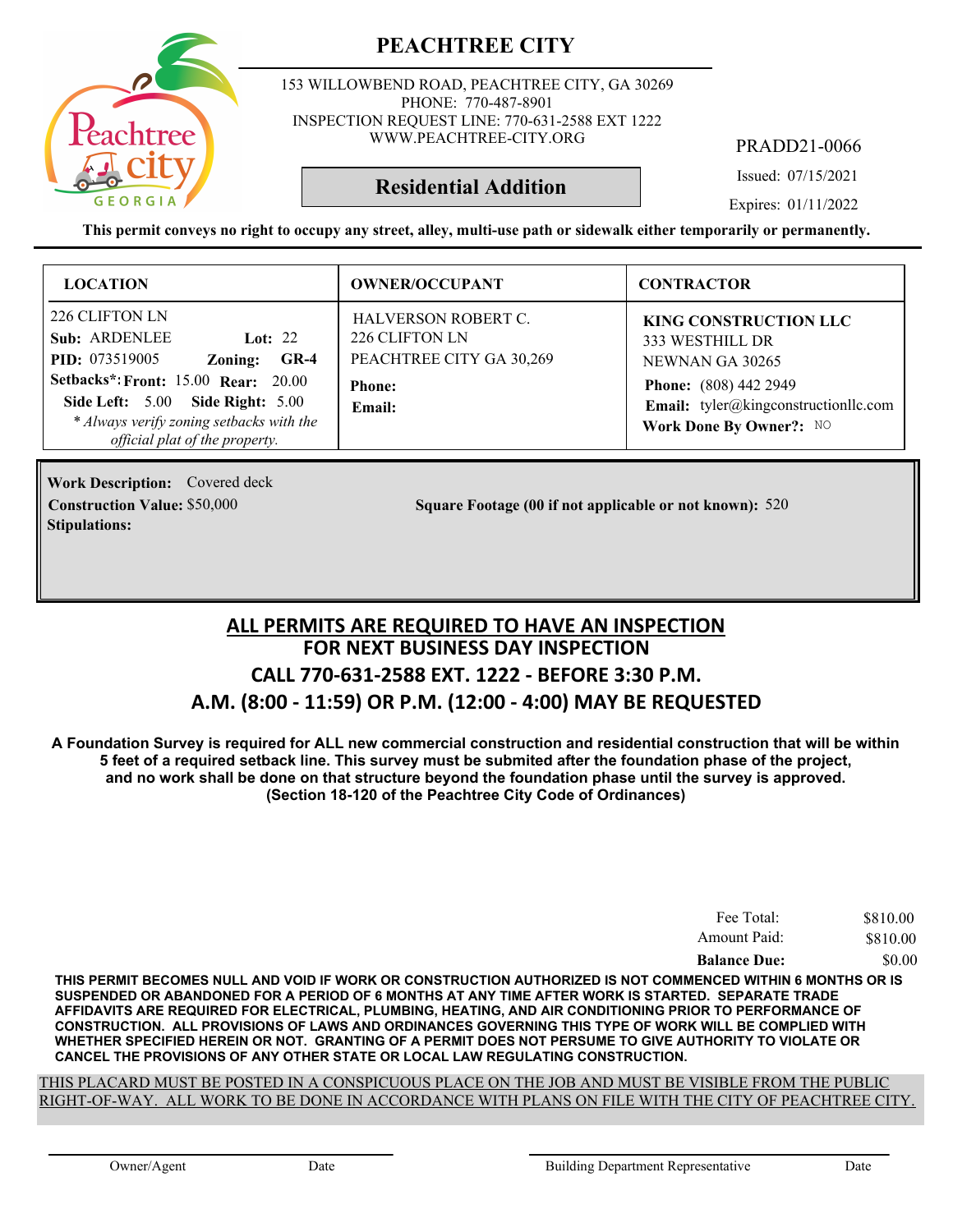

153 WILLOWBEND ROAD, PEACHTREE CITY, GA 30269 PHONE: 770-487-8901 INSPECTION REQUEST LINE: 770-631-2588 EXT 1222 WWW.PEACHTREE-CITY.ORG

## **Residential New Sngl Fam-STOCK**

PSF21-0173

Issued: 07/13/2021

Expires: 01/09/2022

**This permit conveys no right to occupy any street, alley, multi-use path or sidewalk either temporarily or permanently.**

| <b>LOCATION</b>                                                                                                                                              | <b>OWNER/OCCUPANT</b>                                                       | <b>CONTRACTOR</b>                                                 |
|--------------------------------------------------------------------------------------------------------------------------------------------------------------|-----------------------------------------------------------------------------|-------------------------------------------------------------------|
| <b>307 BLUE SPRUCE DR</b><br>Sub: CRESSWIND<br>Lot: $696$<br>Zoning: LUR-14<br><b>PID:</b> 0745 003                                                          | KOLTER SIGNATURE HOMES GA LI<br>146 RED MAPLE DR<br>Peachtree City GA 30269 |                                                                   |
| <b>Setbacks*: Front: 10.00 Rear: 10.00</b><br>Side Left: 0.00 Side Right: 0.00<br>* Always verify zoning setbacks with the<br>official plat of the property. | <b>Phone:</b> (770) 212 2099<br>Email: cbrandon@kolter.com                  | <b>Phone:</b><br><b>Email:</b><br><b>Work Done By Owner?: YES</b> |

Work Description: NSFH Beechwood Plan

**Construction Value: \$207,278 2.489 2.489 2.489 2.489 2.489 2.489 2.489 2.489 2.489 2.489 2.489 2.489 2.489 2.489** 

**Stipulations: A foundation survey is required**

### **FOR NEXT BUSINESS DAY INSPECTION CALL 770-631-2588 EXT. 1222 - BEFORE 3:30 P.M. A.M. (8:00 - 11:59) OR P.M. (12:00 - 4:00) MAY BE REQUESTED ALL PERMITS ARE REQUIRED TO HAVE AN INSPECTION**

**A Foundation Survey is required for ALL new commercial construction and residential construction that will be within 5 feet of a required setback line. This survey must be submited after the foundation phase of the project, and no work shall be done on that structure beyond the foundation phase until the survey is approved. (Section 18-120 of the Peachtree City Code of Ordinances)**

| Fee Total:          | \$1,688.00 |
|---------------------|------------|
| Amount Paid:        | \$1,688.00 |
| <b>Balance Due:</b> | \$0.00     |

**THIS PERMIT BECOMES NULL AND VOID IF WORK OR CONSTRUCTION AUTHORIZED IS NOT COMMENCED WITHIN 6 MONTHS OR IS SUSPENDED OR ABANDONED FOR A PERIOD OF 6 MONTHS AT ANY TIME AFTER WORK IS STARTED. SEPARATE TRADE AFFIDAVITS ARE REQUIRED FOR ELECTRICAL, PLUMBING, HEATING, AND AIR CONDITIONING PRIOR TO PERFORMANCE OF CONSTRUCTION. ALL PROVISIONS OF LAWS AND ORDINANCES GOVERNING THIS TYPE OF WORK WILL BE COMPLIED WITH WHETHER SPECIFIED HEREIN OR NOT. GRANTING OF A PERMIT DOES NOT PERSUME TO GIVE AUTHORITY TO VIOLATE OR CANCEL THE PROVISIONS OF ANY OTHER STATE OR LOCAL LAW REGULATING CONSTRUCTION.**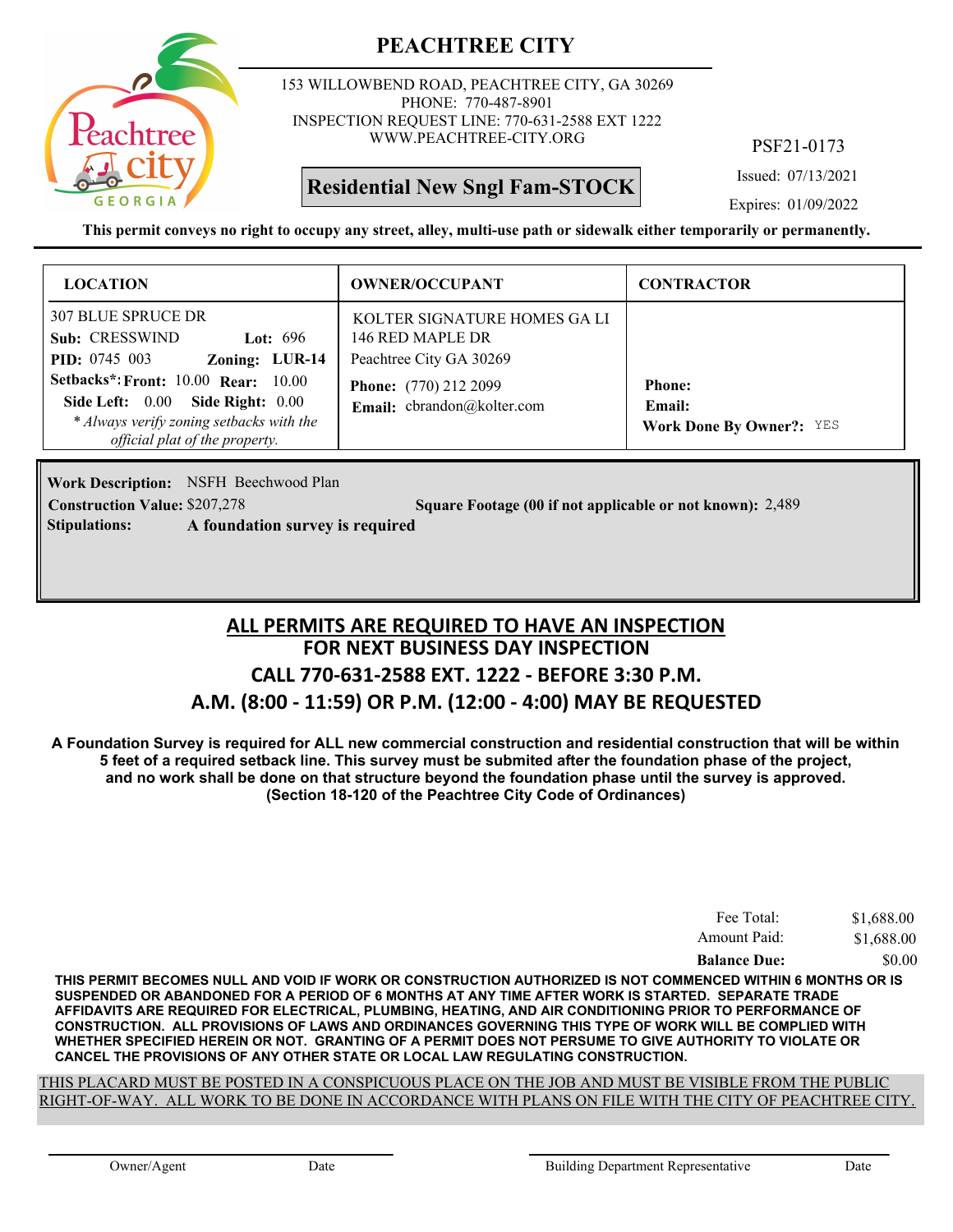

153 WILLOWBEND ROAD, PEACHTREE CITY, GA 30269 PHONE: 770-487-8901 INSPECTION REQUEST LINE: 770-631-2588 EXT 1222 WWW.PEACHTREE-CITY.ORG

**Residential New Sngl Fam-STOCK**

PSF21-0174

Issued: 07/12/2021

Expires: 01/08/2022

**This permit conveys no right to occupy any street, alley, multi-use path or sidewalk either temporarily or permanently.**

| <b>LOCATION</b>                                                                                                                                       | <b>OWNER/OCCUPANT</b>                                                       | <b>CONTRACTOR</b>                                                 |
|-------------------------------------------------------------------------------------------------------------------------------------------------------|-----------------------------------------------------------------------------|-------------------------------------------------------------------|
| <b>305 BLUE SPRUCE DR</b><br>Sub: CRESSWIND<br>Lot: $697$<br>Zoning: LUR-14<br><b>PID:</b> 0745 003                                                   | KOLTER SIGNATURE HOMES GA LI<br>146 RED MAPLE DR<br>Peachtree City GA 30269 |                                                                   |
| Setbacks*: Front: 10.00 Rear: 10.00<br>Side Left: 0.00 Side Right: 0.00<br>* Always verify zoning setbacks with the<br>official plat of the property. | <b>Phone:</b> (770) 212 2099<br>Email: cbrandon@kolter.com                  | <b>Phone:</b><br><b>Email:</b><br><b>Work Done By Owner?: YES</b> |

Work Description: NSFH Ashford Plan **Construction Value:** \$194,346 2,252 **2,252 2,252 2,252 2,252 2,252 2,252 2,252 2,532 2,532 2,252 2,252 2,252 2,252 2,252 2,252 2,252 2,252 2,252 2,252 2,252 2,252 2,252 2,252 2,252 2,252 2,252 2,252 2,252 2,252 2,252 2,25 Stipulations: A foundation survey is required**

> **FOR NEXT BUSINESS DAY INSPECTION CALL 770-631-2588 EXT. 1222 - BEFORE 3:30 P.M. A.M. (8:00 - 11:59) OR P.M. (12:00 - 4:00) MAY BE REQUESTED ALL PERMITS ARE REQUIRED TO HAVE AN INSPECTION**

**A Foundation Survey is required for ALL new commercial construction and residential construction that will be within 5 feet of a required setback line. This survey must be submited after the foundation phase of the project, and no work shall be done on that structure beyond the foundation phase until the survey is approved. (Section 18-120 of the Peachtree City Code of Ordinances)**

| Fee Total:          | \$1,610.00 |
|---------------------|------------|
| Amount Paid:        | \$1,610.00 |
| <b>Balance Due:</b> | \$0.00     |

**THIS PERMIT BECOMES NULL AND VOID IF WORK OR CONSTRUCTION AUTHORIZED IS NOT COMMENCED WITHIN 6 MONTHS OR IS SUSPENDED OR ABANDONED FOR A PERIOD OF 6 MONTHS AT ANY TIME AFTER WORK IS STARTED. SEPARATE TRADE AFFIDAVITS ARE REQUIRED FOR ELECTRICAL, PLUMBING, HEATING, AND AIR CONDITIONING PRIOR TO PERFORMANCE OF CONSTRUCTION. ALL PROVISIONS OF LAWS AND ORDINANCES GOVERNING THIS TYPE OF WORK WILL BE COMPLIED WITH WHETHER SPECIFIED HEREIN OR NOT. GRANTING OF A PERMIT DOES NOT PERSUME TO GIVE AUTHORITY TO VIOLATE OR CANCEL THE PROVISIONS OF ANY OTHER STATE OR LOCAL LAW REGULATING CONSTRUCTION.**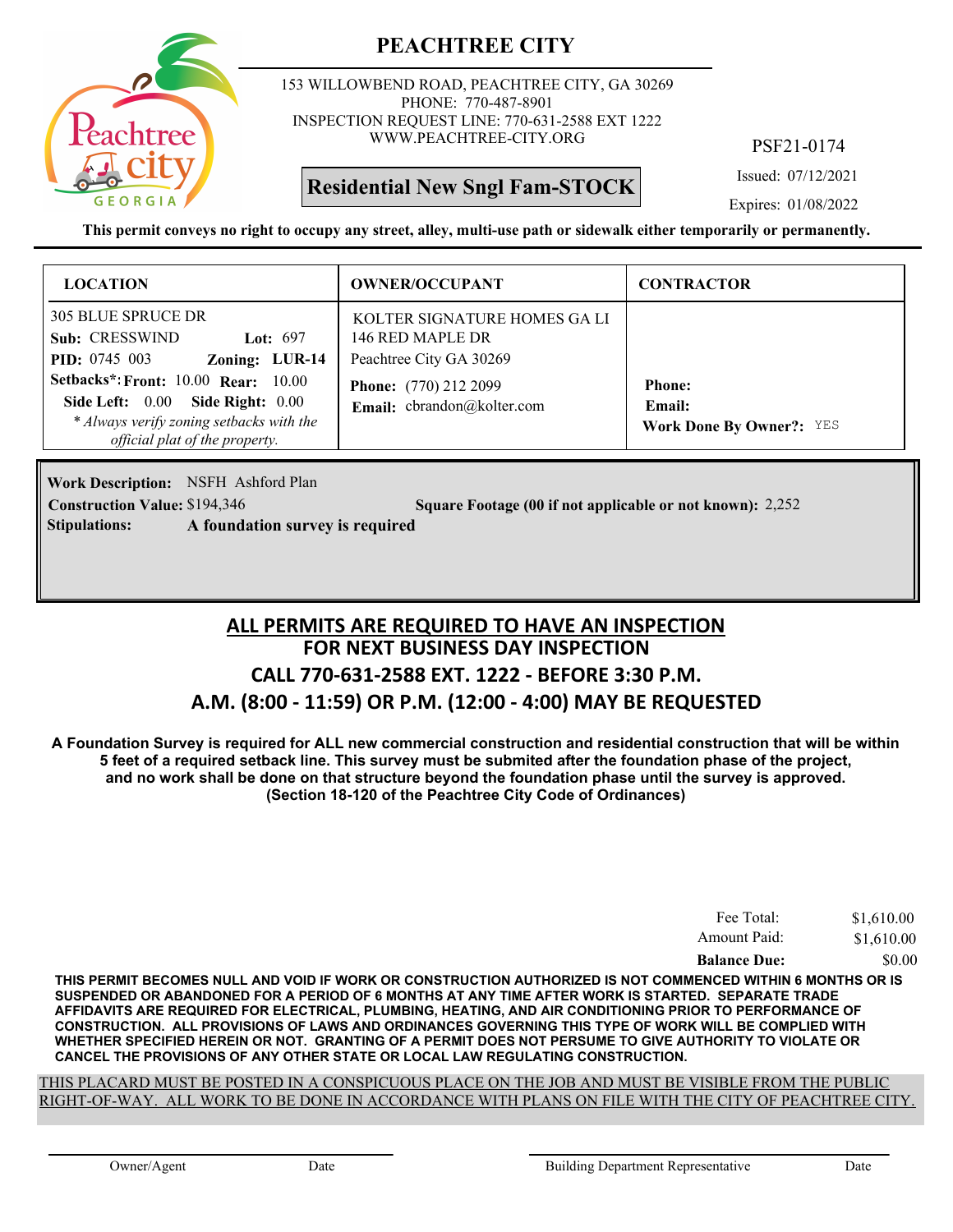

153 WILLOWBEND ROAD, PEACHTREE CITY, GA 30269 PHONE: 770-487-8901 INSPECTION REQUEST LINE: 770-631-2588 EXT 1222 WWW.PEACHTREE-CITY.ORG

## **Residential New Sngl Fam-STOCK**

PSF21-0176

Issued: 07/13/2021

Expires: 01/09/2022

**This permit conveys no right to occupy any street, alley, multi-use path or sidewalk either temporarily or permanently.**

| <b>LOCATION</b>                                                                                                                                              | <b>OWNER/OCCUPANT</b>                                                      | <b>CONTRACTOR</b>                                                 |
|--------------------------------------------------------------------------------------------------------------------------------------------------------------|----------------------------------------------------------------------------|-------------------------------------------------------------------|
| 508 HAZELNUT DR<br>Sub: CRESSWIND<br>Lot: $683$<br>Zoning: LUR-14<br><b>PID:</b> 0745 003                                                                    | KOLTER SIGNATURE HOMES GALI<br>146 RED MAPLE DR<br>Peachtree City GA 30269 |                                                                   |
| <b>Setbacks*: Front: 10.00 Rear: 10.00</b><br>Side Left: 0.00 Side Right: 0.00<br>* Always verify zoning setbacks with the<br>official plat of the property. | <b>Phone:</b> (770) 212 2099<br>Email: cbrandon@kolter.com                 | <b>Phone:</b><br><b>Email:</b><br><b>Work Done By Owner?: YES</b> |

**Work Description:** NSFH Dogwood Plan **Stipulations: A foundation survey is required**

**Construction Value:** \$218,136 2,746 2,746 2,746 2,746 2,746 2,746 2,746 2,746 2,746 2,746 2,746 2,746 2,746 2,746

#### **FOR NEXT BUSINESS DAY INSPECTION CALL 770-631-2588 EXT. 1222 - BEFORE 3:30 P.M. A.M. (8:00 - 11:59) OR P.M. (12:00 - 4:00) MAY BE REQUESTED ALL PERMITS ARE REQUIRED TO HAVE AN INSPECTION**

**A Foundation Survey is required for ALL new commercial construction and residential construction that will be within 5 feet of a required setback line. This survey must be submited after the foundation phase of the project, and no work shall be done on that structure beyond the foundation phase until the survey is approved. (Section 18-120 of the Peachtree City Code of Ordinances)**

| Fee Total:          | \$1,754.00 |
|---------------------|------------|
| Amount Paid:        | \$1,754.00 |
| <b>Balance Due:</b> | \$0.00     |

**THIS PERMIT BECOMES NULL AND VOID IF WORK OR CONSTRUCTION AUTHORIZED IS NOT COMMENCED WITHIN 6 MONTHS OR IS SUSPENDED OR ABANDONED FOR A PERIOD OF 6 MONTHS AT ANY TIME AFTER WORK IS STARTED. SEPARATE TRADE AFFIDAVITS ARE REQUIRED FOR ELECTRICAL, PLUMBING, HEATING, AND AIR CONDITIONING PRIOR TO PERFORMANCE OF CONSTRUCTION. ALL PROVISIONS OF LAWS AND ORDINANCES GOVERNING THIS TYPE OF WORK WILL BE COMPLIED WITH WHETHER SPECIFIED HEREIN OR NOT. GRANTING OF A PERMIT DOES NOT PERSUME TO GIVE AUTHORITY TO VIOLATE OR CANCEL THE PROVISIONS OF ANY OTHER STATE OR LOCAL LAW REGULATING CONSTRUCTION.**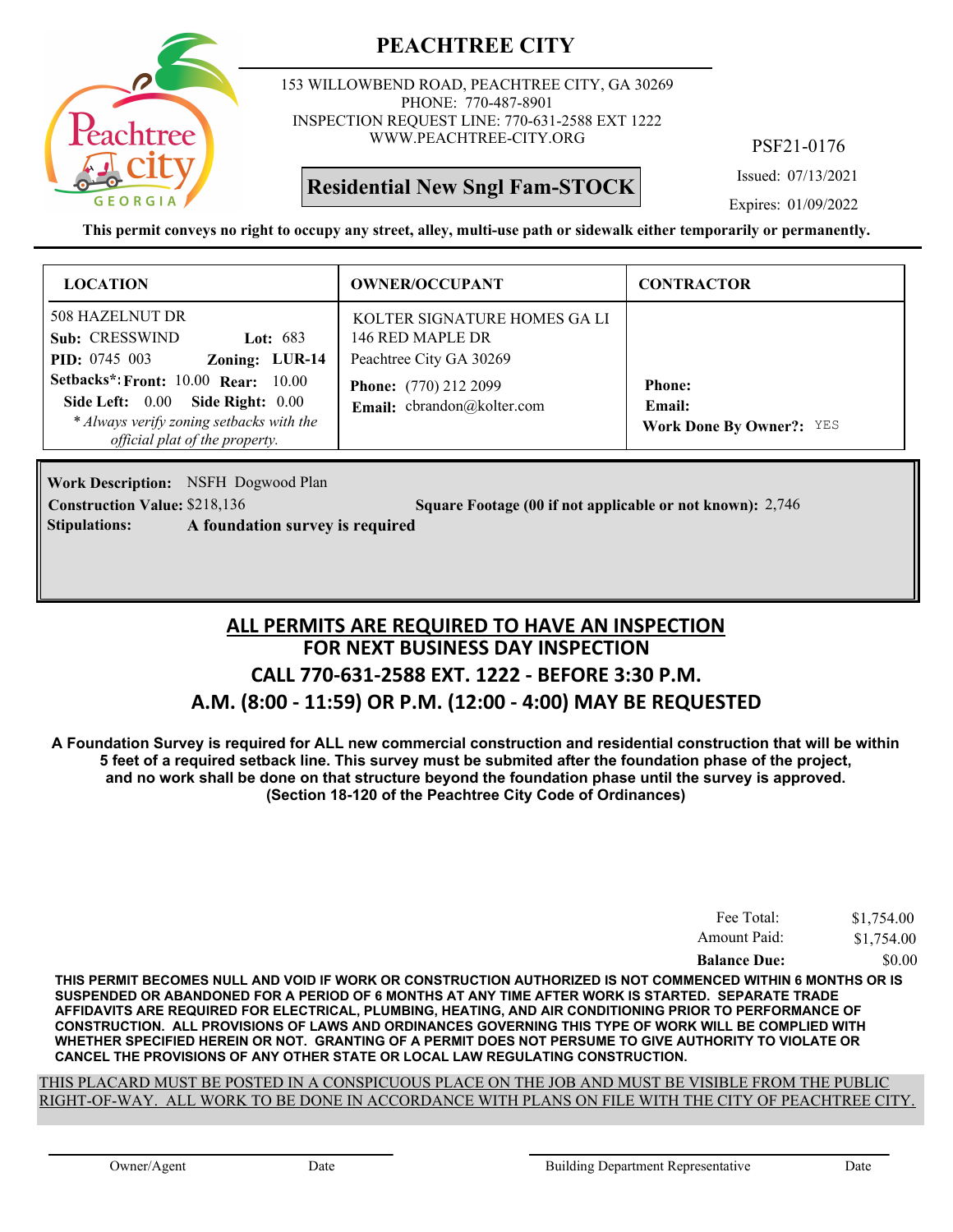

153 WILLOWBEND ROAD, PEACHTREE CITY, GA 30269 PHONE: 770-487-8901 INSPECTION REQUEST LINE: 770-631-2588 EXT 1222 WWW.PEACHTREE-CITY.ORG

## **Residential New Sngl Fam-STOCK**

PSF21-0177

Issued: 07/13/2021

Expires: 01/09/2022

**This permit conveys no right to occupy any street, alley, multi-use path or sidewalk either temporarily or permanently.**

| <b>LOCATION</b>                                                                                                                                                                                                                                            | <b>OWNER/OCCUPANT</b>                                                                                                                     | <b>CONTRACTOR</b>                                          |
|------------------------------------------------------------------------------------------------------------------------------------------------------------------------------------------------------------------------------------------------------------|-------------------------------------------------------------------------------------------------------------------------------------------|------------------------------------------------------------|
| 228 SWEETBAY CT<br>Sub: CRESSWIND<br>Lot: $714$<br>Zoning: LUR-14<br><b>PID:</b> 074545011<br><b>Setbacks*: Front: 20.00 Rear: 10.00</b><br>Side Left: 0.00 Side Right: 0.00<br>* Always verify zoning setbacks with the<br>official plat of the property. | KOLTER SIGNATURE HOMES GA LI<br>146 RED MAPLE DR<br>Peachtree City GA 30269<br><b>Phone:</b> (770) 212 2099<br>Email: cbrandon@kolter.com | <b>Phone:</b><br>Email:<br><b>Work Done By Owner?:</b> YES |

Work Description: NSFH Laurel Plan **Construction Value:** \$462,624 5,058 **Square Footage (00 if not applicable or not known):** 5,058 **Stipulations: A foundation survey and elevation certificate are required (MFFE = 903.0)**

### **FOR NEXT BUSINESS DAY INSPECTION CALL 770-631-2588 EXT. 1222 - BEFORE 3:30 P.M. A.M. (8:00 - 11:59) OR P.M. (12:00 - 4:00) MAY BE REQUESTED ALL PERMITS ARE REQUIRED TO HAVE AN INSPECTION**

**A Foundation Survey is required for ALL new commercial construction and residential construction that will be within 5 feet of a required setback line. This survey must be submited after the foundation phase of the project, and no work shall be done on that structure beyond the foundation phase until the survey is approved. (Section 18-120 of the Peachtree City Code of Ordinances)**

| Fee Total:          | \$3,218.00 |
|---------------------|------------|
| Amount Paid:        | \$3,218.00 |
| <b>Balance Due:</b> | \$0.00     |

**THIS PERMIT BECOMES NULL AND VOID IF WORK OR CONSTRUCTION AUTHORIZED IS NOT COMMENCED WITHIN 6 MONTHS OR IS SUSPENDED OR ABANDONED FOR A PERIOD OF 6 MONTHS AT ANY TIME AFTER WORK IS STARTED. SEPARATE TRADE AFFIDAVITS ARE REQUIRED FOR ELECTRICAL, PLUMBING, HEATING, AND AIR CONDITIONING PRIOR TO PERFORMANCE OF CONSTRUCTION. ALL PROVISIONS OF LAWS AND ORDINANCES GOVERNING THIS TYPE OF WORK WILL BE COMPLIED WITH WHETHER SPECIFIED HEREIN OR NOT. GRANTING OF A PERMIT DOES NOT PERSUME TO GIVE AUTHORITY TO VIOLATE OR CANCEL THE PROVISIONS OF ANY OTHER STATE OR LOCAL LAW REGULATING CONSTRUCTION.**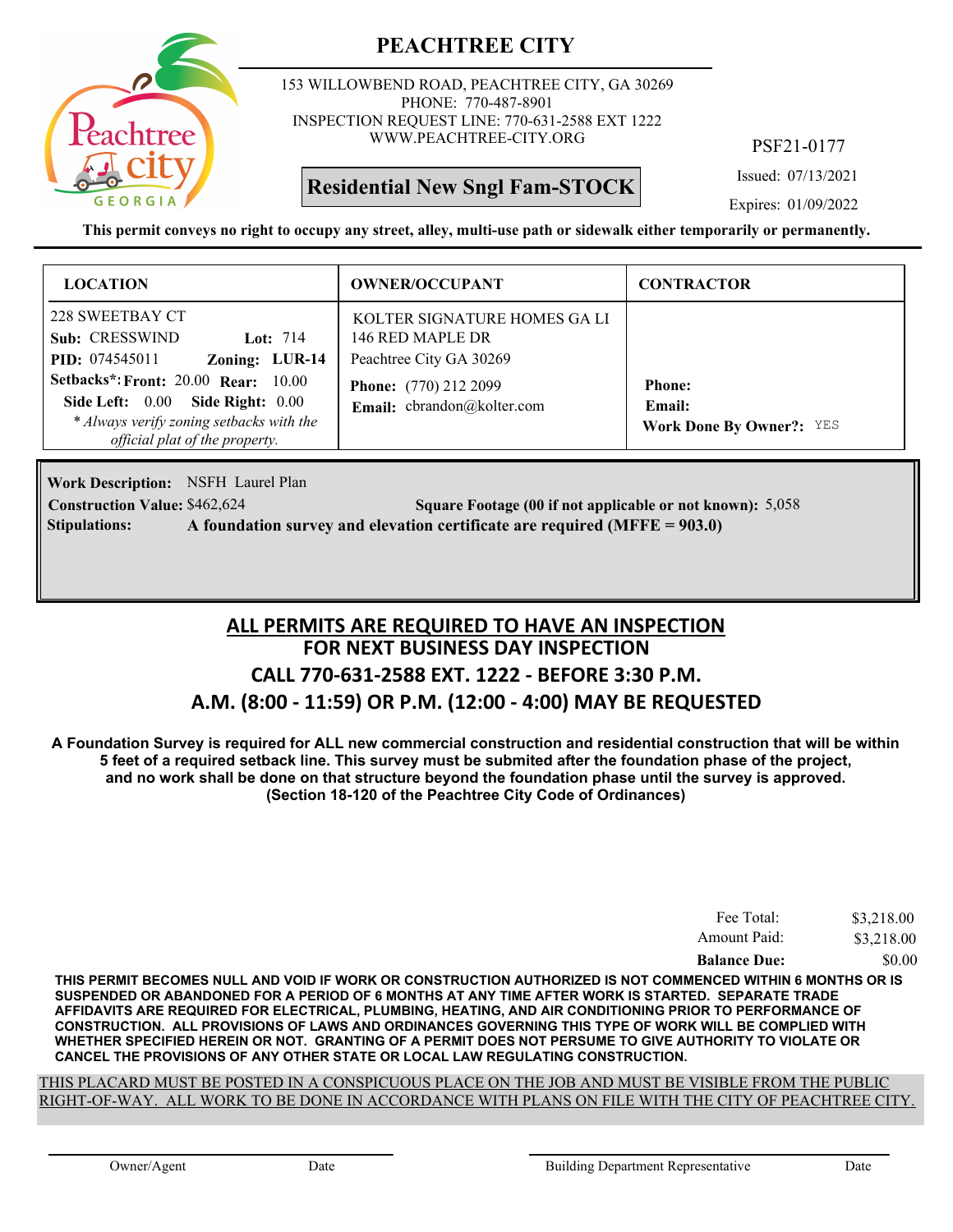

153 WILLOWBEND ROAD, PEACHTREE CITY, GA 30269 PHONE: 770-487-8901 INSPECTION REQUEST LINE: 770-631-2588 EXT 1222 WWW.PEACHTREE-CITY.ORG

## **Residential New Sngl Fam-STOCK**

PSF21-0178

Issued: 07/13/2021

Expires: 01/09/2022

**This permit conveys no right to occupy any street, alley, multi-use path or sidewalk either temporarily or permanently.**

| <b>LOCATION</b>                                                                                                                                              | <b>OWNER/OCCUPANT</b>                                                       | <b>CONTRACTOR</b>                                                 |
|--------------------------------------------------------------------------------------------------------------------------------------------------------------|-----------------------------------------------------------------------------|-------------------------------------------------------------------|
| 318 BLUE SPRUCE DR<br>Sub: CRESSWIND<br>Lot: $592$<br>Zoning: LUR-14<br><b>PID:</b> 0745 003                                                                 | KOLTER SIGNATURE HOMES GA LI<br>146 RED MAPLE DR<br>Peachtree City GA 30269 |                                                                   |
| <b>Setbacks*: Front: 10.00 Rear: 10.00</b><br>Side Left: 0.00 Side Right: 0.00<br>* Always verify zoning setbacks with the<br>official plat of the property. | <b>Phone:</b> (770) 212 2099<br>Email: cbrandon@kolter.com                  | <b>Phone:</b><br><b>Email:</b><br><b>Work Done By Owner?: YES</b> |

Work Description: NSFH Ashford Plan

**Construction Value:** \$194,346 5 Square Footage (00 if not applicable or not known): 4,084

**A foundation survey is required; Corner lots are required to have architectural detailing on all elevations facing a public street to avoid creating a blank wall facing the public street. Stipulations:**

#### **FOR NEXT BUSINESS DAY INSPECTION CALL 770-631-2588 EXT. 1222 - BEFORE 3:30 P.M. A.M. (8:00 - 11:59) OR P.M. (12:00 - 4:00) MAY BE REQUESTED ALL PERMITS ARE REQUIRED TO HAVE AN INSPECTION**

**A Foundation Survey is required for ALL new commercial construction and residential construction that will be within 5 feet of a required setback line. This survey must be submited after the foundation phase of the project, and no work shall be done on that structure beyond the foundation phase until the survey is approved. (Section 18-120 of the Peachtree City Code of Ordinances)**

| Fee Total:          | \$1,610.00 |
|---------------------|------------|
| Amount Paid:        | \$1,610.00 |
| <b>Balance Due:</b> | \$0.00     |

**THIS PERMIT BECOMES NULL AND VOID IF WORK OR CONSTRUCTION AUTHORIZED IS NOT COMMENCED WITHIN 6 MONTHS OR IS SUSPENDED OR ABANDONED FOR A PERIOD OF 6 MONTHS AT ANY TIME AFTER WORK IS STARTED. SEPARATE TRADE AFFIDAVITS ARE REQUIRED FOR ELECTRICAL, PLUMBING, HEATING, AND AIR CONDITIONING PRIOR TO PERFORMANCE OF CONSTRUCTION. ALL PROVISIONS OF LAWS AND ORDINANCES GOVERNING THIS TYPE OF WORK WILL BE COMPLIED WITH WHETHER SPECIFIED HEREIN OR NOT. GRANTING OF A PERMIT DOES NOT PERSUME TO GIVE AUTHORITY TO VIOLATE OR CANCEL THE PROVISIONS OF ANY OTHER STATE OR LOCAL LAW REGULATING CONSTRUCTION.**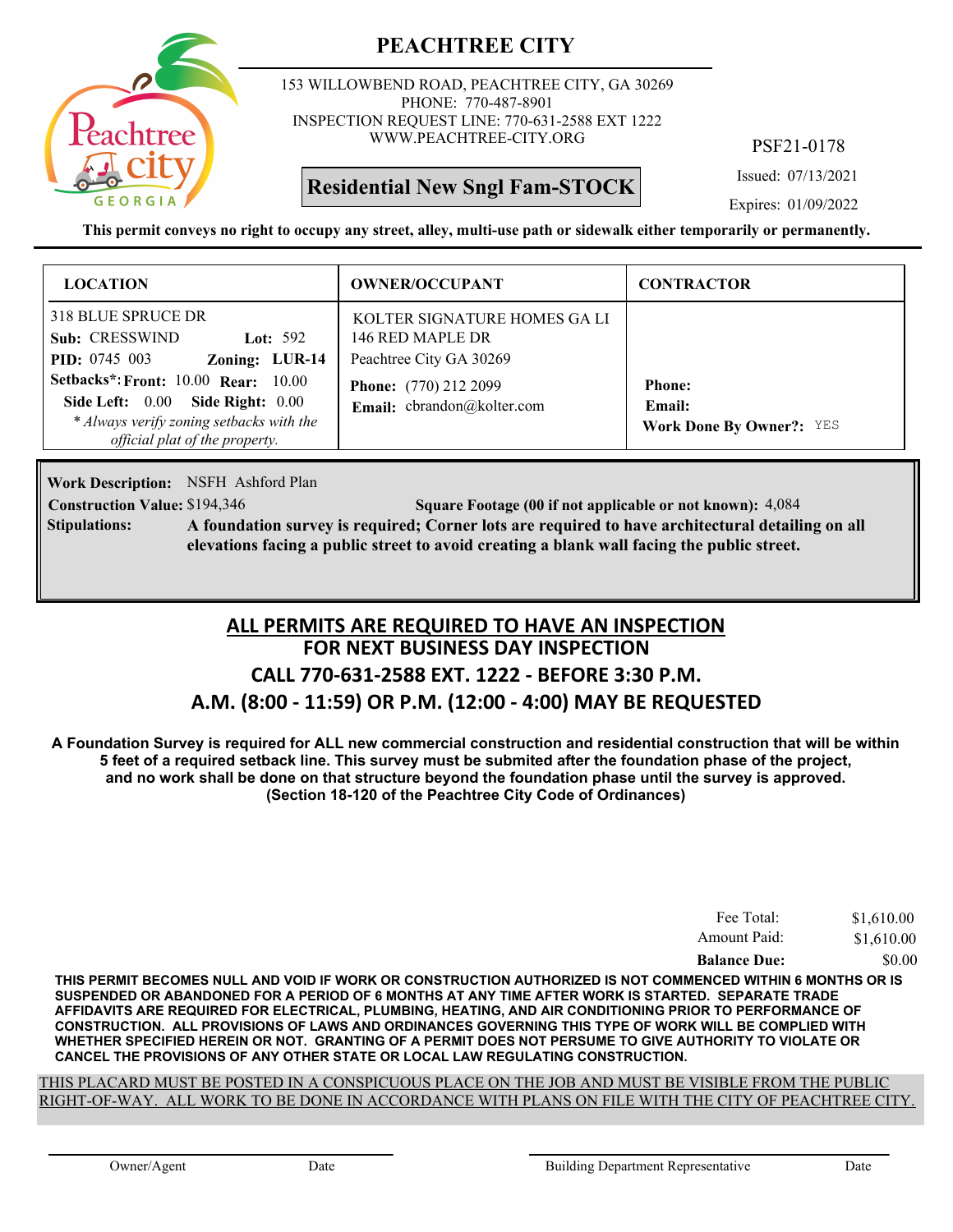

153 WILLOWBEND ROAD, PEACHTREE CITY, GA 30269 PHONE: 770-487-8901 INSPECTION REQUEST LINE: 770-631-2588 EXT 1222 WWW.PEACHTREE-CITY.ORG

**Residential New Sngl Fam-STOCK**

PSF21-0179

Issued: 07/12/2021

Expires: 01/08/2022

**This permit conveys no right to occupy any street, alley, multi-use path or sidewalk either temporarily or permanently.**

| <b>LOCATION</b>                                                                                                                                              | <b>OWNER/OCCUPANT</b>                                                       | <b>CONTRACTOR</b>                                          |
|--------------------------------------------------------------------------------------------------------------------------------------------------------------|-----------------------------------------------------------------------------|------------------------------------------------------------|
| 506 HAZELNUT DR<br>Sub: CRESSWIND<br>Lot: $682$<br><b>PID:</b> 0745 003<br>Zoning: LUR-14                                                                    | KOLTER SIGNATURE HOMES GA LI<br>146 RED MAPLE DR<br>Peachtree City GA 30269 |                                                            |
| <b>Setbacks*: Front: 10.00 Rear: 10.00</b><br>Side Left: 0.00 Side Right: 0.00<br>* Always verify zoning setbacks with the<br>official plat of the property. | <b>Phone:</b> (770) 212 2099<br>Email: cbrandon@kolter.com                  | <b>Phone:</b><br>Email:<br><b>Work Done By Owner?:</b> YES |

**Work Description:** NSFH Cypress Plan **Construction Value:** \$216,184 **518** Square Footage (00 if not applicable or not known): 3,024 **Stipulations: A foundation survey is required**

> **FOR NEXT BUSINESS DAY INSPECTION CALL 770-631-2588 EXT. 1222 - BEFORE 3:30 P.M. A.M. (8:00 - 11:59) OR P.M. (12:00 - 4:00) MAY BE REQUESTED ALL PERMITS ARE REQUIRED TO HAVE AN INSPECTION**

**A Foundation Survey is required for ALL new commercial construction and residential construction that will be within 5 feet of a required setback line. This survey must be submited after the foundation phase of the project, and no work shall be done on that structure beyond the foundation phase until the survey is approved. (Section 18-120 of the Peachtree City Code of Ordinances)**

| Fee Total:          | \$1,742.00 |
|---------------------|------------|
| Amount Paid:        | \$1,742.00 |
| <b>Balance Due:</b> | \$0.00     |

**THIS PERMIT BECOMES NULL AND VOID IF WORK OR CONSTRUCTION AUTHORIZED IS NOT COMMENCED WITHIN 6 MONTHS OR IS SUSPENDED OR ABANDONED FOR A PERIOD OF 6 MONTHS AT ANY TIME AFTER WORK IS STARTED. SEPARATE TRADE AFFIDAVITS ARE REQUIRED FOR ELECTRICAL, PLUMBING, HEATING, AND AIR CONDITIONING PRIOR TO PERFORMANCE OF CONSTRUCTION. ALL PROVISIONS OF LAWS AND ORDINANCES GOVERNING THIS TYPE OF WORK WILL BE COMPLIED WITH WHETHER SPECIFIED HEREIN OR NOT. GRANTING OF A PERMIT DOES NOT PERSUME TO GIVE AUTHORITY TO VIOLATE OR CANCEL THE PROVISIONS OF ANY OTHER STATE OR LOCAL LAW REGULATING CONSTRUCTION.**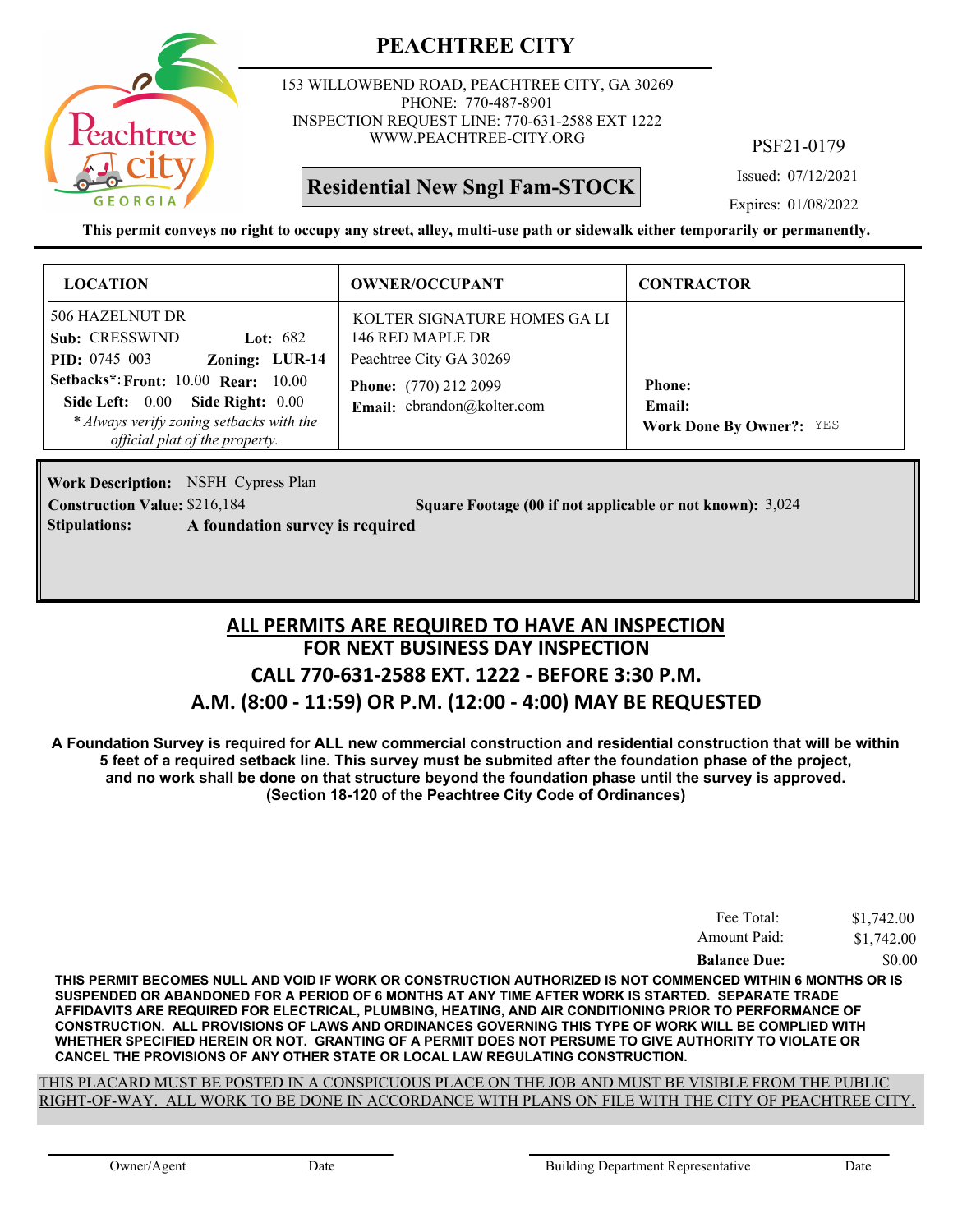

153 WILLOWBEND ROAD, PEACHTREE CITY, GA 30269 PHONE: 770-487-8901 INSPECTION REQUEST LINE: 770-631-2588 EXT 1222 WWW.PEACHTREE-CITY.ORG

**Residential New Sngl Fam-STOCK**

PSF21-0180

Issued: 07/12/2021

Expires: 01/31/2022

**This permit conveys no right to occupy any street, alley, multi-use path or sidewalk either temporarily or permanently.**

| <b>LOCATION</b>                                                                                                                                       | <b>OWNER/OCCUPANT</b>                                                       | <b>CONTRACTOR</b>                                                 |
|-------------------------------------------------------------------------------------------------------------------------------------------------------|-----------------------------------------------------------------------------|-------------------------------------------------------------------|
| 537 HAZELNUT DR<br>Sub: CRESSWIND<br>Lot: $599$<br>Zoning: LUR-14<br><b>PID:</b> 0745 003                                                             | KOLTER SIGNATURE HOMES GA LI<br>146 RED MAPLE DR<br>Peachtree City GA 30269 |                                                                   |
| Setbacks*: Front: 10.00 Rear: 10.00<br>Side Left: 0.00 Side Right: 0.00<br>* Always verify zoning setbacks with the<br>official plat of the property. | <b>Phone:</b> (770) 212 2099<br>Email: cbrandon@kolter.com                  | <b>Phone:</b><br><b>Email:</b><br><b>Work Done By Owner?: YES</b> |

Work Description: NSFH Beechwood Plan **Stipulations: A foundation survey is required**

**Construction Value: \$207,278 2.481 2.481 2.481 2.481 2.481 2.481 2.481 2.481 2.481 2.481 2.481 2.481 2.481 2.481 2.481 2.481 2.481 2.481 2.481 2.481 2.481 2.481 2.481 2.481 2.481 2.481 2.481 2.481 2.481 2.481 2.481 2.481** 

#### **FOR NEXT BUSINESS DAY INSPECTION CALL 770-631-2588 EXT. 1222 - BEFORE 3:30 P.M. A.M. (8:00 - 11:59) OR P.M. (12:00 - 4:00) MAY BE REQUESTED ALL PERMITS ARE REQUIRED TO HAVE AN INSPECTION**

**A Foundation Survey is required for ALL new commercial construction and residential construction that will be within 5 feet of a required setback line. This survey must be submited after the foundation phase of the project, and no work shall be done on that structure beyond the foundation phase until the survey is approved. (Section 18-120 of the Peachtree City Code of Ordinances)**

| Fee Total:          | \$1,688.00 |
|---------------------|------------|
| Amount Paid:        | \$1,688.00 |
| <b>Balance Due:</b> | \$0.00     |

**THIS PERMIT BECOMES NULL AND VOID IF WORK OR CONSTRUCTION AUTHORIZED IS NOT COMMENCED WITHIN 6 MONTHS OR IS SUSPENDED OR ABANDONED FOR A PERIOD OF 6 MONTHS AT ANY TIME AFTER WORK IS STARTED. SEPARATE TRADE AFFIDAVITS ARE REQUIRED FOR ELECTRICAL, PLUMBING, HEATING, AND AIR CONDITIONING PRIOR TO PERFORMANCE OF CONSTRUCTION. ALL PROVISIONS OF LAWS AND ORDINANCES GOVERNING THIS TYPE OF WORK WILL BE COMPLIED WITH WHETHER SPECIFIED HEREIN OR NOT. GRANTING OF A PERMIT DOES NOT PERSUME TO GIVE AUTHORITY TO VIOLATE OR CANCEL THE PROVISIONS OF ANY OTHER STATE OR LOCAL LAW REGULATING CONSTRUCTION.**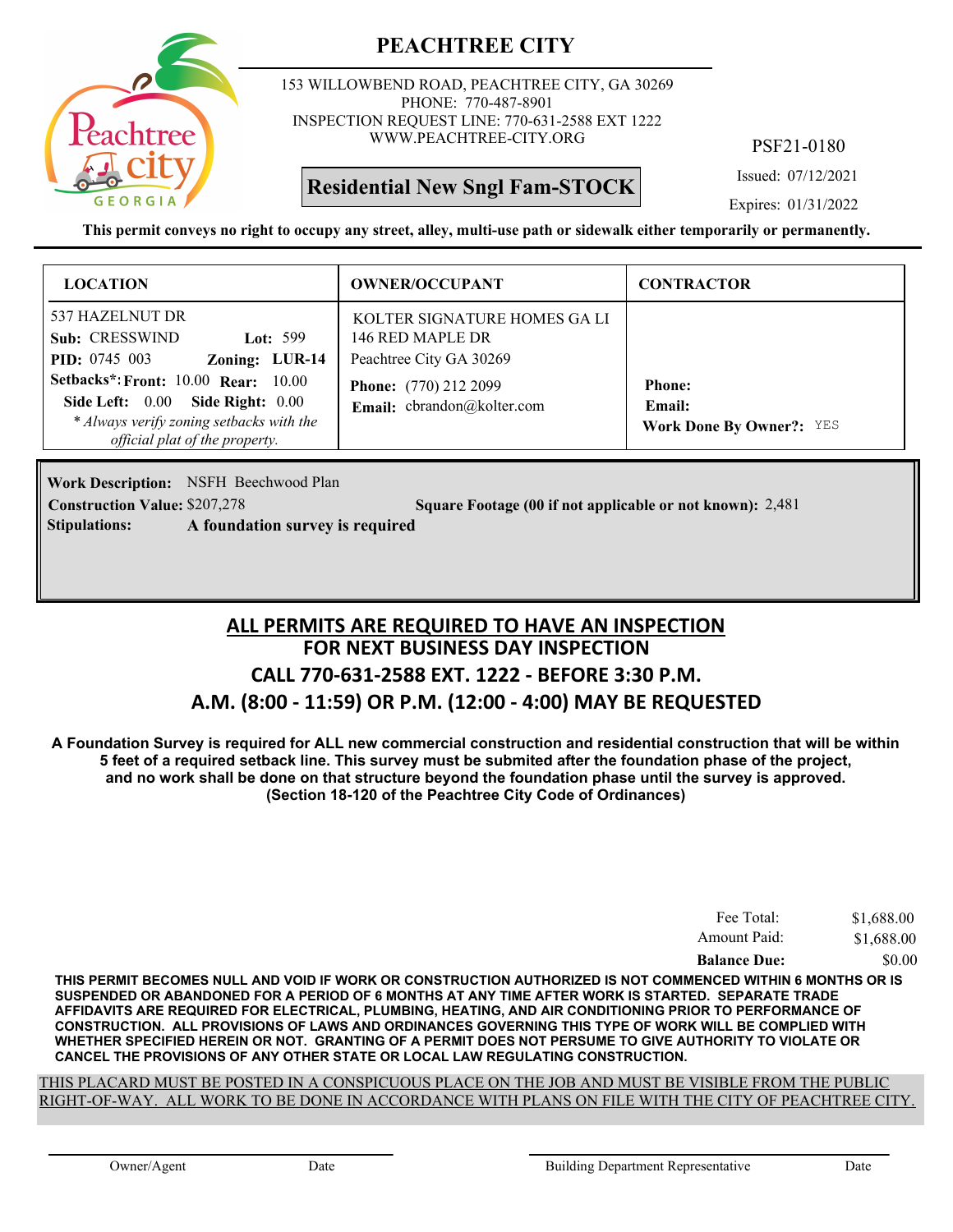

153 WILLOWBEND ROAD, PEACHTREE CITY, GA 30269 PHONE: 770-487-8901 INSPECTION REQUEST LINE: 770-631-2588 EXT 1222 WWW.PEACHTREE-CITY.ORG

**Residential New Sngl Fam-STOCK**

PSF21-0181

Issued: 07/13/2021

Expires: 01/30/2022

**This permit conveys no right to occupy any street, alley, multi-use path or sidewalk either temporarily or permanently.**

| <b>LOCATION</b>                                                                                                                                              | <b>OWNER/OCCUPANT</b>                                                       | <b>CONTRACTOR</b>                                          |
|--------------------------------------------------------------------------------------------------------------------------------------------------------------|-----------------------------------------------------------------------------|------------------------------------------------------------|
| 512 HAZELNUT DR<br>Sub: CRESSWIND<br>Lot: $685$<br>Zoning: LUR-14<br><b>PID:</b> 0745 003                                                                    | KOLTER SIGNATURE HOMES GA LI<br>146 RED MAPLE DR<br>Peachtree City GA 30269 |                                                            |
| <b>Setbacks*: Front: 10.00 Rear: 10.00</b><br>Side Left: 0.00 Side Right: 0.00<br>* Always verify zoning setbacks with the<br>official plat of the property. | <b>Phone:</b> (770) 212 2099<br>Email: cbrandon@kolter.com                  | <b>Phone:</b><br>Email:<br><b>Work Done By Owner?: YES</b> |

Work Description: NSFH Hickory Plan **Stipulations: A foundation survey is required**

**Construction Value:** \$284,504 **50.58 3.558 Square Footage (00 if not applicable or not known): 3,558** 

#### **FOR NEXT BUSINESS DAY INSPECTION CALL 770-631-2588 EXT. 1222 - BEFORE 3:30 P.M. A.M. (8:00 - 11:59) OR P.M. (12:00 - 4:00) MAY BE REQUESTED ALL PERMITS ARE REQUIRED TO HAVE AN INSPECTION**

**A Foundation Survey is required for ALL new commercial construction and residential construction that will be within 5 feet of a required setback line. This survey must be submited after the foundation phase of the project, and no work shall be done on that structure beyond the foundation phase until the survey is approved. (Section 18-120 of the Peachtree City Code of Ordinances)**

| Fee Total:          | \$2,150.00 |
|---------------------|------------|
| Amount Paid:        | \$2,150.00 |
| <b>Balance Due:</b> | \$0.00     |

**THIS PERMIT BECOMES NULL AND VOID IF WORK OR CONSTRUCTION AUTHORIZED IS NOT COMMENCED WITHIN 6 MONTHS OR IS SUSPENDED OR ABANDONED FOR A PERIOD OF 6 MONTHS AT ANY TIME AFTER WORK IS STARTED. SEPARATE TRADE AFFIDAVITS ARE REQUIRED FOR ELECTRICAL, PLUMBING, HEATING, AND AIR CONDITIONING PRIOR TO PERFORMANCE OF CONSTRUCTION. ALL PROVISIONS OF LAWS AND ORDINANCES GOVERNING THIS TYPE OF WORK WILL BE COMPLIED WITH WHETHER SPECIFIED HEREIN OR NOT. GRANTING OF A PERMIT DOES NOT PERSUME TO GIVE AUTHORITY TO VIOLATE OR CANCEL THE PROVISIONS OF ANY OTHER STATE OR LOCAL LAW REGULATING CONSTRUCTION.**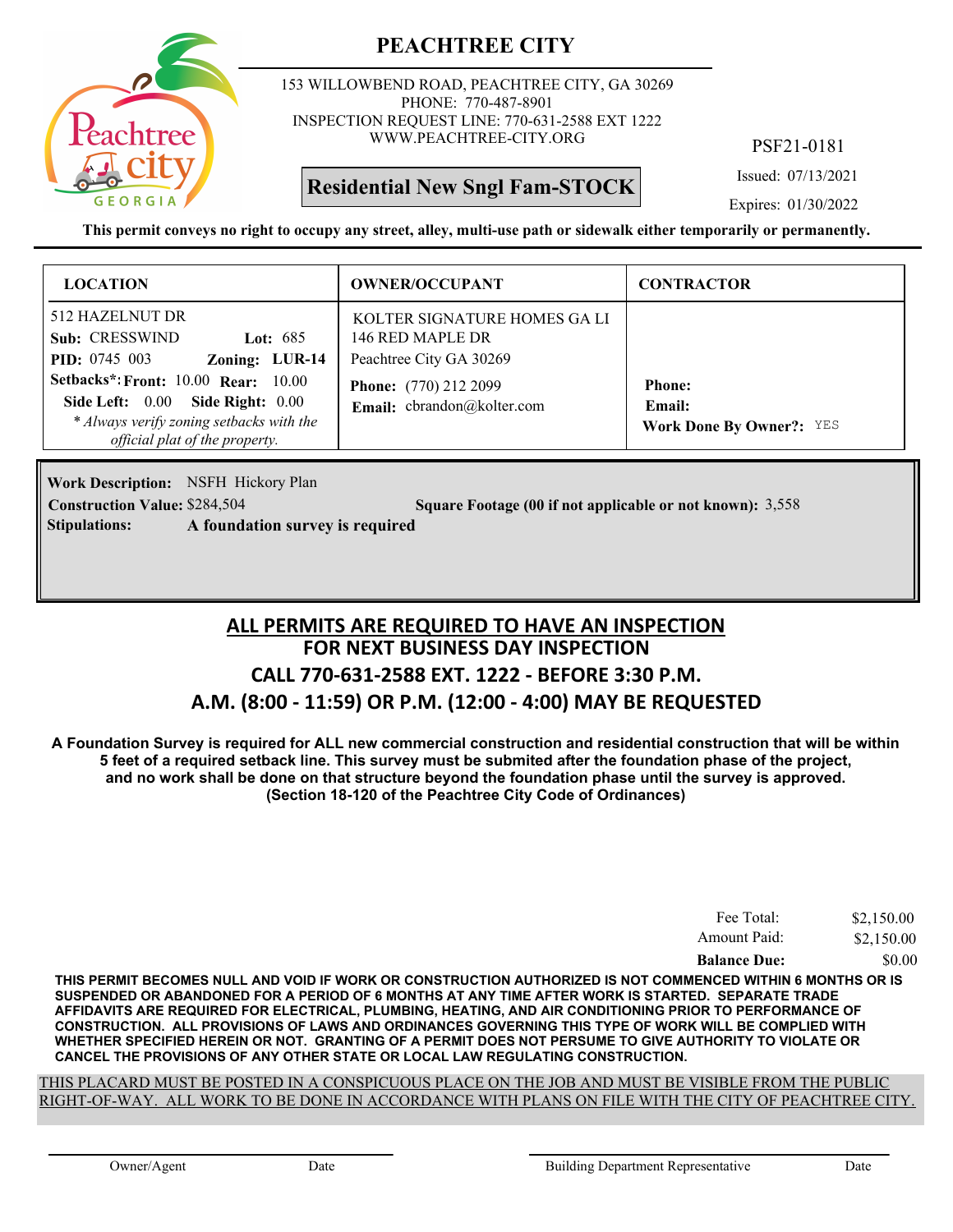

153 WILLOWBEND ROAD, PEACHTREE CITY, GA 30269 PHONE: 770-487-8901 INSPECTION REQUEST LINE: 770-631-2588 EXT 1222 WWW.PEACHTREE-CITY.ORG

## **Residential New Sngl Fam-STOCK**

PSF21-0182

Issued: 07/13/2021

Expires: 01/09/2022

**This permit conveys no right to occupy any street, alley, multi-use path or sidewalk either temporarily or permanently.**

| <b>LOCATION</b>                                                                                                                                                                                                                                                    | <b>OWNER/OCCUPANT</b>                                                                                                                 | <b>CONTRACTOR</b>                                                                                                                                                |
|--------------------------------------------------------------------------------------------------------------------------------------------------------------------------------------------------------------------------------------------------------------------|---------------------------------------------------------------------------------------------------------------------------------------|------------------------------------------------------------------------------------------------------------------------------------------------------------------|
| <b>612 NAPIER PASS</b><br>Sub: EVERTON<br>Lot: $387$<br><b>PID:</b> 074628006<br>Zoning: LUR-15<br><b>Setbacks*: Front: 15.00 Rear: 10.00</b><br>Side Left: 0.00<br>Side Right: 0.00<br>* Always verify zoning setbacks with the<br>official plat of the property. | PULTE HOME COMPANY LLC<br>2475 Northwinds Parkway<br>ALPHARETTA GA 30009<br><b>Phone:</b> (770) 381 3450<br>Email: tim.poff@pulte.com | PULTE HOME COMPANY LLC<br>2475 Northwinds Parkway<br>ALPHARETTA GA 30009<br><b>Phone:</b> (770) 381 3450<br>Email: tim.poff@pulte.com<br>Work Done By Owner?: NO |

Work Description: New construction of a single family home.

**Construction Value: \$460,000 4,307 5000 50000 50000 4,307 60000 4,307 60000 4,307 60000 4,307 60000 4,307 60000** 

**A foundation survey is required; This is a corner lot. Architectural detailing is required along both public street frontages. Stipulations:**

#### **FOR NEXT BUSINESS DAY INSPECTION CALL 770-631-2588 EXT. 1222 - BEFORE 3:30 P.M. A.M. (8:00 - 11:59) OR P.M. (12:00 - 4:00) MAY BE REQUESTED ALL PERMITS ARE REQUIRED TO HAVE AN INSPECTION**

**A Foundation Survey is required for ALL new commercial construction and residential construction that will be within 5 feet of a required setback line. This survey must be submited after the foundation phase of the project, and no work shall be done on that structure beyond the foundation phase until the survey is approved. (Section 18-120 of the Peachtree City Code of Ordinances)**

| Fee Total:          | \$3,199.99 |
|---------------------|------------|
| Amount Paid:        | \$3,199.99 |
| <b>Balance Due:</b> | \$0.00     |

**THIS PERMIT BECOMES NULL AND VOID IF WORK OR CONSTRUCTION AUTHORIZED IS NOT COMMENCED WITHIN 6 MONTHS OR IS SUSPENDED OR ABANDONED FOR A PERIOD OF 6 MONTHS AT ANY TIME AFTER WORK IS STARTED. SEPARATE TRADE AFFIDAVITS ARE REQUIRED FOR ELECTRICAL, PLUMBING, HEATING, AND AIR CONDITIONING PRIOR TO PERFORMANCE OF CONSTRUCTION. ALL PROVISIONS OF LAWS AND ORDINANCES GOVERNING THIS TYPE OF WORK WILL BE COMPLIED WITH WHETHER SPECIFIED HEREIN OR NOT. GRANTING OF A PERMIT DOES NOT PERSUME TO GIVE AUTHORITY TO VIOLATE OR CANCEL THE PROVISIONS OF ANY OTHER STATE OR LOCAL LAW REGULATING CONSTRUCTION.**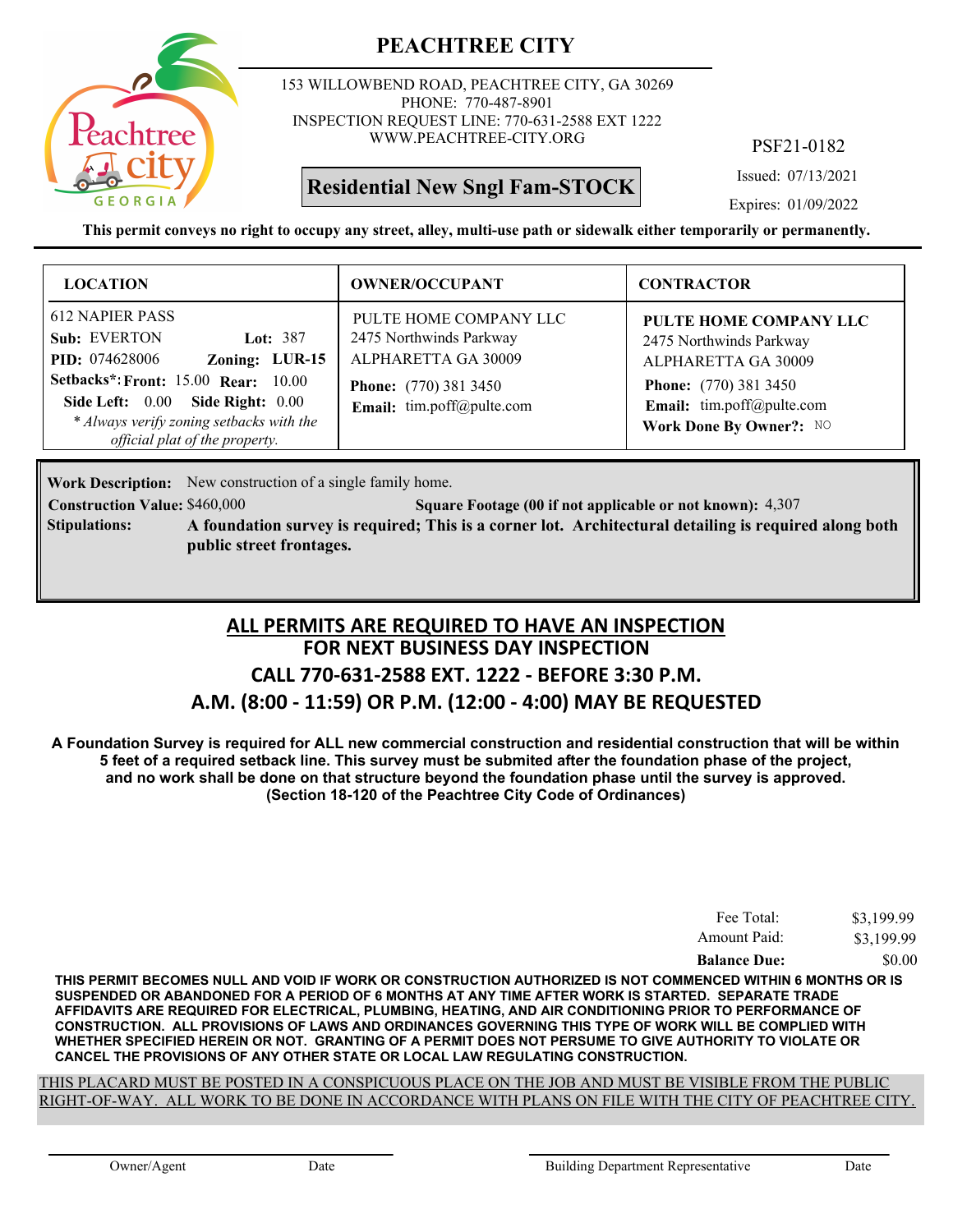

153 WILLOWBEND ROAD, PEACHTREE CITY, GA 30269 PHONE: 770-487-8901 INSPECTION REQUEST LINE: 770-631-2588 EXT 1222 WWW.PEACHTREE-CITY.ORG

## **Residential New Sngl Fam-STOCK**

PSF21-0183

Issued: 07/13/2021

Expires: 01/09/2022

**This permit conveys no right to occupy any street, alley, multi-use path or sidewalk either temporarily or permanently.**

| <b>LOCATION</b>                                                                                                                                                                                                                                                 | <b>OWNER/OCCUPANT</b>                                                                                                                 | <b>CONTRACTOR</b>                                                                                                                                                |
|-----------------------------------------------------------------------------------------------------------------------------------------------------------------------------------------------------------------------------------------------------------------|---------------------------------------------------------------------------------------------------------------------------------------|------------------------------------------------------------------------------------------------------------------------------------------------------------------|
| <b>600 NAPIER PASS</b><br>Sub: EVERTON<br>Lot: $393$<br>Zoning: LUR-15<br><b>PID:</b> 074629003<br><b>Setbacks*: Front: 15.00 Rear: 10.00</b><br>Side Left: 0.00 Side Right: 0.00<br>* Always verify zoning setbacks with the<br>official plat of the property. | PULTE HOME COMPANY LLC<br>2475 Northwinds Parkway<br>ALPHARETTA GA 30009<br><b>Phone:</b> (770) 381 3450<br>Email: tim.poff@pulte.com | PULTE HOME COMPANY LLC<br>2475 Northwinds Parkway<br>ALPHARETTA GA 30009<br><b>Phone:</b> (770) 381 3450<br>Email: tim.poff@pulte.com<br>Work Done By Owner?: NO |

Work Description: New construction of a single family home.

**Construction Value:** \$445,000 3,923 **Square Footage (00 if not applicable or not known):** 3,923

**A foundation survey is required; This is a corner lot. Architectural detailing is required along both public street frontages Stipulations:**

#### **FOR NEXT BUSINESS DAY INSPECTION CALL 770-631-2588 EXT. 1222 - BEFORE 3:30 P.M. A.M. (8:00 - 11:59) OR P.M. (12:00 - 4:00) MAY BE REQUESTED ALL PERMITS ARE REQUIRED TO HAVE AN INSPECTION**

**A Foundation Survey is required for ALL new commercial construction and residential construction that will be within 5 feet of a required setback line. This survey must be submited after the foundation phase of the project, and no work shall be done on that structure beyond the foundation phase until the survey is approved. (Section 18-120 of the Peachtree City Code of Ordinances)**

| Fee Total:          | \$3,109.99 |
|---------------------|------------|
| Amount Paid:        | \$3,109.99 |
| <b>Balance Due:</b> | \$0.00     |

**THIS PERMIT BECOMES NULL AND VOID IF WORK OR CONSTRUCTION AUTHORIZED IS NOT COMMENCED WITHIN 6 MONTHS OR IS SUSPENDED OR ABANDONED FOR A PERIOD OF 6 MONTHS AT ANY TIME AFTER WORK IS STARTED. SEPARATE TRADE AFFIDAVITS ARE REQUIRED FOR ELECTRICAL, PLUMBING, HEATING, AND AIR CONDITIONING PRIOR TO PERFORMANCE OF CONSTRUCTION. ALL PROVISIONS OF LAWS AND ORDINANCES GOVERNING THIS TYPE OF WORK WILL BE COMPLIED WITH WHETHER SPECIFIED HEREIN OR NOT. GRANTING OF A PERMIT DOES NOT PERSUME TO GIVE AUTHORITY TO VIOLATE OR CANCEL THE PROVISIONS OF ANY OTHER STATE OR LOCAL LAW REGULATING CONSTRUCTION.**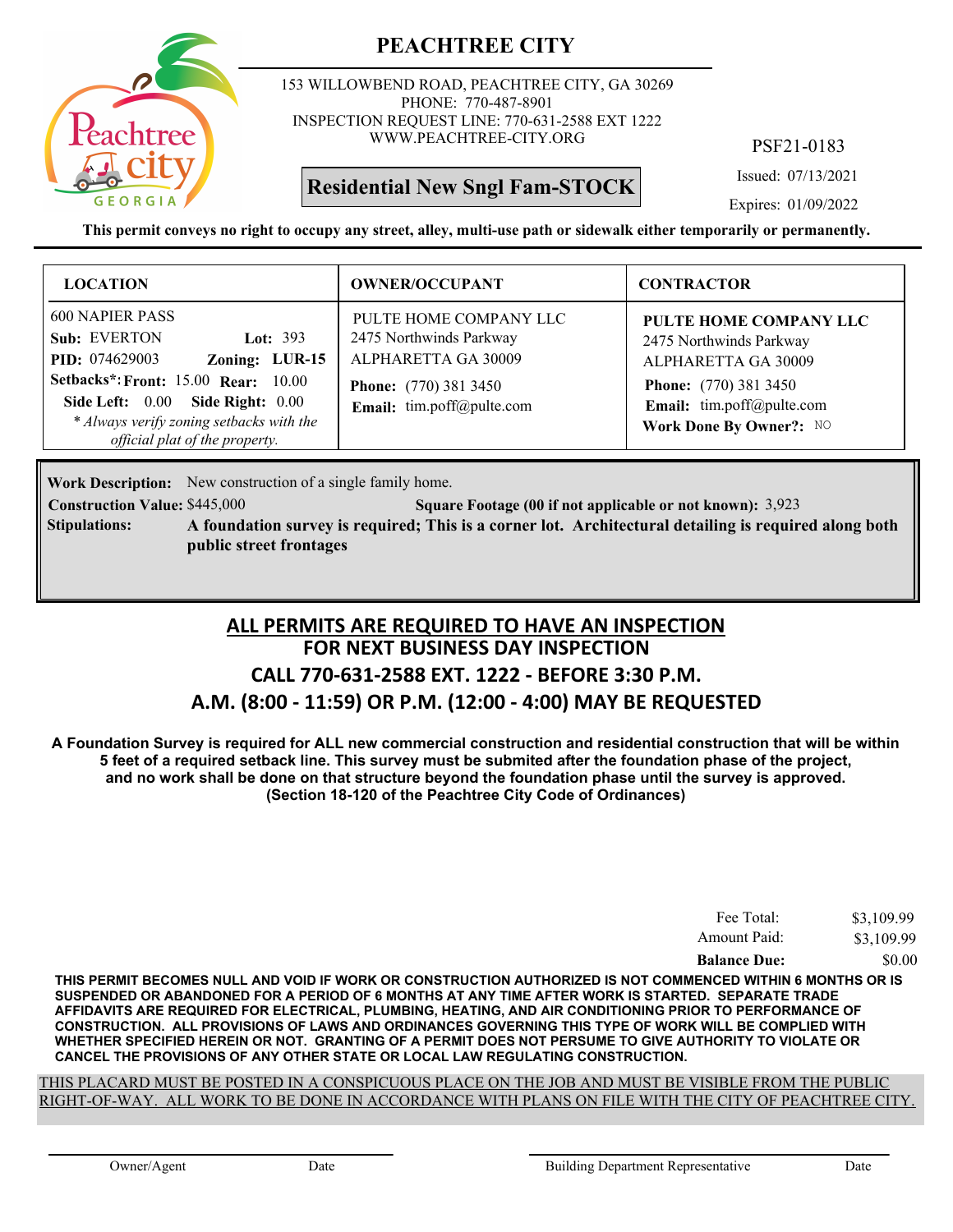

153 WILLOWBEND ROAD, PEACHTREE CITY, GA 30269 PHONE: 770-487-8901 INSPECTION REQUEST LINE: 770-631-2588 EXT 1222 WWW.PEACHTREE-CITY.ORG

## **Residential New Sngl Fam-STOCK**

PSF21-0184

Issued: 07/13/2021

Expires: 01/09/2022

**This permit conveys no right to occupy any street, alley, multi-use path or sidewalk either temporarily or permanently.**

| <b>LOCATION</b>                                                                                                                                                                                                                                           | <b>OWNER/OCCUPANT</b>                                                                                                                 | <b>CONTRACTOR</b>                                                                                                                                                |
|-----------------------------------------------------------------------------------------------------------------------------------------------------------------------------------------------------------------------------------------------------------|---------------------------------------------------------------------------------------------------------------------------------------|------------------------------------------------------------------------------------------------------------------------------------------------------------------|
| 140 STAMFORD AVE<br>Sub: EVERTON<br>Lot: $535$<br>Zoning: LUR-15<br><b>PID:</b> 074535006<br><b>Setbacks*: Front: 15.00 Rear: 10.00</b><br>Side Left: 0.00 Side Right: 0.00<br>* Always verify zoning setbacks with the<br>official plat of the property. | PULTE HOME COMPANY LLC<br>2475 Northwinds Parkway<br>ALPHARETTA GA 30009<br><b>Phone:</b> (770) 381 3450<br>Email: tim.poff@pulte.com | PULTE HOME COMPANY LLC<br>2475 Northwinds Parkway<br>ALPHARETTA GA 30009<br><b>Phone:</b> (770) 381 3450<br>Email: tim.poff@pulte.com<br>Work Done By Owner?: NO |

Work Description: New construction of a single family home.

**Construction Value:** \$396,000 2,707 2,707 2,707 2,707 2,707 2,800 2,800 2,800 2,800 2,800 2,800 2,800 2,800 2,800 2,800 2,800 2,800 2,800 2,800 2,800 2,800 2,800 2,800 2,800 2,800 2,800 2,800 2,800 2,800 2,800 2,800 2,800

**Stipulations: A foundation survey is required**

#### **FOR NEXT BUSINESS DAY INSPECTION CALL 770-631-2588 EXT. 1222 - BEFORE 3:30 P.M. A.M. (8:00 - 11:59) OR P.M. (12:00 - 4:00) MAY BE REQUESTED ALL PERMITS ARE REQUIRED TO HAVE AN INSPECTION**

**A Foundation Survey is required for ALL new commercial construction and residential construction that will be within 5 feet of a required setback line. This survey must be submited after the foundation phase of the project, and no work shall be done on that structure beyond the foundation phase until the survey is approved. (Section 18-120 of the Peachtree City Code of Ordinances)**

| Fee Total:          | \$2,815.99 |
|---------------------|------------|
| Amount Paid:        | \$2,815.99 |
| <b>Balance Due:</b> | \$0.00     |

**THIS PERMIT BECOMES NULL AND VOID IF WORK OR CONSTRUCTION AUTHORIZED IS NOT COMMENCED WITHIN 6 MONTHS OR IS SUSPENDED OR ABANDONED FOR A PERIOD OF 6 MONTHS AT ANY TIME AFTER WORK IS STARTED. SEPARATE TRADE AFFIDAVITS ARE REQUIRED FOR ELECTRICAL, PLUMBING, HEATING, AND AIR CONDITIONING PRIOR TO PERFORMANCE OF CONSTRUCTION. ALL PROVISIONS OF LAWS AND ORDINANCES GOVERNING THIS TYPE OF WORK WILL BE COMPLIED WITH WHETHER SPECIFIED HEREIN OR NOT. GRANTING OF A PERMIT DOES NOT PERSUME TO GIVE AUTHORITY TO VIOLATE OR CANCEL THE PROVISIONS OF ANY OTHER STATE OR LOCAL LAW REGULATING CONSTRUCTION.**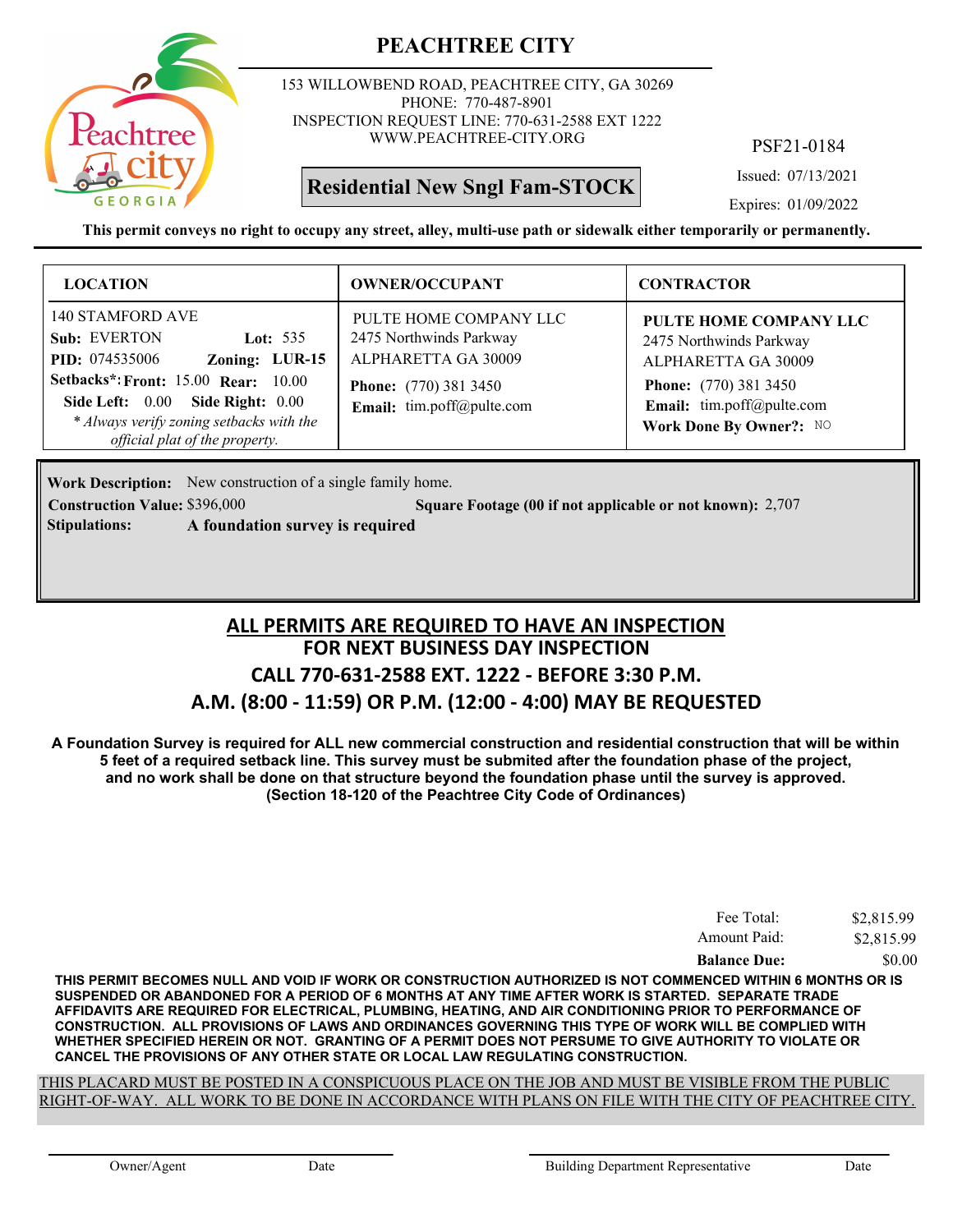

153 WILLOWBEND ROAD, PEACHTREE CITY, GA 30269 PHONE: 770-487-8901 INSPECTION REQUEST LINE: 770-631-2588 EXT 1222 WWW.PEACHTREE-CITY.ORG

## **Residential New Sngl Fam-STOCK**

PSF21-0185

Issued: 07/13/2021

Expires: 01/09/2022

**This permit conveys no right to occupy any street, alley, multi-use path or sidewalk either temporarily or permanently.**

| <b>LOCATION</b>                                                                                                                                                                                                                                            | <b>OWNER/OCCUPANT</b>                                                                                                                       | <b>CONTRACTOR</b>                                                                                                                                                             |
|------------------------------------------------------------------------------------------------------------------------------------------------------------------------------------------------------------------------------------------------------------|---------------------------------------------------------------------------------------------------------------------------------------------|-------------------------------------------------------------------------------------------------------------------------------------------------------------------------------|
| 219 CALEDONIA CT<br>Sub: WILKSMOOR WOOD! Lot: 9<br>Zoning: LUR-18<br><b>PID:</b> 074538001<br><b>Setbacks*: Front: 20.00 Rear: 10.00</b><br>Side Left: 5.00 Side Right: 5.00<br>* Always verify zoning setbacks with the<br>official plat of the property. | CENTURY COMMUNITIES OF GEOR<br>3091 GOVERNORS LAKE DRIVE<br>NORCROSS GA 30071<br><b>Phone:</b> (678) 758-3261<br>Email: MFOUNTAIN@CENTURYCC | <b>CENTURY COMMUNITIES</b><br>3091 Governors Lake Drive<br>NORCROSS GA 30071<br><b>Phone:</b> (770) 862 6722<br>Email: mfountain@centurycommunitie<br>Work Done By Owner?: NO |

Work Description: Wilksmoor Woods lot 9 219 Caledonia Court

**Construction Value:** \$357,200 **3,572** Square Footage (00 if not applicable or not known): 3,572

# **Stipulations: A foundation survey is required**

#### **FOR NEXT BUSINESS DAY INSPECTION CALL 770-631-2588 EXT. 1222 - BEFORE 3:30 P.M. A.M. (8:00 - 11:59) OR P.M. (12:00 - 4:00) MAY BE REQUESTED ALL PERMITS ARE REQUIRED TO HAVE AN INSPECTION**

**A Foundation Survey is required for ALL new commercial construction and residential construction that will be within 5 feet of a required setback line. This survey must be submited after the foundation phase of the project, and no work shall be done on that structure beyond the foundation phase until the survey is approved. (Section 18-120 of the Peachtree City Code of Ordinances)**

| Fee Total:          | \$2,583.19 |
|---------------------|------------|
| Amount Paid:        | \$2,583.19 |
| <b>Balance Due:</b> | \$0.00     |

**THIS PERMIT BECOMES NULL AND VOID IF WORK OR CONSTRUCTION AUTHORIZED IS NOT COMMENCED WITHIN 6 MONTHS OR IS SUSPENDED OR ABANDONED FOR A PERIOD OF 6 MONTHS AT ANY TIME AFTER WORK IS STARTED. SEPARATE TRADE AFFIDAVITS ARE REQUIRED FOR ELECTRICAL, PLUMBING, HEATING, AND AIR CONDITIONING PRIOR TO PERFORMANCE OF CONSTRUCTION. ALL PROVISIONS OF LAWS AND ORDINANCES GOVERNING THIS TYPE OF WORK WILL BE COMPLIED WITH WHETHER SPECIFIED HEREIN OR NOT. GRANTING OF A PERMIT DOES NOT PERSUME TO GIVE AUTHORITY TO VIOLATE OR CANCEL THE PROVISIONS OF ANY OTHER STATE OR LOCAL LAW REGULATING CONSTRUCTION.**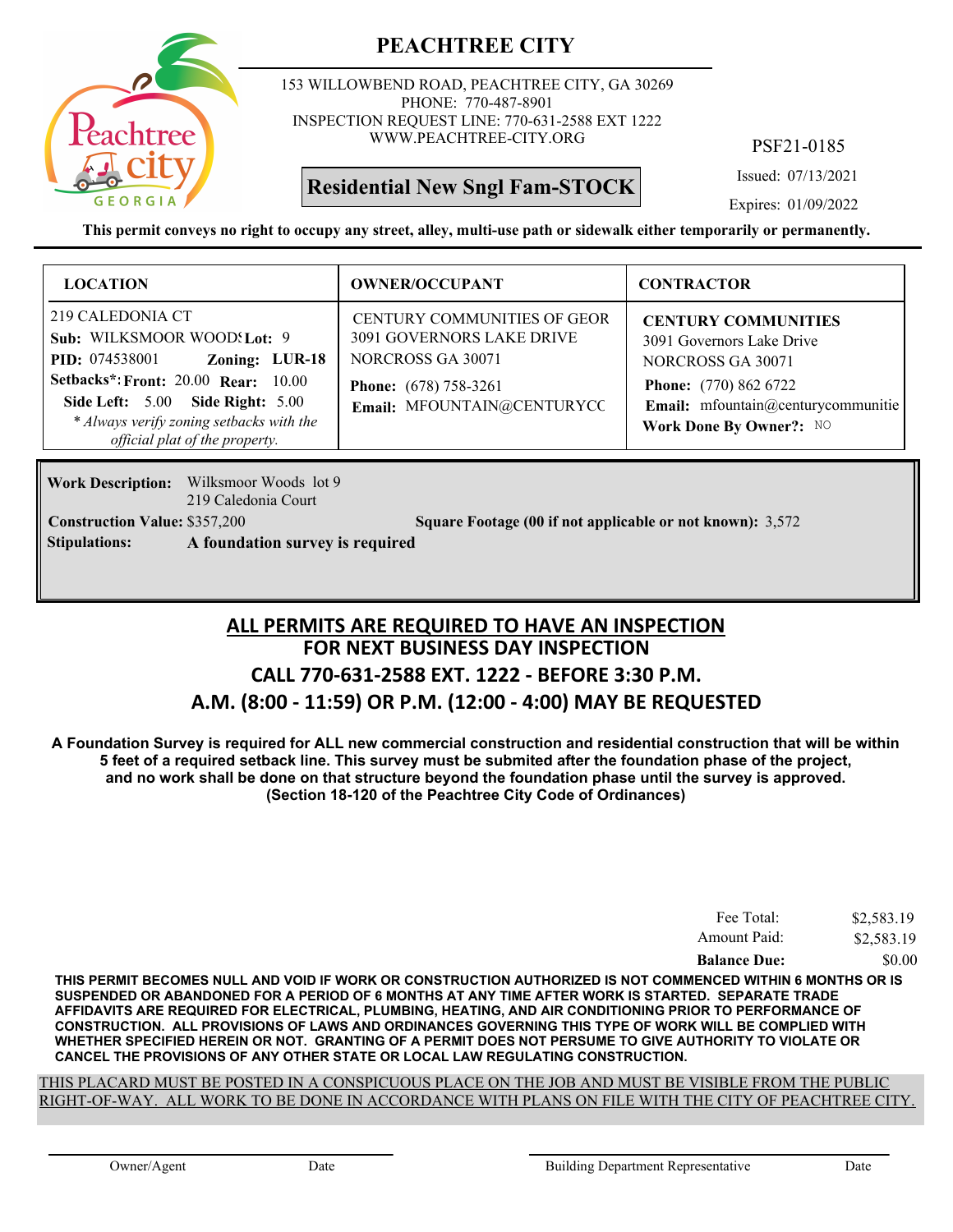

153 WILLOWBEND ROAD, PEACHTREE CITY, GA 30269 PHONE: 770-487-8901 INSPECTION REQUEST LINE: 770-631-2588 EXT 1222 WWW.PEACHTREE-CITY.ORG

## **Residential New Sngl Fam-STOCK**

PSF21-0186

Issued: 07/13/2021

Expires: 01/09/2022

**This permit conveys no right to occupy any street, alley, multi-use path or sidewalk either temporarily or permanently.**

| <b>LOCATION</b>                                                                                                                                                                                                                                        | <b>OWNER/OCCUPANT</b>                                                                                                                 | <b>CONTRACTOR</b>                                                                                                                                                |
|--------------------------------------------------------------------------------------------------------------------------------------------------------------------------------------------------------------------------------------------------------|---------------------------------------------------------------------------------------------------------------------------------------|------------------------------------------------------------------------------------------------------------------------------------------------------------------|
| 107 CONWAY ST<br>Sub: EVERTON<br>Lot: $475$<br>Zoning: LUR-15<br><b>PID:</b> 074534004<br><b>Setbacks*: Front: 15.00 Rear: 10.00</b><br>Side Left: 0.00 Side Right: 0.00<br>* Always verify zoning setbacks with the<br>official plat of the property. | PULTE HOME COMPANY LLC<br>2475 Northwinds Parkway<br>ALPHARETTA GA 30009<br><b>Phone:</b> (770) 381 3450<br>Email: tim.poff@pulte.com | PULTE HOME COMPANY LLC<br>2475 Northwinds Parkway<br>ALPHARETTA GA 30009<br><b>Phone:</b> (770) 381 3450<br>Email: tim.poff@pulte.com<br>Work Done By Owner?: NO |

Work Description: New construction of a single family home.

**Construction Value: Square Footage (00 if not applicable or not known):** \$419,000 2,624 **Stipulations: A foundation survey and elevation certificate are required (MFFE=893.50)**

## **FOR NEXT BUSINESS DAY INSPECTION CALL 770-631-2588 EXT. 1222 - BEFORE 3:30 P.M. A.M. (8:00 - 11:59) OR P.M. (12:00 - 4:00) MAY BE REQUESTED ALL PERMITS ARE REQUIRED TO HAVE AN INSPECTION**

**A Foundation Survey is required for ALL new commercial construction and residential construction that will be within 5 feet of a required setback line. This survey must be submited after the foundation phase of the project, and no work shall be done on that structure beyond the foundation phase until the survey is approved. (Section 18-120 of the Peachtree City Code of Ordinances)**

| <b>Balance Due:</b> | \$0.00     |
|---------------------|------------|
| Amount Paid:        | \$2,953.99 |
| Fee Total:          | \$2,953.99 |

**THIS PERMIT BECOMES NULL AND VOID IF WORK OR CONSTRUCTION AUTHORIZED IS NOT COMMENCED WITHIN 6 MONTHS OR IS SUSPENDED OR ABANDONED FOR A PERIOD OF 6 MONTHS AT ANY TIME AFTER WORK IS STARTED. SEPARATE TRADE AFFIDAVITS ARE REQUIRED FOR ELECTRICAL, PLUMBING, HEATING, AND AIR CONDITIONING PRIOR TO PERFORMANCE OF CONSTRUCTION. ALL PROVISIONS OF LAWS AND ORDINANCES GOVERNING THIS TYPE OF WORK WILL BE COMPLIED WITH WHETHER SPECIFIED HEREIN OR NOT. GRANTING OF A PERMIT DOES NOT PERSUME TO GIVE AUTHORITY TO VIOLATE OR CANCEL THE PROVISIONS OF ANY OTHER STATE OR LOCAL LAW REGULATING CONSTRUCTION.**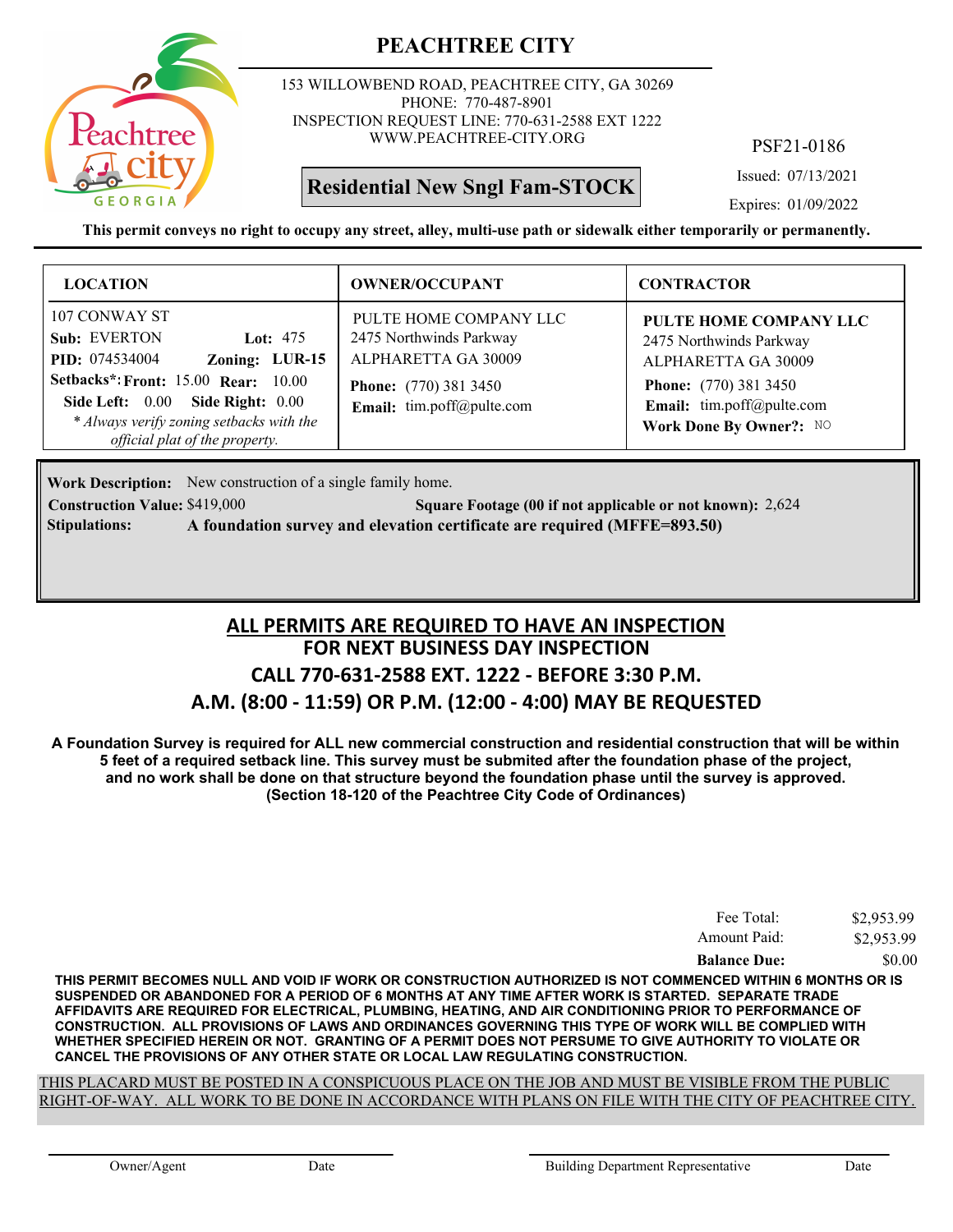

153 WILLOWBEND ROAD, PEACHTREE CITY, GA 30269 PHONE: 770-487-8901 INSPECTION REQUEST LINE: 770-631-2588 EXT 1222 WWW.PEACHTREE-CITY.ORG

**Residential New Sngl Fam-STOCK**

PSF21-0187

Issued: 07/22/2021

Expires: 01/18/2022

**This permit conveys no right to occupy any street, alley, multi-use path or sidewalk either temporarily or permanently.**

| <b>LOCATION</b>                                                                                                                  | <b>OWNER/OCCUPANT</b>                                                                                      | <b>CONTRACTOR</b>                         |
|----------------------------------------------------------------------------------------------------------------------------------|------------------------------------------------------------------------------------------------------------|-------------------------------------------|
| 521 HAZELNUT DR<br>Sub: CRESSWIND<br>Lot: $607$<br><b>PID:</b> 0745 003<br>Zoning: LUR-14<br>Setbacks*: Front: 10.00 Rear: 10.00 | KOLTER SIGNATURE HOMES GALI<br>146 RED MAPLE DR<br>Peachtree City GA 30269<br><b>Phone:</b> (770) 212 2099 | <b>Phone:</b>                             |
| Side Left: $0.00$<br>Side Right: $0.00$<br>* Always verify zoning setbacks with the<br>official plat of the property.            | Email: cbrandon@kolter.com                                                                                 | Email:<br><b>Work Done By Owner?: YES</b> |

Work Description: NSFH Laurel Plan **Construction Value:** \$245,464 2,961 **2,961** 2,961 **Square Footage (00 if not applicable or not known): 2,961 Stipulations: A foundation survey and elevation certificate are required (MFFE=947.8)**

### **FOR NEXT BUSINESS DAY INSPECTION CALL 770-631-2588 EXT. 1222 - BEFORE 3:30 P.M. A.M. (8:00 - 11:59) OR P.M. (12:00 - 4:00) MAY BE REQUESTED ALL PERMITS ARE REQUIRED TO HAVE AN INSPECTION**

**A Foundation Survey is required for ALL new commercial construction and residential construction that will be within 5 feet of a required setback line. This survey must be submited after the foundation phase of the project, and no work shall be done on that structure beyond the foundation phase until the survey is approved. (Section 18-120 of the Peachtree City Code of Ordinances)**

| Fee Total:          | \$1,916.00 |
|---------------------|------------|
| Amount Paid:        | \$1,916.00 |
| <b>Balance Due:</b> | \$0.00     |

**THIS PERMIT BECOMES NULL AND VOID IF WORK OR CONSTRUCTION AUTHORIZED IS NOT COMMENCED WITHIN 6 MONTHS OR IS SUSPENDED OR ABANDONED FOR A PERIOD OF 6 MONTHS AT ANY TIME AFTER WORK IS STARTED. SEPARATE TRADE AFFIDAVITS ARE REQUIRED FOR ELECTRICAL, PLUMBING, HEATING, AND AIR CONDITIONING PRIOR TO PERFORMANCE OF CONSTRUCTION. ALL PROVISIONS OF LAWS AND ORDINANCES GOVERNING THIS TYPE OF WORK WILL BE COMPLIED WITH WHETHER SPECIFIED HEREIN OR NOT. GRANTING OF A PERMIT DOES NOT PERSUME TO GIVE AUTHORITY TO VIOLATE OR CANCEL THE PROVISIONS OF ANY OTHER STATE OR LOCAL LAW REGULATING CONSTRUCTION.**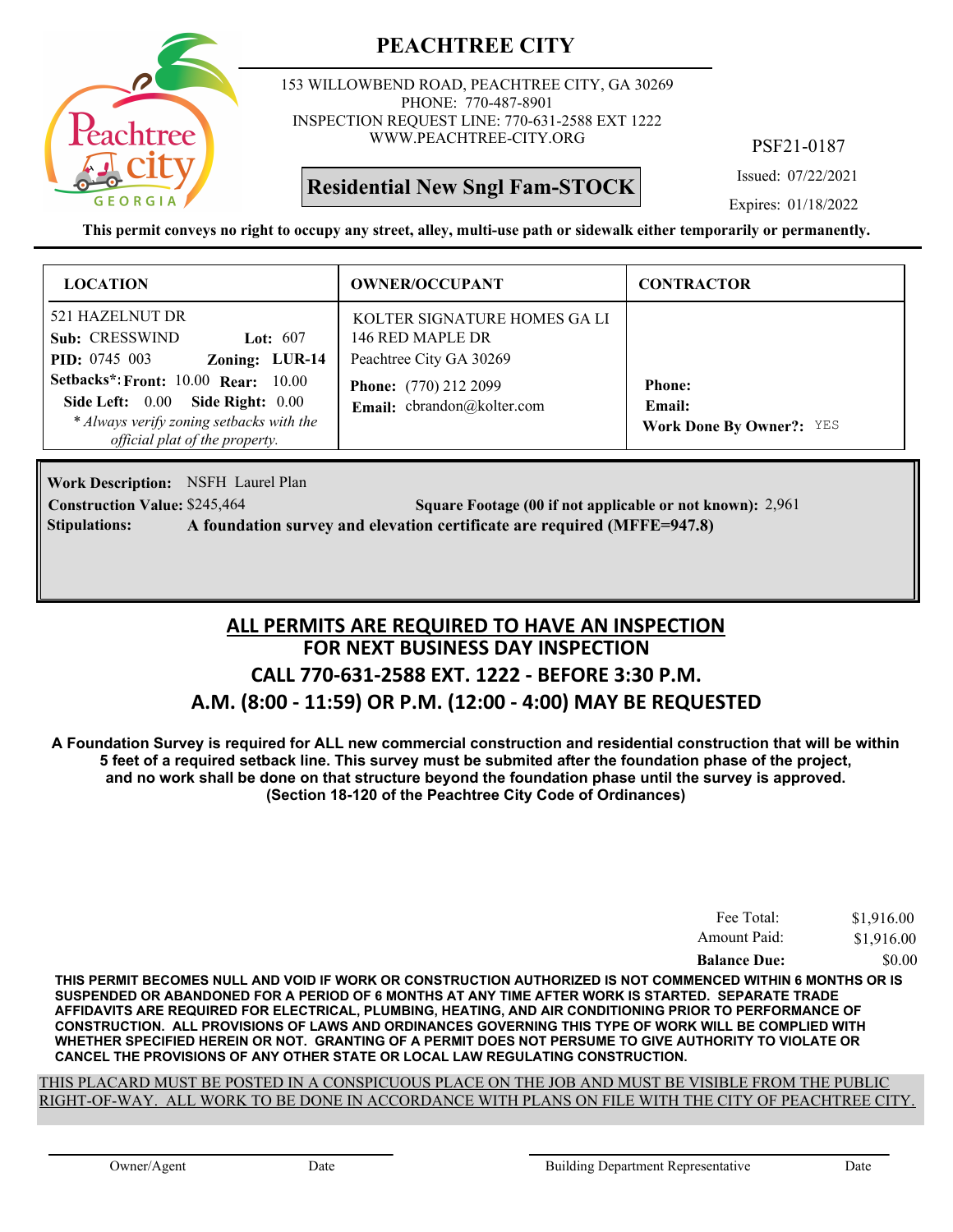

153 WILLOWBEND ROAD, PEACHTREE CITY, GA 30269 PHONE: 770-487-8901 INSPECTION REQUEST LINE: 770-631-2588 EXT 1222 WWW.PEACHTREE-CITY.ORG

**Residential New Sngl Fam-STOCK**

PSF21-0188

Issued: 07/22/2021

Expires: 01/18/2022

**This permit conveys no right to occupy any street, alley, multi-use path or sidewalk either temporarily or permanently.**

| <b>LOCATION</b>                                                                                                                                              | <b>OWNER/OCCUPANT</b>                                                      | <b>CONTRACTOR</b>                                          |
|--------------------------------------------------------------------------------------------------------------------------------------------------------------|----------------------------------------------------------------------------|------------------------------------------------------------|
| 404 COTTONWOOD CIR<br>Sub: CRESSWIND<br>Lot: $410$<br>Zoning: LUR-14<br><b>PID:</b> 074526001                                                                | KOLTER SIGNATURE HOMES GALI<br>146 RED MAPLE DR<br>Peachtree City GA 30269 |                                                            |
| <b>Setbacks*: Front: 10.00 Rear: 10.00</b><br>Side Left: 0.00 Side Right: 0.00<br>* Always verify zoning setbacks with the<br>official plat of the property. | <b>Phone:</b> (770) 212 2099<br>Email: cbrandon@kolter.com                 | <b>Phone:</b><br>Email:<br><b>Work Done By Owner?: YES</b> |

**Work Description:** NSFH Spruce Plan **Construction Value:** \$343,430 **Square Footage (00 if not applicable or not known):** 6,659 **Stipulations: A foundation survey and elevation certificate are required (MFFE=876.2)**

### **FOR NEXT BUSINESS DAY INSPECTION CALL 770-631-2588 EXT. 1222 - BEFORE 3:30 P.M. A.M. (8:00 - 11:59) OR P.M. (12:00 - 4:00) MAY BE REQUESTED ALL PERMITS ARE REQUIRED TO HAVE AN INSPECTION**

**A Foundation Survey is required for ALL new commercial construction and residential construction that will be within 5 feet of a required setback line. This survey must be submited after the foundation phase of the project, and no work shall be done on that structure beyond the foundation phase until the survey is approved. (Section 18-120 of the Peachtree City Code of Ordinances)**

| Fee Total:          | \$2,504.00 |
|---------------------|------------|
| Amount Paid:        | \$2,504.00 |
| <b>Balance Due:</b> | \$0.00     |

**THIS PERMIT BECOMES NULL AND VOID IF WORK OR CONSTRUCTION AUTHORIZED IS NOT COMMENCED WITHIN 6 MONTHS OR IS SUSPENDED OR ABANDONED FOR A PERIOD OF 6 MONTHS AT ANY TIME AFTER WORK IS STARTED. SEPARATE TRADE AFFIDAVITS ARE REQUIRED FOR ELECTRICAL, PLUMBING, HEATING, AND AIR CONDITIONING PRIOR TO PERFORMANCE OF CONSTRUCTION. ALL PROVISIONS OF LAWS AND ORDINANCES GOVERNING THIS TYPE OF WORK WILL BE COMPLIED WITH WHETHER SPECIFIED HEREIN OR NOT. GRANTING OF A PERMIT DOES NOT PERSUME TO GIVE AUTHORITY TO VIOLATE OR CANCEL THE PROVISIONS OF ANY OTHER STATE OR LOCAL LAW REGULATING CONSTRUCTION.**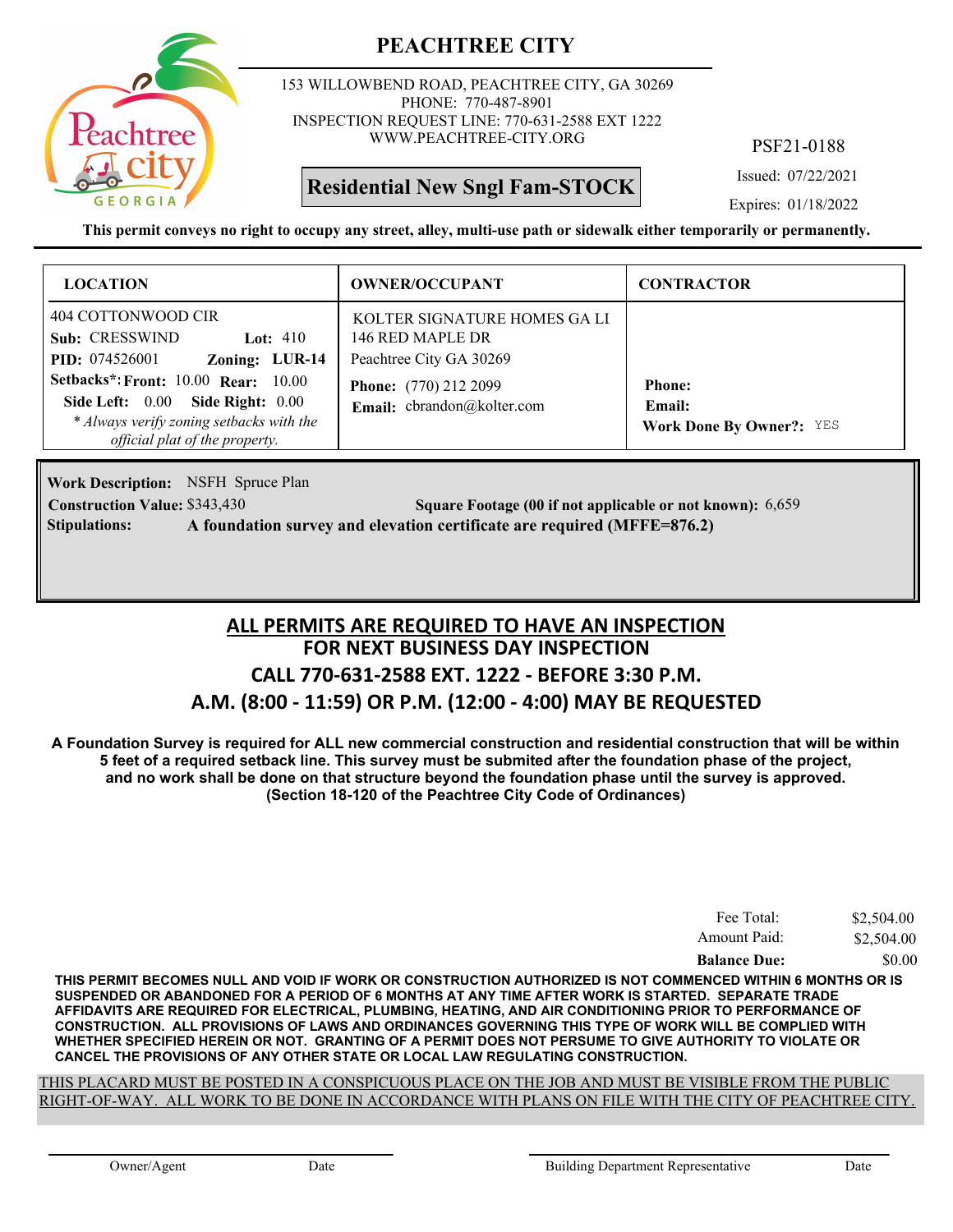

153 WILLOWBEND ROAD, PEACHTREE CITY, GA 30269 PHONE: 770-487-8901 INSPECTION REQUEST LINE: 770-631-2588 EXT 1222 WWW.PEACHTREE-CITY.ORG

### **Residential New Sngl Fam-STOCK**

PSF21-0189

Issued: 07/22/2021

Expires: 01/18/2022

**This permit conveys no right to occupy any street, alley, multi-use path or sidewalk either temporarily or permanently.**

| <b>LOCATION</b>                                                                                                                                       | <b>OWNER/OCCUPANT</b>                                                       | <b>CONTRACTOR</b>                                                 |
|-------------------------------------------------------------------------------------------------------------------------------------------------------|-----------------------------------------------------------------------------|-------------------------------------------------------------------|
| 311 BLUE SPRUCE DR<br>Sub: CRESSWIND<br>Lot: $694$<br>Zoning: LUR-14<br><b>PID:</b> 0745 003                                                          | KOLTER SIGNATURE HOMES GA LI<br>146 RED MAPLE DR<br>Peachtree City GA 30269 |                                                                   |
| Setbacks*: Front: 10.00 Rear: 10.00<br>Side Left: 0.00 Side Right: 0.00<br>* Always verify zoning setbacks with the<br>official plat of the property. | <b>Phone:</b> (770) 212 2099<br>Email: cbrandon@kolter.com                  | <b>Phone:</b><br><b>Email:</b><br><b>Work Done By Owner?: YES</b> |

**Work Description:** NSFH Dogwood Plan **Stipulations:**

**Construction Value:** \$218,136 2,670 **Square Footage (00 if not applicable or not known):** 2,670

#### **FOR NEXT BUSINESS DAY INSPECTION CALL 770-631-2588 EXT. 1222 - BEFORE 3:30 P.M. A.M. (8:00 - 11:59) OR P.M. (12:00 - 4:00) MAY BE REQUESTED ALL PERMITS ARE REQUIRED TO HAVE AN INSPECTION**

**A Foundation Survey is required for ALL new commercial construction and residential construction that will be within 5 feet of a required setback line. This survey must be submited after the foundation phase of the project, and no work shall be done on that structure beyond the foundation phase until the survey is approved. (Section 18-120 of the Peachtree City Code of Ordinances)**

| Fee Total:          | \$1,754.00 |
|---------------------|------------|
| Amount Paid:        | \$1,754.00 |
| <b>Balance Due:</b> | \$0.00     |

**THIS PERMIT BECOMES NULL AND VOID IF WORK OR CONSTRUCTION AUTHORIZED IS NOT COMMENCED WITHIN 6 MONTHS OR IS SUSPENDED OR ABANDONED FOR A PERIOD OF 6 MONTHS AT ANY TIME AFTER WORK IS STARTED. SEPARATE TRADE AFFIDAVITS ARE REQUIRED FOR ELECTRICAL, PLUMBING, HEATING, AND AIR CONDITIONING PRIOR TO PERFORMANCE OF CONSTRUCTION. ALL PROVISIONS OF LAWS AND ORDINANCES GOVERNING THIS TYPE OF WORK WILL BE COMPLIED WITH WHETHER SPECIFIED HEREIN OR NOT. GRANTING OF A PERMIT DOES NOT PERSUME TO GIVE AUTHORITY TO VIOLATE OR CANCEL THE PROVISIONS OF ANY OTHER STATE OR LOCAL LAW REGULATING CONSTRUCTION.**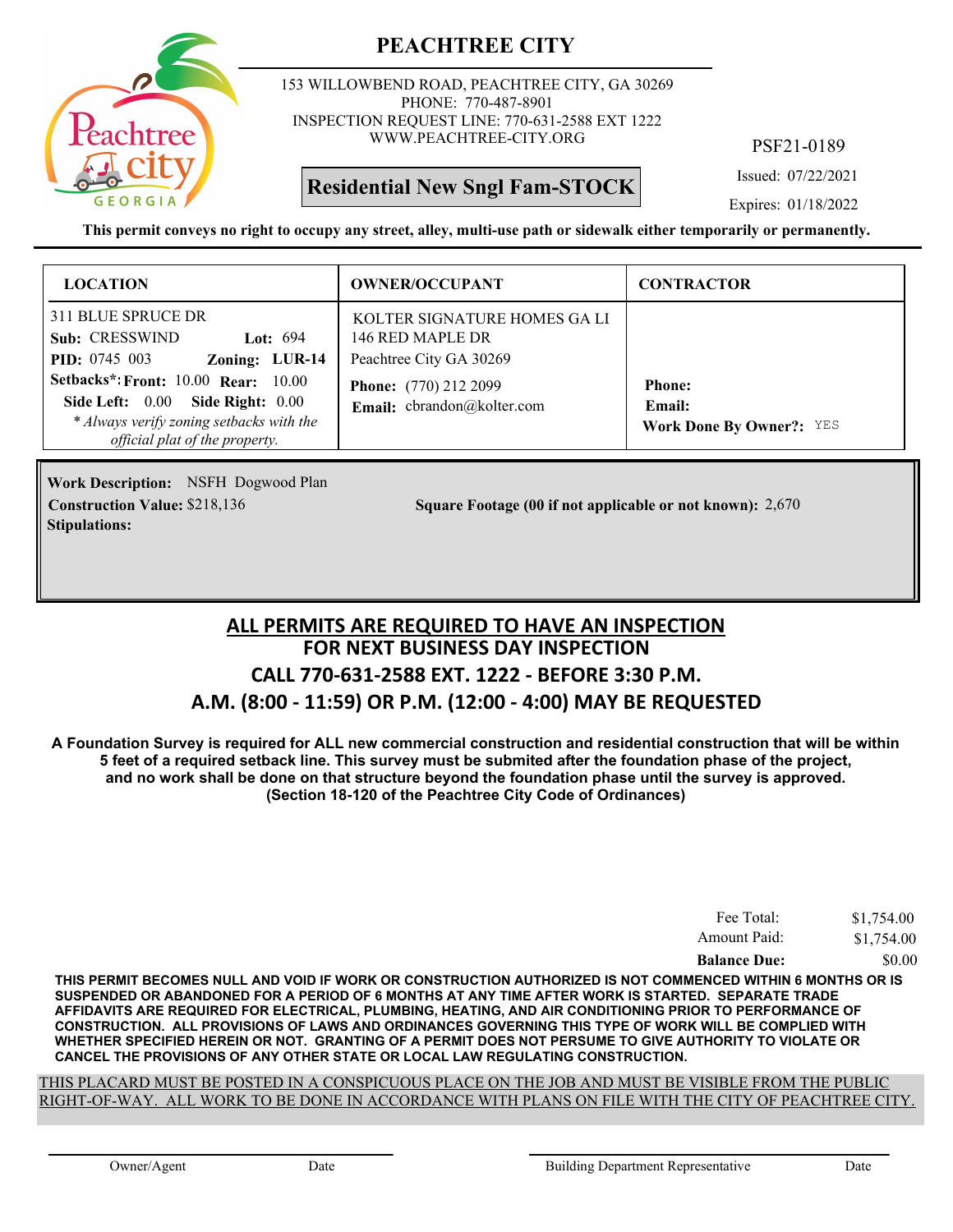

153 WILLOWBEND ROAD, PEACHTREE CITY, GA 30269 PHONE: 770-487-8901 INSPECTION REQUEST LINE: 770-631-2588 EXT 1222 WWW.PEACHTREE-CITY.ORG

PSF21-0190

Issued: 07/22/2021

Expires: 01/18/2022

**This permit conveys no right to occupy any street, alley, multi-use path or sidewalk either temporarily or permanently.**

**Residential New Sngl Fam-STOCK**

| <b>LOCATION</b>                                                                                                                                       | <b>OWNER/OCCUPANT</b>                                                      | <b>CONTRACTOR</b>                                          |
|-------------------------------------------------------------------------------------------------------------------------------------------------------|----------------------------------------------------------------------------|------------------------------------------------------------|
| 529 HAZELNUT DR<br>Sub: CRESSWIND<br>Lot: $603$<br><b>PID:</b> 0745 003<br>Zoning: LUR-14                                                             | KOLTER SIGNATURE HOMES GALI<br>146 RED MAPLE DR<br>Peachtree City GA 30269 |                                                            |
| Setbacks*: Front: 10.00 Rear: 10.00<br>Side Left: 0.00 Side Right: 0.00<br>* Always verify zoning setbacks with the<br>official plat of the property. | <b>Phone:</b> (770) 212 2099<br>Email: cbrandon@kolter.com                 | <b>Phone:</b><br>Email:<br><b>Work Done By Owner?:</b> YES |

**Work Description:** NSFH Dogwood Plan **Stipulations: A foundation survey is required**

**Construction Value:** \$265,960 3,054 **Square Footage (00 if not applicable or not known):** 3,054

#### **FOR NEXT BUSINESS DAY INSPECTION CALL 770-631-2588 EXT. 1222 - BEFORE 3:30 P.M. A.M. (8:00 - 11:59) OR P.M. (12:00 - 4:00) MAY BE REQUESTED ALL PERMITS ARE REQUIRED TO HAVE AN INSPECTION**

**A Foundation Survey is required for ALL new commercial construction and residential construction that will be within 5 feet of a required setback line. This survey must be submited after the foundation phase of the project, and no work shall be done on that structure beyond the foundation phase until the survey is approved. (Section 18-120 of the Peachtree City Code of Ordinances)**

| Fee Total:          | \$2,036.00 |
|---------------------|------------|
| Amount Paid:        | \$2,036.00 |
| <b>Balance Due:</b> | \$0.00     |

**THIS PERMIT BECOMES NULL AND VOID IF WORK OR CONSTRUCTION AUTHORIZED IS NOT COMMENCED WITHIN 6 MONTHS OR IS SUSPENDED OR ABANDONED FOR A PERIOD OF 6 MONTHS AT ANY TIME AFTER WORK IS STARTED. SEPARATE TRADE AFFIDAVITS ARE REQUIRED FOR ELECTRICAL, PLUMBING, HEATING, AND AIR CONDITIONING PRIOR TO PERFORMANCE OF CONSTRUCTION. ALL PROVISIONS OF LAWS AND ORDINANCES GOVERNING THIS TYPE OF WORK WILL BE COMPLIED WITH WHETHER SPECIFIED HEREIN OR NOT. GRANTING OF A PERMIT DOES NOT PERSUME TO GIVE AUTHORITY TO VIOLATE OR CANCEL THE PROVISIONS OF ANY OTHER STATE OR LOCAL LAW REGULATING CONSTRUCTION.**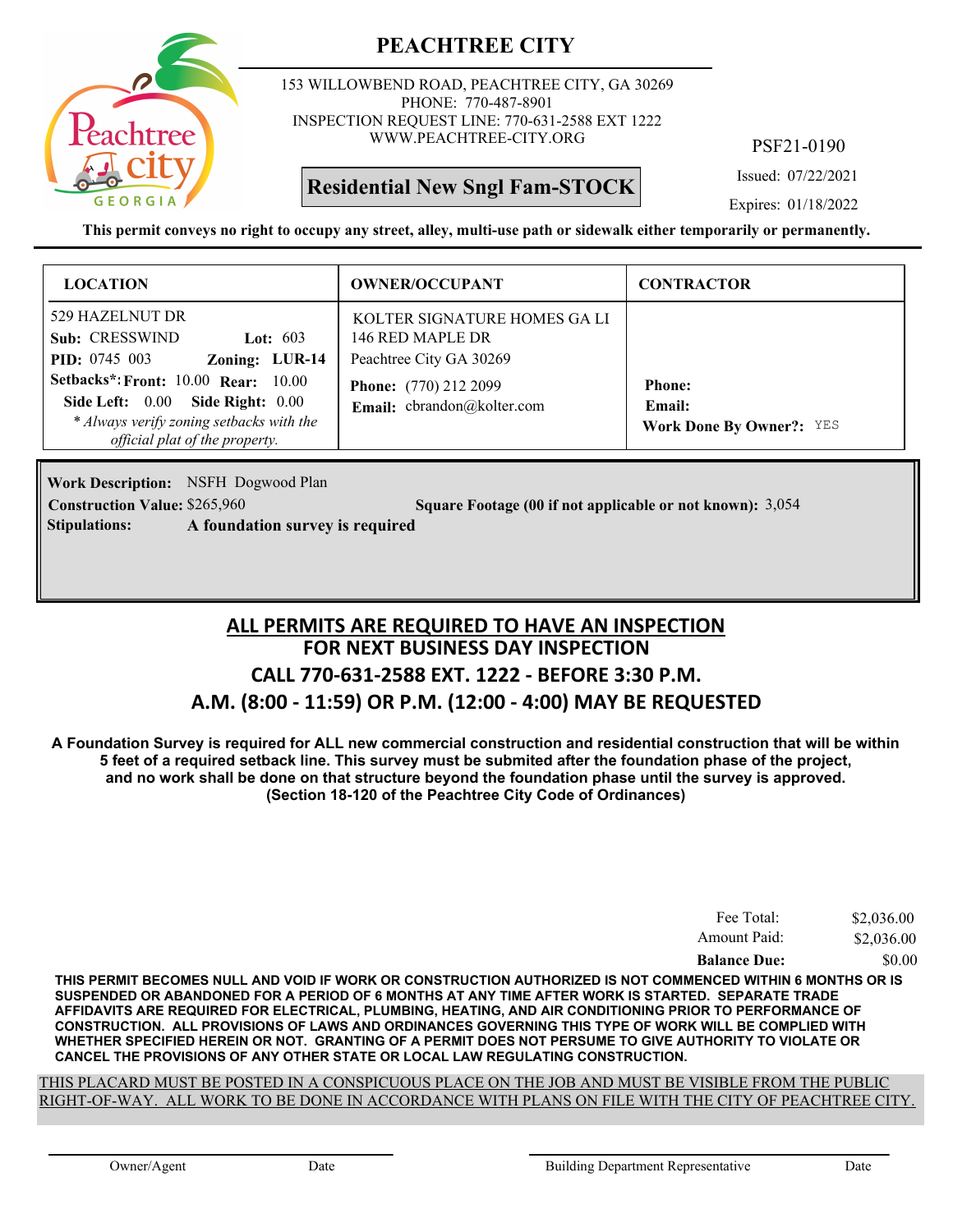

153 WILLOWBEND ROAD, PEACHTREE CITY, GA 30269 PHONE: 770-487-8901 INSPECTION REQUEST LINE: 770-631-2588 EXT 1222 WWW.PEACHTREE-CITY.ORG

**Residential New Sngl Fam-STOCK**

PSF21-0191

Issued: 07/22/2021

Expires: 01/18/2022

**This permit conveys no right to occupy any street, alley, multi-use path or sidewalk either temporarily or permanently.**

| <b>LOCATION</b>                                                                                                                                              | <b>OWNER/OCCUPANT</b>                                                       | <b>CONTRACTOR</b>                                                 |
|--------------------------------------------------------------------------------------------------------------------------------------------------------------|-----------------------------------------------------------------------------|-------------------------------------------------------------------|
| <b>304 BLUE SPRUCE DR</b><br>Sub: CRESSWIND<br>Lot: $585$<br><b>PID:</b> 0745 003<br>Zoning: LUR-14                                                          | KOLTER SIGNATURE HOMES GA LI<br>146 RED MAPLE DR<br>Peachtree City GA 30269 |                                                                   |
| <b>Setbacks*: Front: 10.00 Rear: 10.00</b><br>Side Left: 0.00 Side Right: 0.00<br>* Always verify zoning setbacks with the<br>official plat of the property. | <b>Phone:</b> (770) 212 2099<br>Email: cbrandon@kolter.com                  | <b>Phone:</b><br><b>Email:</b><br><b>Work Done By Owner?:</b> YES |

Work Description: NSFH Beechwood Plan **Construction Value: \$207,278 2006 2006 2007 2006 2007 2006 2007 2006 2007 2006 2009 2006 2007 2,405 2,405 2,405 Stipulations: A foundation survey and elevation certificate are required (MFFE=930.2)**

### **FOR NEXT BUSINESS DAY INSPECTION CALL 770-631-2588 EXT. 1222 - BEFORE 3:30 P.M. A.M. (8:00 - 11:59) OR P.M. (12:00 - 4:00) MAY BE REQUESTED ALL PERMITS ARE REQUIRED TO HAVE AN INSPECTION**

**A Foundation Survey is required for ALL new commercial construction and residential construction that will be within 5 feet of a required setback line. This survey must be submited after the foundation phase of the project, and no work shall be done on that structure beyond the foundation phase until the survey is approved. (Section 18-120 of the Peachtree City Code of Ordinances)**

| Fee Total:          | \$1,688.00 |
|---------------------|------------|
| Amount Paid:        | \$1,688.00 |
| <b>Balance Due:</b> | \$0.00     |

**THIS PERMIT BECOMES NULL AND VOID IF WORK OR CONSTRUCTION AUTHORIZED IS NOT COMMENCED WITHIN 6 MONTHS OR IS SUSPENDED OR ABANDONED FOR A PERIOD OF 6 MONTHS AT ANY TIME AFTER WORK IS STARTED. SEPARATE TRADE AFFIDAVITS ARE REQUIRED FOR ELECTRICAL, PLUMBING, HEATING, AND AIR CONDITIONING PRIOR TO PERFORMANCE OF CONSTRUCTION. ALL PROVISIONS OF LAWS AND ORDINANCES GOVERNING THIS TYPE OF WORK WILL BE COMPLIED WITH WHETHER SPECIFIED HEREIN OR NOT. GRANTING OF A PERMIT DOES NOT PERSUME TO GIVE AUTHORITY TO VIOLATE OR CANCEL THE PROVISIONS OF ANY OTHER STATE OR LOCAL LAW REGULATING CONSTRUCTION.**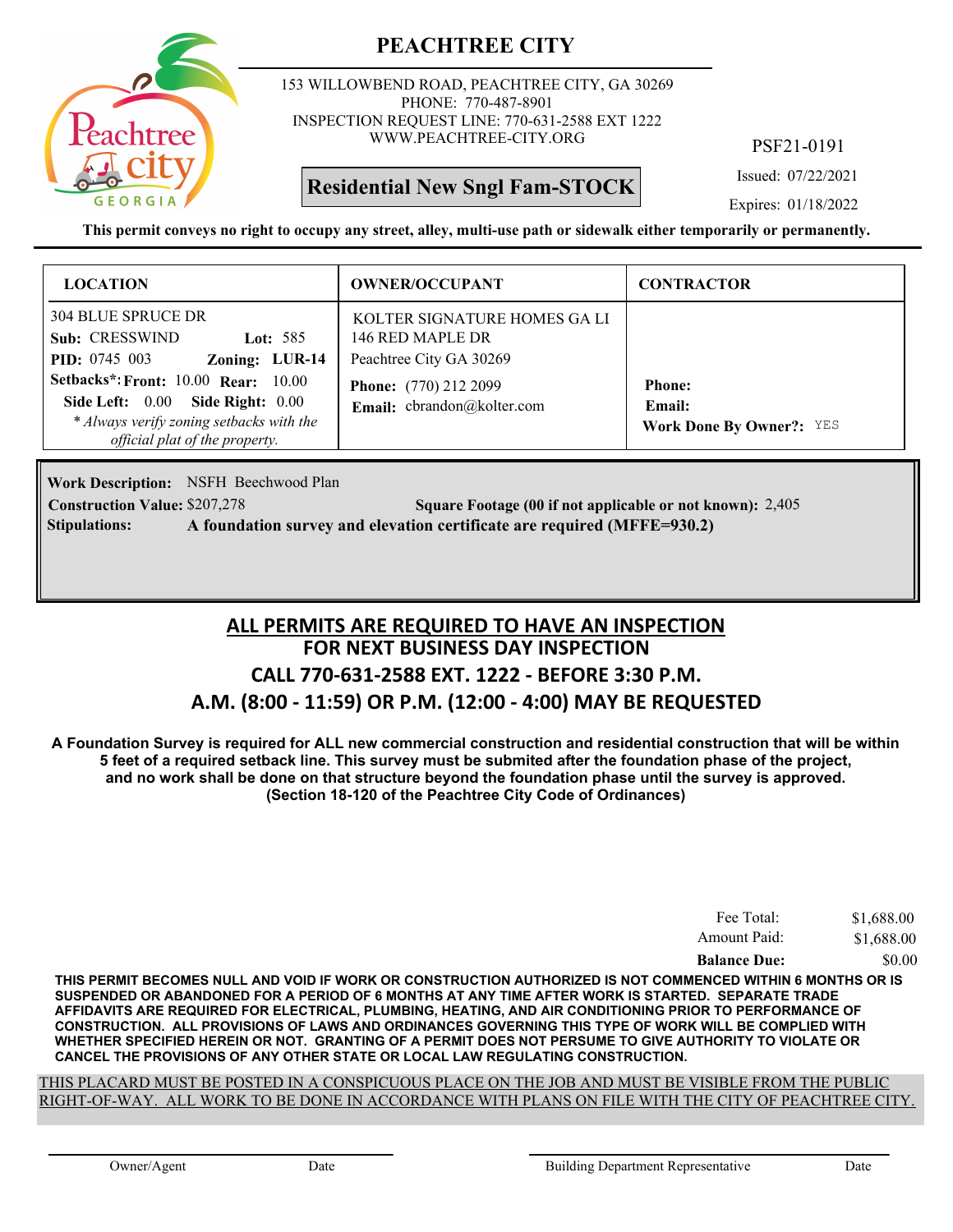

153 WILLOWBEND ROAD, PEACHTREE CITY, GA 30269 PHONE: 770-487-8901 INSPECTION REQUEST LINE: 770-631-2588 EXT 1222 WWW.PEACHTREE-CITY.ORG

**Residential New Sngl Fam-STOCK**

PSF21-0192

Issued: 07/22/2021

Expires: 01/18/2022

**This permit conveys no right to occupy any street, alley, multi-use path or sidewalk either temporarily or permanently.**

| <b>LOCATION</b>                                                                                                                                              | <b>OWNER/OCCUPANT</b>                                                       | <b>CONTRACTOR</b>                                          |
|--------------------------------------------------------------------------------------------------------------------------------------------------------------|-----------------------------------------------------------------------------|------------------------------------------------------------|
| 313 BLUE SPRUCE DR<br>Sub: CRESSWIND<br>Lot: $693$<br>Zoning: LUR-14<br><b>PID:</b> 0745 003                                                                 | KOLTER SIGNATURE HOMES GA LI<br>146 RED MAPLE DR<br>Peachtree City GA 30269 |                                                            |
| <b>Setbacks*: Front: 10.00 Rear: 10.00</b><br>Side Left: 0.00 Side Right: 0.00<br>* Always verify zoning setbacks with the<br>official plat of the property. | <b>Phone:</b> (770) 212 2099<br>Email: cbrandon@kolter.com                  | <b>Phone:</b><br>Email:<br><b>Work Done By Owner?: YES</b> |

**Work Description:** NSFH Cypress Plan **Construction Value:** \$216,184 2,515 **2,516** 2,515 2,515 **Stipulations: A foundation survey is required**

> **FOR NEXT BUSINESS DAY INSPECTION CALL 770-631-2588 EXT. 1222 - BEFORE 3:30 P.M. A.M. (8:00 - 11:59) OR P.M. (12:00 - 4:00) MAY BE REQUESTED ALL PERMITS ARE REQUIRED TO HAVE AN INSPECTION**

**A Foundation Survey is required for ALL new commercial construction and residential construction that will be within 5 feet of a required setback line. This survey must be submited after the foundation phase of the project, and no work shall be done on that structure beyond the foundation phase until the survey is approved. (Section 18-120 of the Peachtree City Code of Ordinances)**

| <b>Balance Due:</b> | \$0.00     |
|---------------------|------------|
| Amount Paid:        | \$1,742.00 |
| Fee Total:          | \$1,742.00 |

**THIS PERMIT BECOMES NULL AND VOID IF WORK OR CONSTRUCTION AUTHORIZED IS NOT COMMENCED WITHIN 6 MONTHS OR IS SUSPENDED OR ABANDONED FOR A PERIOD OF 6 MONTHS AT ANY TIME AFTER WORK IS STARTED. SEPARATE TRADE AFFIDAVITS ARE REQUIRED FOR ELECTRICAL, PLUMBING, HEATING, AND AIR CONDITIONING PRIOR TO PERFORMANCE OF CONSTRUCTION. ALL PROVISIONS OF LAWS AND ORDINANCES GOVERNING THIS TYPE OF WORK WILL BE COMPLIED WITH WHETHER SPECIFIED HEREIN OR NOT. GRANTING OF A PERMIT DOES NOT PERSUME TO GIVE AUTHORITY TO VIOLATE OR CANCEL THE PROVISIONS OF ANY OTHER STATE OR LOCAL LAW REGULATING CONSTRUCTION.**